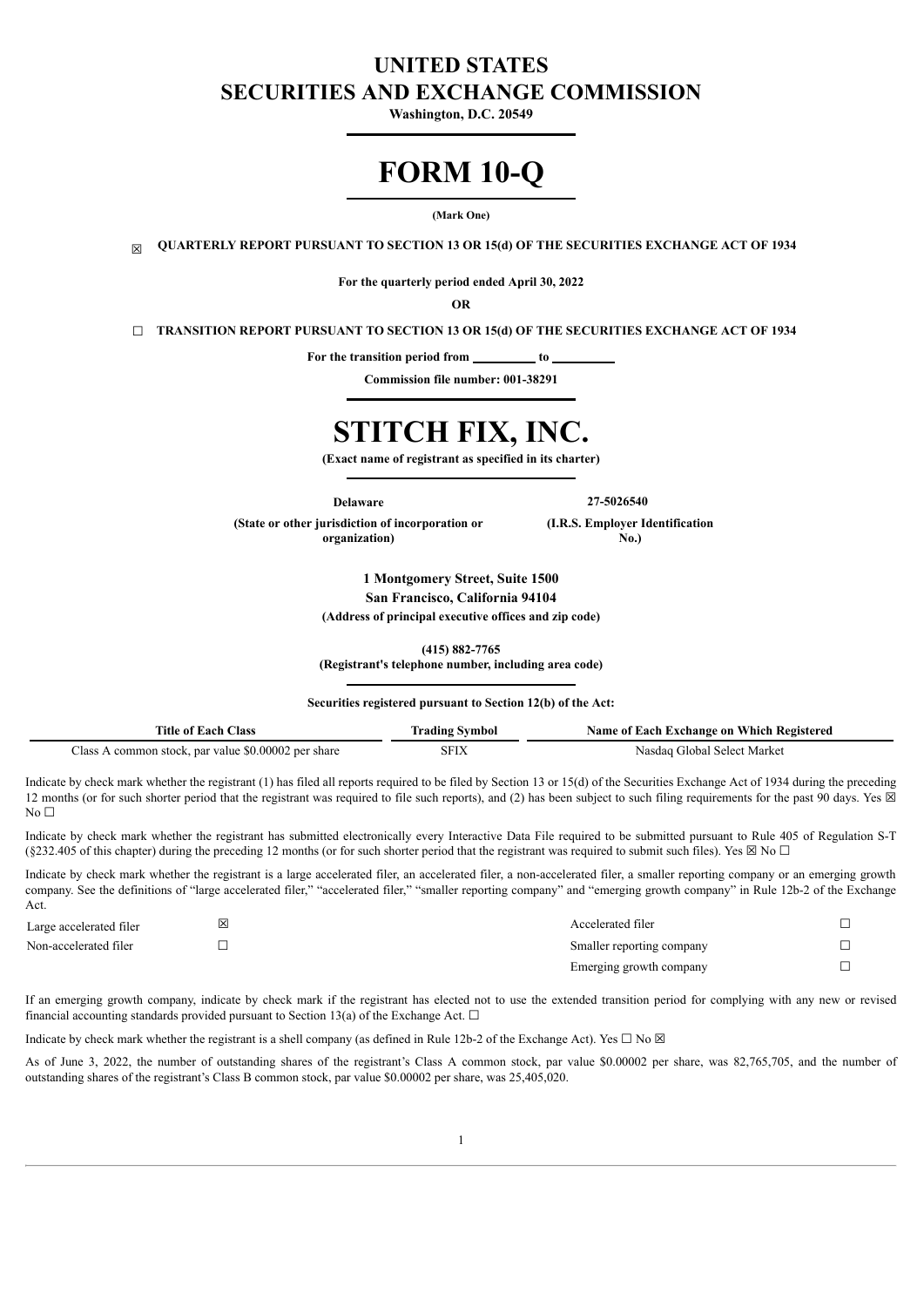# **STITCH FIX, INC.**

# **TABLE OF CONTENTS**

<span id="page-1-0"></span>

|                                                                                                      | Page No.         |
|------------------------------------------------------------------------------------------------------|------------------|
| <b>PART I. FINANCIAL INFORMATION</b>                                                                 |                  |
| Item 1. Financial Statements:                                                                        | $\overline{3}$   |
| <b>Condensed Consolidated Balance Sheets</b>                                                         | $\overline{3}$   |
| <b>Condensed Consolidated Statements of Operations and Comprehensive Loss</b>                        | $\overline{4}$   |
| <b>Condensed Consolidated Statements of Stockholders' Equity</b>                                     | $\overline{5}$   |
| <b>Condensed Consolidated Statements of Cash Flow</b>                                                |                  |
| <b>Notes to the Condensed Consolidated Financial Statements</b>                                      | $\underline{8}$  |
| <u>Item 2. Management's Discussion and Analysis of Financial Condition and Results of Operations</u> | $\overline{20}$  |
| <u>Item 3. Quantitative and Qualitative Disclosures About Market Risk</u>                            | 28               |
| Item 4. Controls and Procedures                                                                      | 29               |
| <b>PART II. OTHER INFORMATION</b>                                                                    | $\frac{30}{2}$   |
| Item 1. Legal Proceedings                                                                            | $\underline{30}$ |
| Item 1A. Risk Factors                                                                                | 30               |
| <u>Item 2. Unregistered Sales of Equity Securities and Use of Proceeds</u>                           | 53               |
| <b>Item 3. Defaults Upon Senior Securities</b>                                                       | 53               |
| Item 4. Mine Safety Disclosures                                                                      | 53               |
| Item 5. Other Information                                                                            | 53               |
| Item 6. Exhibits                                                                                     | 54               |
| <b>Signatures</b>                                                                                    | 55               |
|                                                                                                      |                  |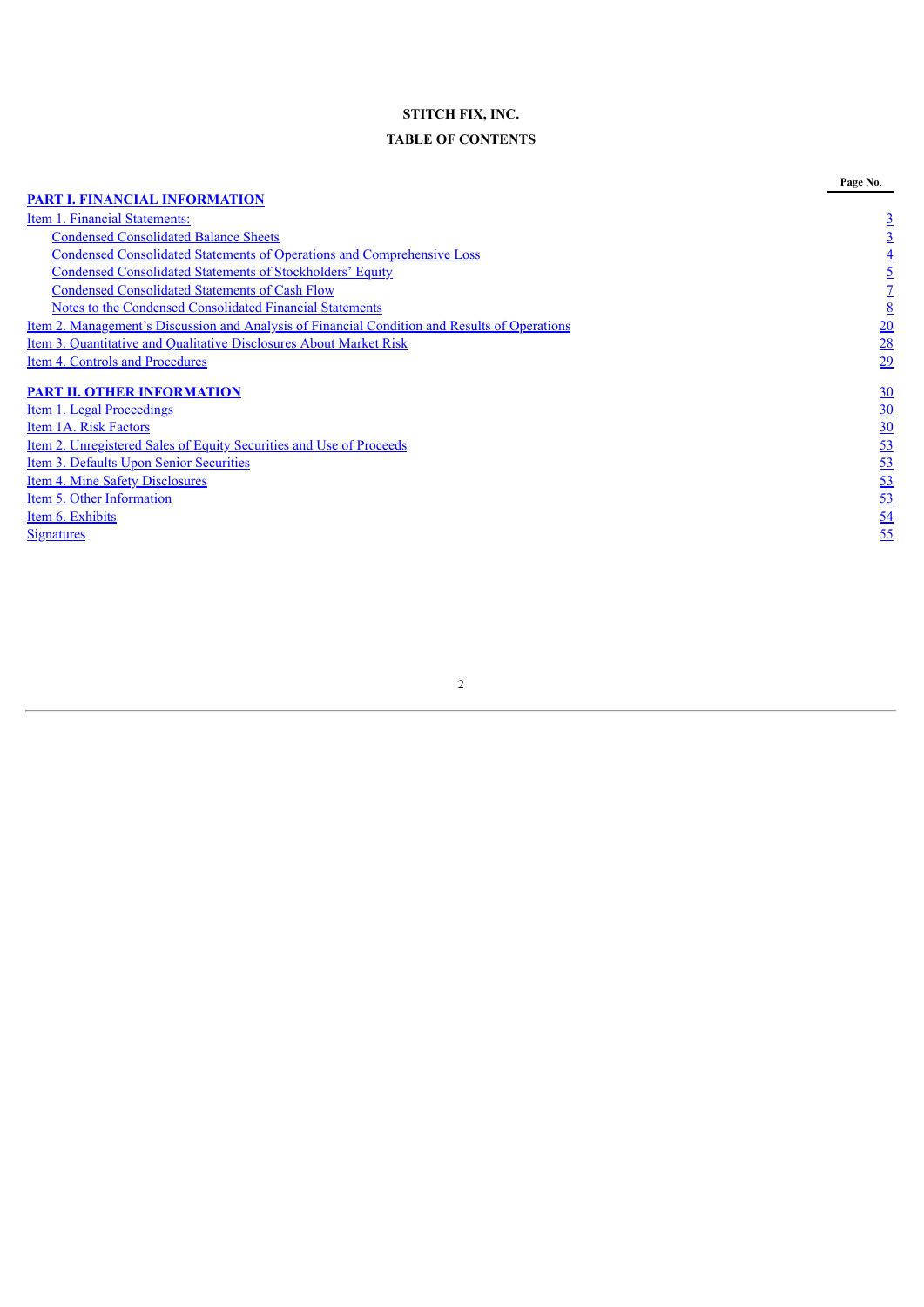# **PART I. FINANCIAL INFORMATION**

# <span id="page-2-1"></span><span id="page-2-0"></span>**ITEM 1. FINANCIAL STATEMENTS**

# **Stitch Fix, Inc. Condensed Consolidated Balance Sheets (Unaudited)**

*(In thousands, except share and per share amounts)*

|                                                                                                                                                                             |               | April 30, 2022 |              | <b>July 31, 2021</b> |
|-----------------------------------------------------------------------------------------------------------------------------------------------------------------------------|---------------|----------------|--------------|----------------------|
| <b>Assets</b>                                                                                                                                                               |               |                |              |                      |
| Current assets:                                                                                                                                                             |               |                |              |                      |
| Cash and cash equivalents                                                                                                                                                   | $\mathbf{s}$  | 137,721        | $\mathbf{s}$ | 129,785              |
| Short-term investments                                                                                                                                                      |               | 97,029         |              | 101,546              |
| Inventory, net                                                                                                                                                              |               | 213,004        |              | 212,294              |
| Prepaid expenses and other current assets                                                                                                                                   |               | 58,504         |              | 50,512               |
| Income tax receivable                                                                                                                                                       |               | 27,561         |              | 27,667               |
| Total current assets                                                                                                                                                        |               | 533,819        |              | 521,804              |
| Long-term investments                                                                                                                                                       |               | 48,019         |              | 59,035               |
| Income tax receivable, net of current portion                                                                                                                               |               | 26,091         |              | 27,054               |
| Property and equipment, net                                                                                                                                                 |               | 104,923        |              | 86,959               |
| Operating lease right-of-use assets                                                                                                                                         |               | 142,847        |              | 118,565              |
| Other long-term assets                                                                                                                                                      |               | 7,947          |              | 5,732                |
| Total assets                                                                                                                                                                | $\mathbb{S}$  | 863,646        | $\mathbb{S}$ | 819,149              |
| <b>Liabilities and Stockholders' Equity</b>                                                                                                                                 |               |                |              |                      |
| Current liabilities:                                                                                                                                                        |               |                |              |                      |
| Accounts payable                                                                                                                                                            | $\mathsf{\$}$ | 145,604        | -S           | 73,499               |
| Operating lease liabilities                                                                                                                                                 |               | 27,333         |              | 25,702               |
| Accrued liabilities                                                                                                                                                         |               | 112,985        |              | 99,028               |
| Gift card liability                                                                                                                                                         |               | 11,093         |              | 9,903                |
| Deferred revenue                                                                                                                                                            |               | 17,208         |              | 18,154               |
| Other current liabilities                                                                                                                                                   |               | 2,764          |              | 2,027                |
| Total current liabilities                                                                                                                                                   |               | 316,987        |              | 228,313              |
| Operating lease liabilities, net of current portion                                                                                                                         |               | 148,695        |              | 121,623              |
| Other long-term liabilities                                                                                                                                                 |               | 8,458          |              | 8,364                |
| <b>Total liabilities</b>                                                                                                                                                    |               | 474,140        |              | 358,300              |
| Commitments and contingencies (Note 6)                                                                                                                                      |               |                |              |                      |
| Stockholders' equity:                                                                                                                                                       |               |                |              |                      |
| Class A common stock, $$0.00002$ par value $-2.000,000,000$ shares authorized; 85,067,846 and 76,780,570 shares<br>issued; $82,765,705$ and $76,780,570$ shares outstanding |               |                |              |                      |
| Class B common stock, $$0.00002$ par value $-100,000,000$ shares authorized; 25,405,020 and 31,175,418 shares issued<br>and outstanding                                     |               | $\mathbf{1}$   |              | $\mathbf{1}$         |
| Additional paid-in capital                                                                                                                                                  |               | 492,320        |              | 416,755              |
| Accumulated other comprehensive (loss) income                                                                                                                               |               | (2,676)        |              | 3,411                |
| (Accumulated deficit) Retained earnings                                                                                                                                     |               | (70,098)       |              | 40,681               |
| Treasury stock at cost (2,302,141 and 0 shares)                                                                                                                             |               | (30,042)       |              |                      |
| Total stockholders' equity                                                                                                                                                  |               | 389,506        |              | 460,849              |
| Total liabilities and stockholders' equity                                                                                                                                  | S             | 863,646        | $\mathbf S$  | 819,149              |

<span id="page-2-2"></span>*The accompanying notes are an integral part of these unaudited condensed consolidated financial statements.*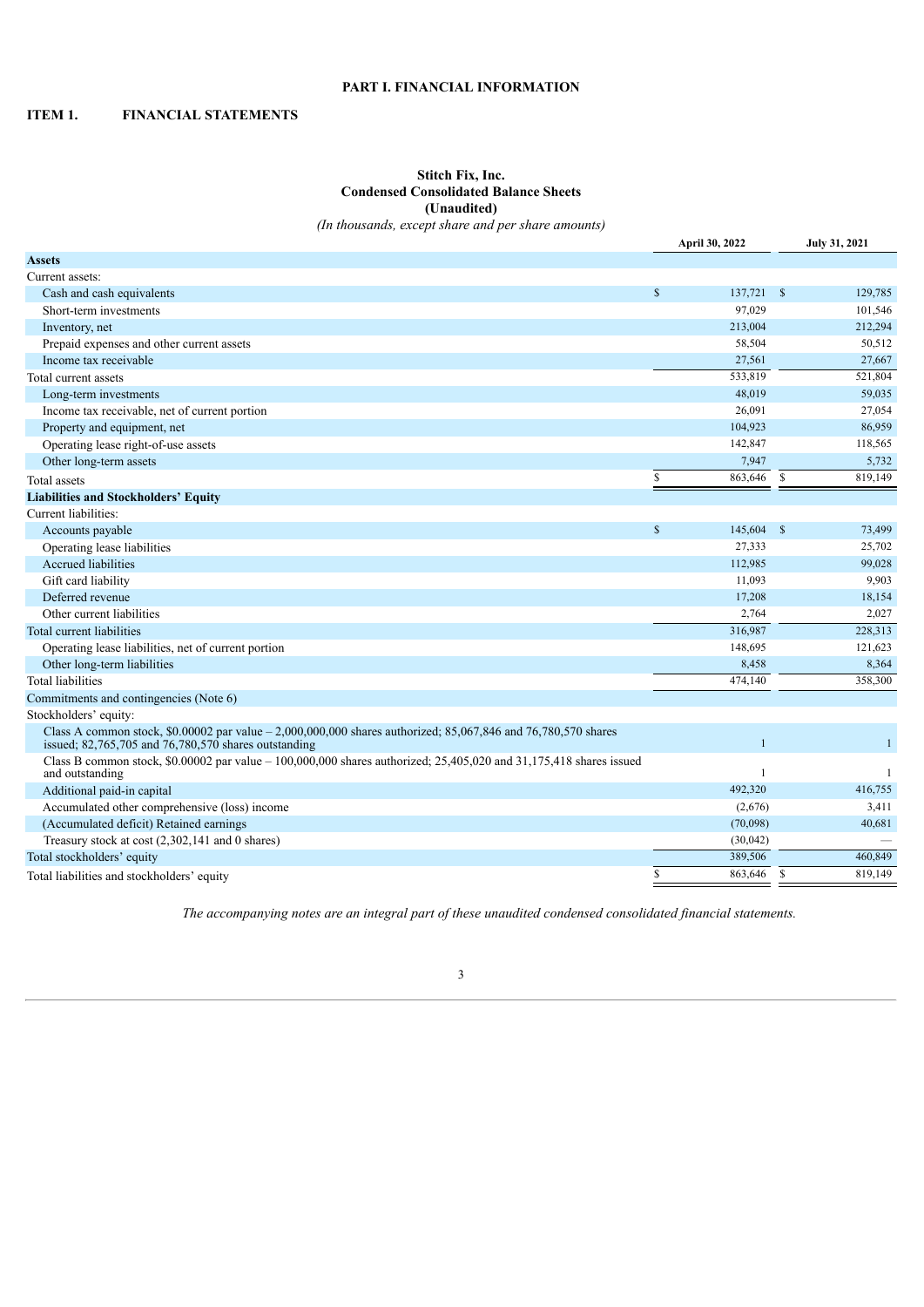# **Stitch Fix, Inc. Condensed Consolidated Statements of Operations and Comprehensive Loss (Unaudited)**

*(In thousands, except share and per share amounts)*

|                                                                                                | <b>For the Three Months Ended</b> |                |               | <b>For the Nine Months Ended</b> |                    |                |               |             |
|------------------------------------------------------------------------------------------------|-----------------------------------|----------------|---------------|----------------------------------|--------------------|----------------|---------------|-------------|
|                                                                                                |                                   | April 30, 2022 |               | May 1, 2021                      |                    | April 30, 2022 |               | May 1, 2021 |
| Revenue, net                                                                                   | $\mathbf{s}$                      | 492,941 \$     |               | 535,589 \$                       |                    | 1,590,909 \$   |               | 1,530,099   |
| Cost of goods sold                                                                             |                                   | 282,851        |               | 289,199                          |                    | 875,098        |               | 847,915     |
| Gross profit                                                                                   |                                   | 210.090        |               | 246.390                          |                    | 715.811        |               | 682,184     |
| Selling, general, and administrative expenses                                                  |                                   | 286,970        |               | 270,609                          |                    | 825,239        |               | 766,287     |
| Operating loss                                                                                 |                                   | (76,880)       |               | (24,219)                         |                    | (109, 428)     |               | (84, 103)   |
| Interest income                                                                                |                                   | 194            |               | 444                              |                    | 699            |               | 2,247       |
| Other income (expense), net                                                                    |                                   | (942)          |               | 395                              |                    | (1,096)        |               | 83          |
| Loss before income taxes                                                                       |                                   | (77, 628)      |               | (23, 380)                        |                    | (109, 825)     |               | (81,773)    |
| Provision (benefit) for income taxes                                                           |                                   | 412            |               | (4, 534)                         |                    | 954            |               | (51, 429)   |
| Net loss                                                                                       | S                                 | (78,040)       | <sup>\$</sup> | $(18, 846)$ \$                   |                    | $(110,779)$ \$ |               | (30, 344)   |
| Other comprehensive income (loss):                                                             |                                   |                |               |                                  |                    |                |               |             |
| Change in unrealized gain (loss) on available-for-sale securities, net<br>of tax               |                                   | (1,283)        |               | (299)                            |                    | (2,252)        |               | (1,350)     |
| Foreign currency translation                                                                   |                                   | (2, 384)       |               | 307                              |                    | (3,835)        |               | 1,898       |
| Total other comprehensive income (loss), net of tax                                            |                                   | (3,667)        |               | 8                                |                    | (6,087)        |               | 548         |
| Comprehensive loss                                                                             |                                   | (81,707)       | $\mathbb{S}$  | (18, 838)                        | $\mathbf{\hat{s}}$ | (116, 866)     | $\mathbf{s}$  | (29,796)    |
| Net loss attributable to common stockholders:                                                  |                                   |                |               |                                  |                    |                |               |             |
| <b>Basic</b>                                                                                   | S                                 | (78,040)       | -\$           | $(18, 846)$ \$                   |                    | (110, 779)     | - \$          | (30, 344)   |
| Diluted                                                                                        |                                   | (78,040)       | \$            | (18, 846)                        | <sup>\$</sup>      | (110, 779)     | \$.           | (30, 344)   |
| Loss per share attributable to common stockholders:                                            |                                   |                |               |                                  |                    |                |               |             |
| <b>Basic</b>                                                                                   |                                   | (0.72)         | <sup>\$</sup> | $(0.18)$ \$                      |                    | (1.02)         | -S            | (0.29)      |
| <b>Diluted</b>                                                                                 | S                                 | (0.72)         | <sup>\$</sup> | (0.18)                           | <sup>\$</sup>      | (1.02)         | <sup>\$</sup> | (0.29)      |
| Weighted-average shares used to compute loss per share attributable to<br>common stockholders: |                                   |                |               |                                  |                    |                |               |             |
| <b>Basic</b>                                                                                   |                                   | 108,759,202    |               | 106,696,220                      |                    | 108,771,065    |               | 105,457,907 |
| Diluted                                                                                        |                                   | 108,759,202    |               | 106,696,220                      |                    | 108,771,065    |               | 105,457,907 |
|                                                                                                |                                   |                |               |                                  |                    |                |               |             |

<span id="page-3-0"></span>*The accompanying notes are an integral part of these unaudited condensed consolidated financial statements.*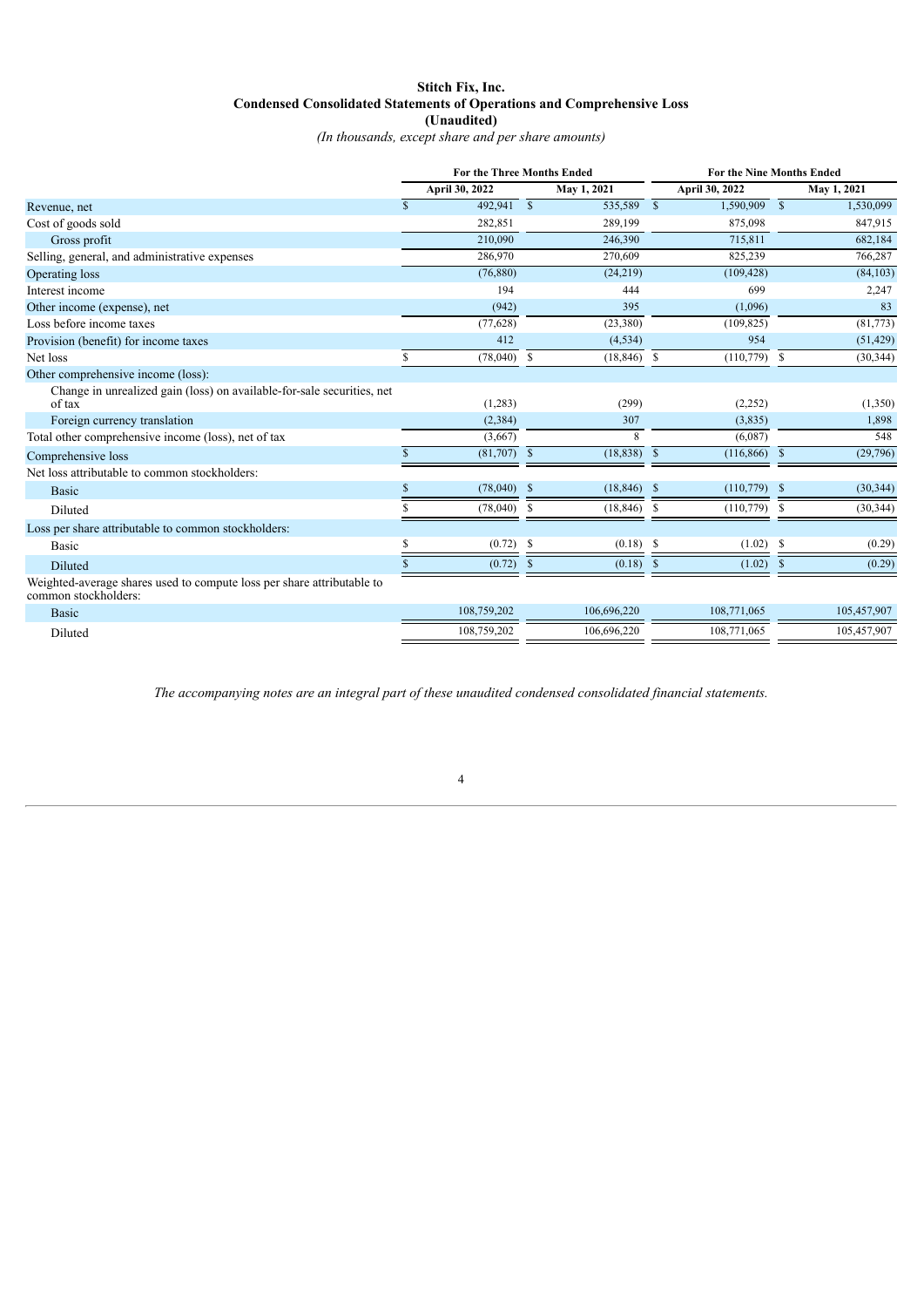# **Stitch Fix, Inc. Condensed Consolidated Statements of Stockholders' Equity**

**(Unaudited)**

*(In thousands, except share amounts)*

|                                                                                                   |                     |                |               |                       |               | For the Three Months Ended April 30, 2022 |                                             |                       |              |               |                        |
|---------------------------------------------------------------------------------------------------|---------------------|----------------|---------------|-----------------------|---------------|-------------------------------------------|---------------------------------------------|-----------------------|--------------|---------------|------------------------|
|                                                                                                   | <b>Common Stock</b> |                |               | Additional<br>Paid-In |               | Accumulated Other<br>Comprehensive        | <b>Retained</b><br>Earnings<br>(Accumulated | <b>Treasury Stock</b> |              |               | Total<br>Stockholders' |
|                                                                                                   | <b>Shares</b>       | Amount         |               | Capital               |               | Income (Loss)                             | Deficit)                                    | <b>Shares</b>         |              | Amount        | <b>Equity</b>          |
| Balance as of January 29, 2022                                                                    | 109,701,215         |                | $\mathbf{s}$  | 463,143               | $\mathcal{S}$ | 991                                       | 7,942                                       | (682, 184)            | <sup>3</sup> | $(10,996)$ \$ | 461,082                |
| Issuance of common stock upon<br>exercise of stock options                                        | 31,619              |                |               | 148                   |               |                                           |                                             |                       |              |               | 148                    |
| Issuance of common stock upon<br>settlement of restricted stock units.<br>net of tax withholdings | 740,032             | —              |               | (4,543)               |               |                                           |                                             |                       |              |               | (4, 543)               |
| Stock-based compensation                                                                          |                     |                |               | 33,572                |               |                                           |                                             |                       |              |               | 33,572                 |
| Repurchase of common stock                                                                        |                     |                |               |                       |               |                                           |                                             | (1,619.957)           |              | (19,046)      | (19,046)               |
| Net loss                                                                                          |                     |                |               |                       |               |                                           | (78,040)                                    |                       |              |               | (78,040)               |
| Other comprehensive loss, net of<br>tax                                                           |                     |                |               |                       |               | (3,667)                                   |                                             |                       |              |               | (3,667)                |
| Balance as of April 30, 2022                                                                      | 110,472,866         | $\mathfrak{D}$ | <sup>\$</sup> | 492,320               | - \$          | (2,676)                                   | (70,098)                                    | (2,302,141)           |              | $(30,042)$ \$ | 389,506                |
|                                                                                                   |                     |                |               |                       |               |                                           |                                             |                       |              |               |                        |

|                                                                                                   |                     |               |                              | For the Three Months Ended May 1, 2021    |           |                          |        |                               |
|---------------------------------------------------------------------------------------------------|---------------------|---------------|------------------------------|-------------------------------------------|-----------|--------------------------|--------|-------------------------------|
|                                                                                                   | <b>Common Stock</b> |               | <b>Additional</b><br>Paid-In | <b>Accumulated Other</b><br>Comprehensive | Retained  | <b>Treasury Stock</b>    |        | <b>Total</b><br>Stockholders' |
|                                                                                                   | <b>Shares</b>       | Amount        | Capital                      | Income (Loss)                             | Earnings  | <b>Shares</b>            | Amount | Equity                        |
| Balance as of January 30, 2021                                                                    | 106,307,740         |               | 392,205                      | 3,268                                     | 38,059    |                          |        | 433,534                       |
| Issuance of common stock upon<br>exercise of stock options                                        | 238,078             |               | 2,202                        |                                           |           |                          |        | 2,202                         |
| Issuance of common stock upon<br>settlement of restricted stock units.<br>net of tax withholdings | 526,344             |               | (17,914)                     |                                           |           |                          |        | (17,914)                      |
| Stock-based compensation                                                                          |                     |               | 30,398                       |                                           |           |                          |        | 30,398                        |
| Net loss                                                                                          |                     |               |                              |                                           | (18, 846) |                          |        | (18, 846)                     |
| Other comprehensive income, net<br>of tax                                                         |                     |               |                              | 8                                         |           |                          |        | 8                             |
| Balance as of May 1, 2021                                                                         | 107,072,162         | $\mathcal{L}$ | 406,891                      | 3,276                                     | 19,213    | $\overline{\phantom{0}}$ |        | 429,382                       |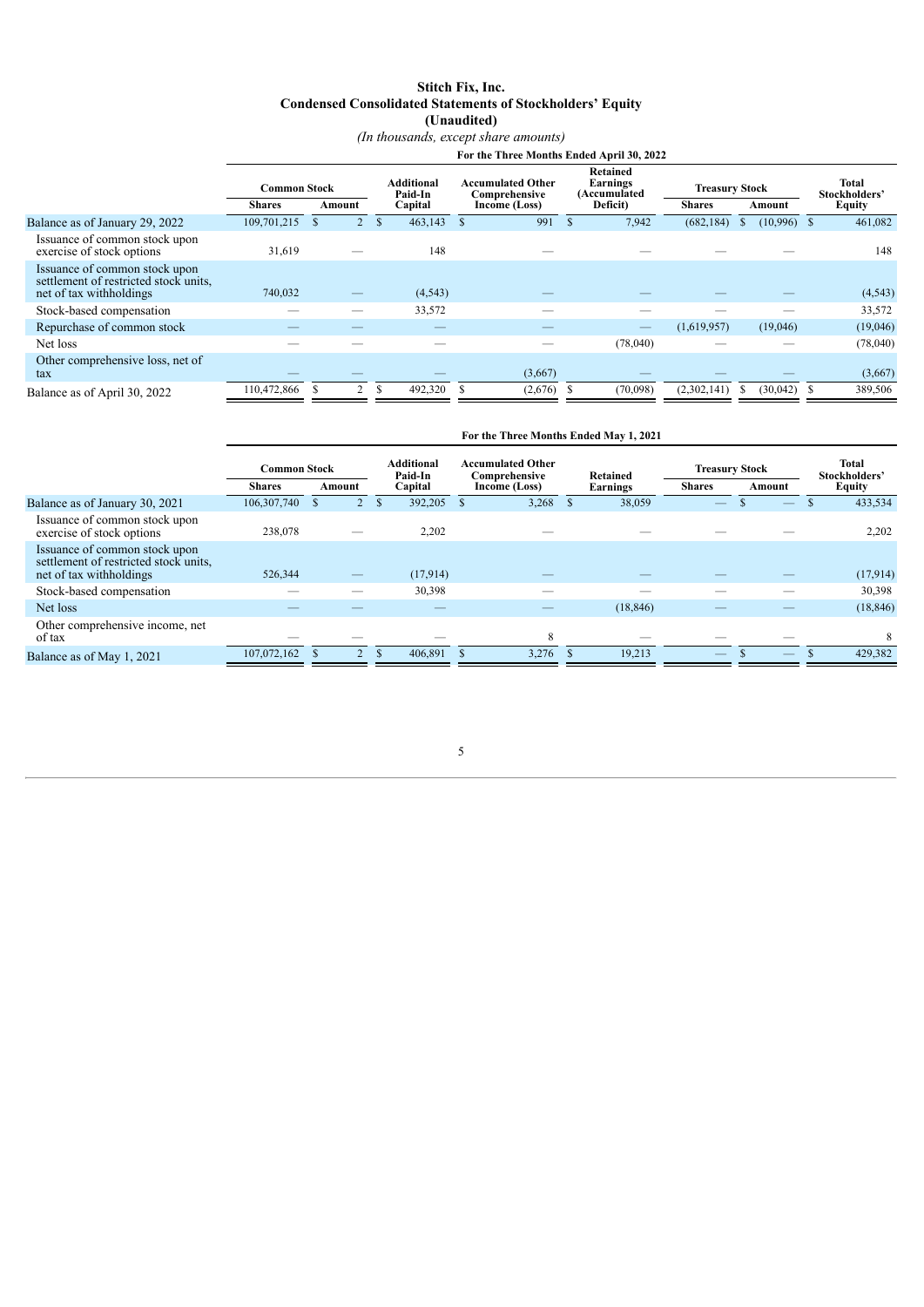| <b>Retained</b><br><b>Additional</b><br><b>Total</b><br><b>Accumulated Other</b><br>Earnings<br><b>Common Stock</b><br><b>Treasury Stock</b><br>(Accumulated<br>Paid-In<br>Stockholders'<br>Comprehensive<br>Deficit)<br>Equity<br>Capital<br><b>Shares</b><br><b>Shares</b><br>Income (Loss)<br>Amount<br>Amount<br>416,755<br>460,849<br>107,955,988<br>3,411<br>40,681<br>Balance as of July 31, 2021<br>Issuance of common stock upon<br>exercise of stock options<br>171,996<br>1,513<br>1,513<br>Issuance of common stock upon<br>settlement of restricted stock units,<br>(27,915)<br>net of tax withholdings<br>2,344,882<br>101,967<br>101,967<br>Stock-based compensation<br>Repurchase of common stock<br>(2,302,141)<br>(30,042)<br>(30,042)<br>(110, 779)<br>Net loss<br>Other comprehensive loss, net of<br>(6,087)<br>(6,087)<br>tax<br>110,472,866<br>492,320<br>(2,302,141)<br>$\mathcal{D}$<br>(2,676)<br>(70,098)<br>(30,042)<br>389,506<br>Balance as of April 30, 2022 |  |  |  | For the Nine Months Ended April 30, 2022 |  |  |  |  |
|---------------------------------------------------------------------------------------------------------------------------------------------------------------------------------------------------------------------------------------------------------------------------------------------------------------------------------------------------------------------------------------------------------------------------------------------------------------------------------------------------------------------------------------------------------------------------------------------------------------------------------------------------------------------------------------------------------------------------------------------------------------------------------------------------------------------------------------------------------------------------------------------------------------------------------------------------------------------------------------------|--|--|--|------------------------------------------|--|--|--|--|
| (27, 915)<br>(110, 779)                                                                                                                                                                                                                                                                                                                                                                                                                                                                                                                                                                                                                                                                                                                                                                                                                                                                                                                                                                     |  |  |  |                                          |  |  |  |  |
|                                                                                                                                                                                                                                                                                                                                                                                                                                                                                                                                                                                                                                                                                                                                                                                                                                                                                                                                                                                             |  |  |  |                                          |  |  |  |  |
|                                                                                                                                                                                                                                                                                                                                                                                                                                                                                                                                                                                                                                                                                                                                                                                                                                                                                                                                                                                             |  |  |  |                                          |  |  |  |  |
|                                                                                                                                                                                                                                                                                                                                                                                                                                                                                                                                                                                                                                                                                                                                                                                                                                                                                                                                                                                             |  |  |  |                                          |  |  |  |  |
|                                                                                                                                                                                                                                                                                                                                                                                                                                                                                                                                                                                                                                                                                                                                                                                                                                                                                                                                                                                             |  |  |  |                                          |  |  |  |  |
|                                                                                                                                                                                                                                                                                                                                                                                                                                                                                                                                                                                                                                                                                                                                                                                                                                                                                                                                                                                             |  |  |  |                                          |  |  |  |  |
|                                                                                                                                                                                                                                                                                                                                                                                                                                                                                                                                                                                                                                                                                                                                                                                                                                                                                                                                                                                             |  |  |  |                                          |  |  |  |  |
|                                                                                                                                                                                                                                                                                                                                                                                                                                                                                                                                                                                                                                                                                                                                                                                                                                                                                                                                                                                             |  |  |  |                                          |  |  |  |  |
|                                                                                                                                                                                                                                                                                                                                                                                                                                                                                                                                                                                                                                                                                                                                                                                                                                                                                                                                                                                             |  |  |  |                                          |  |  |  |  |
|                                                                                                                                                                                                                                                                                                                                                                                                                                                                                                                                                                                                                                                                                                                                                                                                                                                                                                                                                                                             |  |  |  |                                          |  |  |  |  |

|                                                                                                   |                     |        |              |                       | For the Nine Months Ended May 1, 2021     |           |                       |        |     |                               |
|---------------------------------------------------------------------------------------------------|---------------------|--------|--------------|-----------------------|-------------------------------------------|-----------|-----------------------|--------|-----|-------------------------------|
|                                                                                                   | <b>Common Stock</b> |        |              | Additional<br>Paid-In | <b>Accumulated Other</b><br>Comprehensive | Retained  | <b>Treasury Stock</b> |        |     | <b>Total</b><br>Stockholders' |
|                                                                                                   | <b>Shares</b>       | Amount |              | Capital               | Income (Loss)                             | Earnings  | <b>Shares</b>         | Amount |     | Equity                        |
| Balance as of August 1, 2020                                                                      | 103,755,507         |        | $\mathbf{s}$ | 348,750               | 2,728                                     | 49,557    |                       |        | $-$ | 401,037                       |
| Issuance of common stock upon<br>exercise of stock options                                        | 1,839,804           | __     |              | 22,741                |                                           |           |                       |        |     | 22,741                        |
| Issuance of common stock upon<br>settlement of restricted stock units.<br>net of tax withholdings | 1,476,851           | —      |              | (42,030)              |                                           |           |                       |        |     | (42,030)                      |
| Stock-based compensation                                                                          |                     |        |              | 77,430                |                                           |           |                       |        |     | 77,430                        |
| Net loss                                                                                          |                     |        |              |                       |                                           | (30, 344) |                       |        |     | (30, 344)                     |
| Other comprehensive income, net<br>of tax                                                         |                     |        |              |                       | 548                                       |           |                       |        |     | 548                           |
| Balance as of May 1, 2021                                                                         | 107,072,162         |        | $\mathbf{s}$ | 406,891               | 3,276                                     | 19,213    |                       |        |     | 429,382                       |

<span id="page-5-0"></span>*The accompanying notes are an integral part of these unaudited condensed consolidated financial statements.*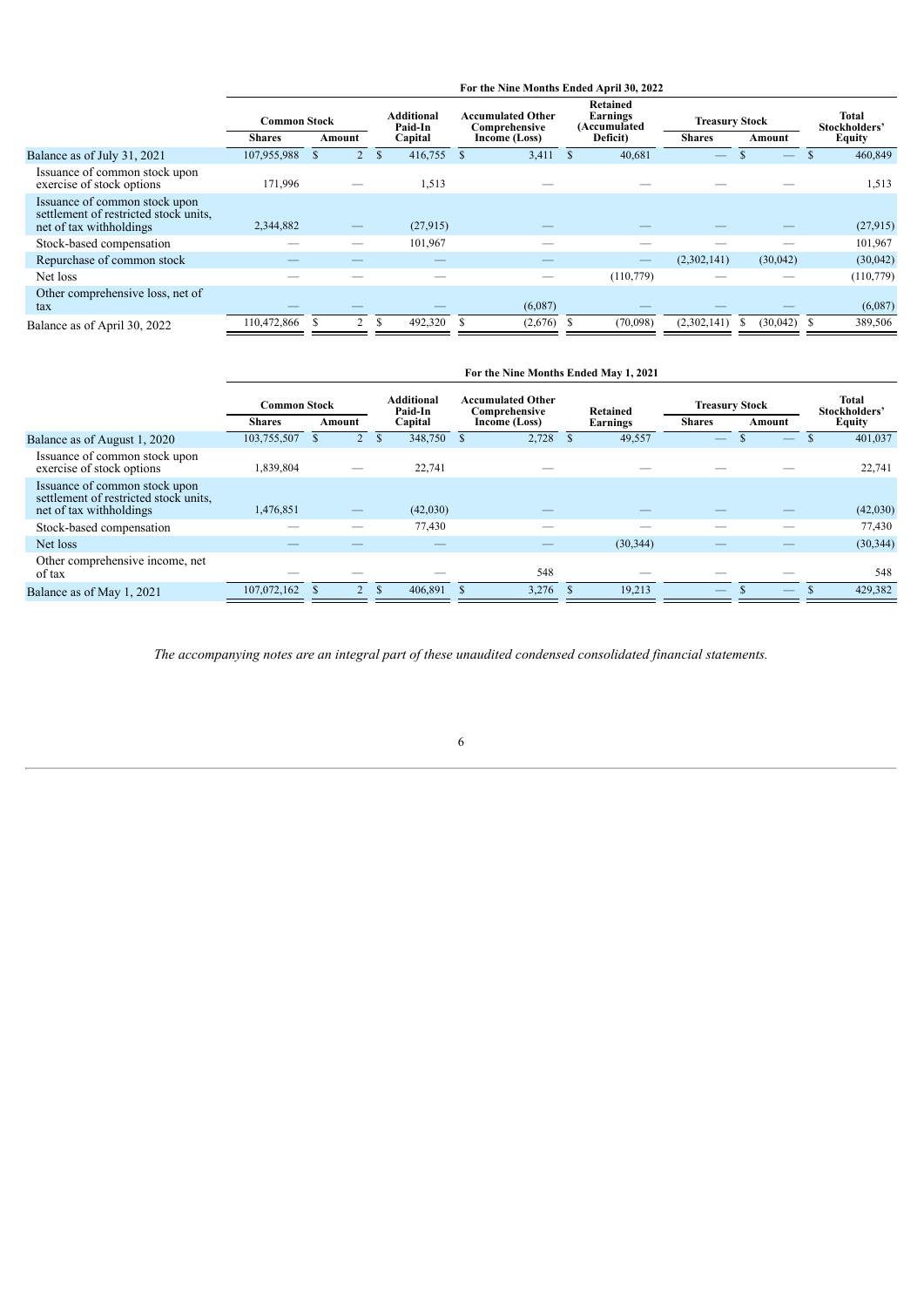# **Stitch Fix, Inc. Condensed Consolidated Statements of Cash Flow (Unaudited)** *(In thousands)*

|                                                                                          |                | For the Nine Months Ended |                |             |
|------------------------------------------------------------------------------------------|----------------|---------------------------|----------------|-------------|
|                                                                                          |                | April 30, 2022            |                | May 1, 2021 |
| <b>Cash Flows from Operating Activities</b>                                              |                |                           |                |             |
| Net loss                                                                                 | $\mathbb{S}$   | $(110,779)$ \$            |                | (30, 344)   |
| Adjustments to reconcile net loss to net cash provided by operating activities:          |                |                           |                |             |
| Change in inventory reserves                                                             |                | 2,301                     |                | 6,422       |
| Stock-based compensation expense                                                         |                | 96,305                    |                | 73,486      |
| Depreciation, amortization, and accretion                                                |                | 27,185                    |                | 21,933      |
| Other                                                                                    |                | 52                        |                | (1, 863)    |
| Change in operating assets and liabilities:                                              |                |                           |                |             |
| Inventory                                                                                |                | (3,922)                   |                | (96, 981)   |
| Prepaid expenses and other assets                                                        |                | (11, 386)                 |                | (14,800)    |
| Income tax receivables                                                                   |                | 1,069                     |                | (36,949)    |
| Operating lease right-of-use assets and liabilities                                      |                | 4,492                     |                | (1,256)     |
| Accounts payable                                                                         |                | 72,966                    |                | (3,482)     |
| Accrued liabilities                                                                      |                | 15,058                    |                | 40,914      |
| Deferred revenue                                                                         |                | (916)                     |                | 6,913       |
| Gift card liability                                                                      |                | 1,190                     |                | 2,018       |
| Other liabilities                                                                        |                | 840                       |                | (1,073)     |
| Net cash provided by (used in) operating activities                                      |                | 94,455                    |                | (35,062)    |
| <b>Cash Flows from Investing Activities</b>                                              |                |                           |                |             |
| Purchases of property and equipment                                                      |                | (38,681)                  |                | (23,690)    |
| Purchases of securities available-for-sale                                               |                | (92, 453)                 |                | (148,999)   |
| Sales of securities available-for-sale                                                   |                | 5,812                     |                | 73,863      |
| Maturities of securities available-for-sale                                              |                | 98,308                    |                | 132,999     |
| Net cash provided by (used in) investing activities                                      |                | (27, 014)                 |                | 34,173      |
| <b>Cash Flows from Financing Activities</b>                                              |                |                           |                |             |
| Proceeds from the exercise of stock options, net                                         |                | 1,513                     |                | 22,741      |
| Payments for tax withholdings related to vesting of restricted stock units               |                | (27,915)                  |                | (42,030)    |
| Repurchase of common stock                                                               |                | (30,042)                  |                |             |
| Net cash used in financing activities                                                    |                | (56, 444)                 |                | (19, 289)   |
| Net increase (decrease) in cash and cash equivalents                                     |                | 10,997                    |                | (20, 178)   |
| Effect of exchange rate changes on cash                                                  |                | (3,061)                   |                | 1,460       |
| Cash and cash equivalents at beginning of period                                         |                | 129,785                   |                | 143,455     |
| Cash and cash equivalents at end of period                                               | $\mathbb{S}$   | 137,721                   | $\mathbb{S}$   | 124,737     |
| <b>Supplemental Disclosure</b>                                                           |                |                           |                |             |
| Cash paid for income taxes                                                               | \$             | 558                       | \$             | 232         |
| Supplemental Disclosure of Non-Cash Investing and Financing Activities:                  |                |                           |                |             |
| Purchases of property and equipment included in accounts payable and accrued liabilities | \$             | 3,011                     | $\mathbb{S}$   | 6,391       |
| Capitalized stock-based compensation                                                     | $\overline{s}$ | 5,662                     | $\overline{s}$ | 3,944       |
|                                                                                          |                |                           |                |             |

<span id="page-6-0"></span>*The accompanying notes are an integral part of these unaudited condensed consolidated financial statements.*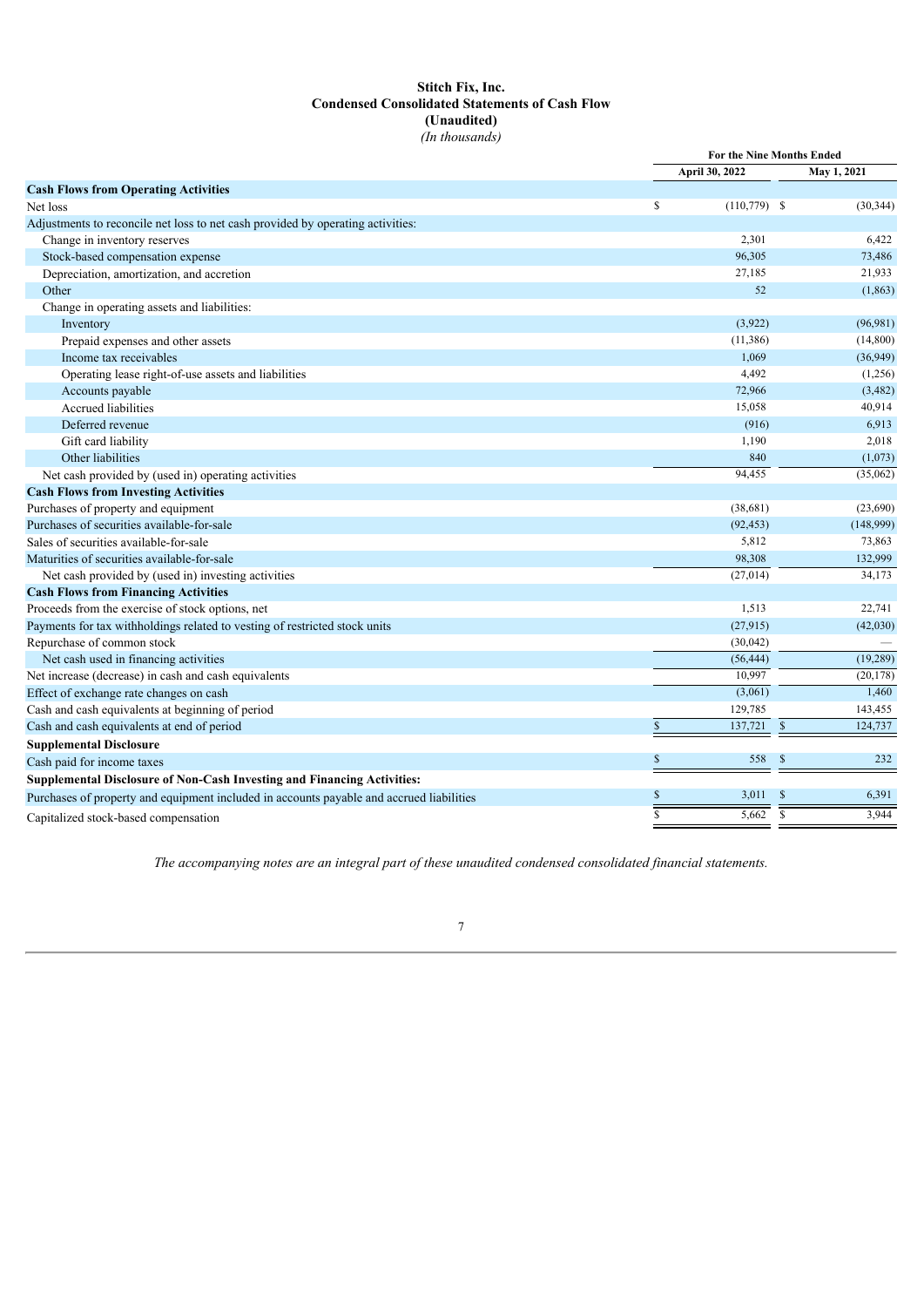# **Stitch Fix, Inc. Notes to Condensed Consolidated Financial Statements (Unaudited)**

# **1. Description of Business**

Stitch Fix, Inc. ("we," "our," "us" or the "Company") delivers personalization to our clients through the pairing of data science and human judgment. Currently, clients can engage with us in one of two ways that, combined, form an ecosystem of personalized experiences across styling, shopping and inspiration: (1) by receiving a personalized shipment of items informed by our algorithms and sent by a Stitch Fix stylist (a "Fix"); or (2) by purchasing directly from our website or mobile app based on a personalized assortment of outfit and item recommendations ("Freestyle"). Clients can choose to schedule automatic shipments or order a Fix on demand after they fill out a style profile on our website or mobile app. After receiving a Fix, our clients purchase the items they want to keep and return the other items, if any. Freestyle utilizes our algorithms to recommend a personalized assortment of outfit and item recommendations that will update throughout the day and will continue to evolve as we learn more about the client. We are incorporated in Delaware and have operations in the United States and the United Kingdom ("UK").

# *COVID-19 Update*

There continues to be uncertainty around the COVID-19 pandemic. The full impact of the COVID-19 pandemic on our business will depend on factors such as the length of time of the pandemic; how federal, state and local governments are responding, the impact of new variants that may emerge; vaccination rates among the population; the efficacy of the COVID-19 vaccines against variants that may emerge; the longer-term impact of the pandemic on the economy and consumer behavior; and the effect on our clients, employees, vendors, and other partners.

We believe our financial resources will allow us to manage the impact of COVID-19 on our business and operations. We believe our existing cash, cash equivalents, short-term investment balances, and the borrowing available under our amended and restated credit agreement with Silicon Valley Bank and other lenders (the "2021 Credit Agreement"), if needed, will be sufficient to meet our working capital and capital expenditure needs for at least the next 12 months.

We have recorded no COVID-19 related impairments of our long-lived assets or short-term and long-term investments.

# **2. Summary of Significant Accounting Policies**

# *Basis of Presentation*

Our fiscal year is a 52-week or 53-week period ending on the Saturday closest to July 31. The fiscal years ending July 30, 2022 ("2022"), and July 31, 2021 ("2021"), consist of 52 weeks.

The unaudited condensed consolidated financial statements include the accounts of Stitch Fix, Inc. and our wholly owned subsidiaries, and have been prepared in accordance with generally accepted accounting principles in the United States ("GAAP") and the requirements of the U.S. Securities and Exchange Commission (the "SEC") for interim reporting. As permitted under those rules, certain footnotes or other financial information that are normally required by GAAP can be condensed or omitted. These financial statements have been prepared on the same basis as our annual consolidated financial statements and, in the opinion of management, reflect all adjustments, consisting only of normal recurring adjustments, which are necessary for the fair statement of our financial information. These interim results are not necessarily indicative of the results to be expected for the fiscal year ending July 30, 2022, or for any other interim period or for any other future year. All intercompany balances and transactions have been eliminated in consolidation.

The accompanying unaudited condensed consolidated financial statements should be read in conjunction with the audited consolidated financial statements and the related notes thereto for the fiscal year ended July 31, 2021, included in our Annual Report on Form 10-K filed with the SEC on September 27, 2021 (the "2021 Annual Report").

# *Reclassification*

Certain items in the prior year's consolidated financial statements have been reclassified to conform to the current year presentation reflected. Specifically, the Company reclassified \$10.9 million previously included in "Prepaid expenses and other assets" into "Income tax receivables" on the Condensed Consolidated Statement of Cash Flow for the period ended May 1, 2021, to conform to the current year presentation.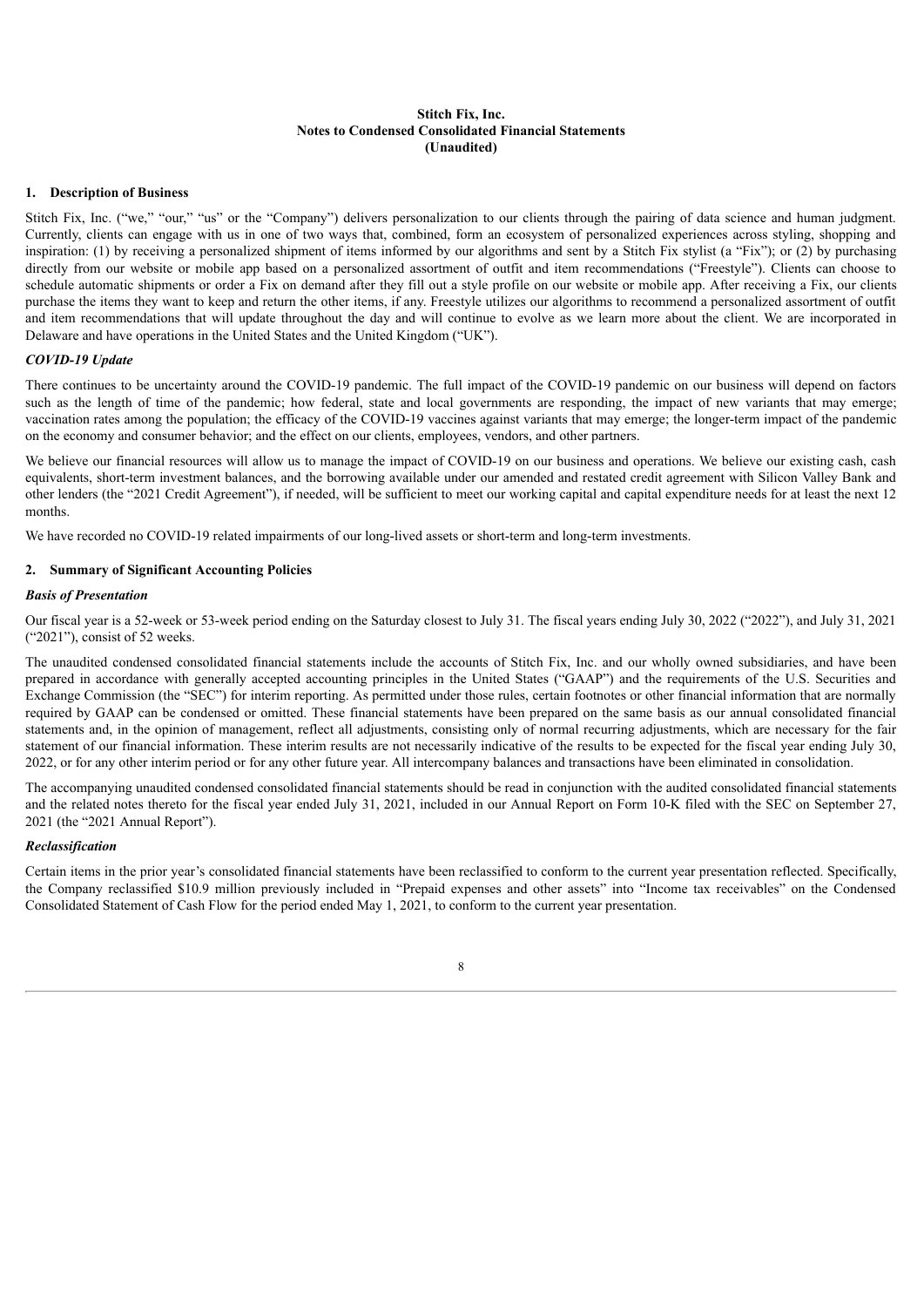# *Use of Estimates*

The preparation of condensed consolidated financial statements in conformity with GAAP requires management to make estimates and assumptions that affect the reported amounts in our condensed consolidated financial statements and accompanying footnotes.

Significant estimates and assumptions are used for inventory, stock-based compensation expense, income taxes, and revenue recognition. Actual results could differ from those estimates and such differences may be material to the condensed consolidated financial statements.

# *Change in Accounting Principle*

Effective August 1, 2021, we completed the implementation of a new inventory management process and system, which enhances our procure-to-pay processes. In connection with this implementation, we changed our inventory costing method from specific identification to the first-in-first-out ("FIFO") method. We believe this change in accounting principle is preferable because it streamlines our inventory accounting process, is generally consistent with the physical flow of our inventories, and is more consistent with the inventory costing method used by industry peers. This change in accounting principle did not have a material effect on inventory, net or cost of goods sold for all periods presented; therefore, prior comparative financial statements have not been restated.

# *Short-Term and Long-Term Investments*

Our short-term and long-term investments have been classified and accounted for as available-for-sale securities. We determine the appropriate classification of our investments at the time of purchase and reevaluate the classification at each balance sheet date. Available-for-sale securities with maturities of 12 months or less are classified as short-term and available-for-sale securities with maturities greater than 12 months are classified as longterm. Our available-for-sale securities are carried at fair value, with unrealized gains and losses, net of taxes, reported within accumulated other comprehensive income (loss) ("AOCI") in stockholders' equity. The cost of securities sold is based upon the specific identification method.

For debt securities with an amortized cost basis in excess of estimated fair value, we determine what amount of that deficit, if any, is caused by expected credit losses. The portion of the deficit attributable to expected credit losses is recognized in other (income) expense, net on our condensed consolidated statements of income. During the three and nine months ended April 30, 2022, we did not record any expected credit losses on our available-for-sale debt securities.

We have elected to present accrued interest receivable separately from short-term and long-term investments on our condensed consolidated balance sheets. Accrued interest receivable was \$0.7 million and \$1.0 million as of April 30, 2022, and July 31, 2021, respectively, and was recorded in prepaid expenses and other current assets. We have also elected to exclude accrued interest receivable from the estimation of expected credit losses on our available-for-sale securities and reverse accrued interest receivable through interest income (expense) when amounts are determined to be uncollectible. We did not write off any accrued interest receivable during the three and nine months ended April 30, 2022.

#### *Inventory, net*

Inventory, net consists of finished goods which are recorded at the lower of cost or net realizable value using the first-in-first-out (FIFO) method. Gross inventory costs include both merchandise costs and in-bound freight costs. Inventory, net includes reserves for excess and slow-moving inventory we expect to write off based on historical trends, damaged inventory, and shrinkage. We estimate and accrue shrinkage as a percentage of inventory out to the client and damaged items at 100% of cost.

#### *Leases*

Our leasing portfolio consists of operating leases, which include lease arrangements for our corporate offices, fulfillment centers, and, to a lesser extent, equipment. Operating leases with a term greater than one year are recorded on the consolidated balance sheets as operating lease right-of-use assets and operating lease liabilities at the commencement date. These balances are initially recorded at the present value of future minimum lease payments calculated using our incremental borrowing rate and expected lease term. Certain adjustments to our operating lease right-of-use assets may be required for items such as initial direct costs paid or incentives received.

In November 2020, we entered into an agreement to lease approximately 700,000 square feet of space to be used as a fulfillment center in Salt Lake City, Utah. This lease commenced in August 2021 and was classified as an operating lease with an initial lease liability of \$28.8 million and a right-of-use asset of \$24.6 million. In September 2021, we entered into an expansion agreement to lease an additional 300,000 square feet of space at this fulfillment center. This expansion commenced in January 2022 and was classified as an operating lease with an initial lease liability of \$14.5 million and right-of-use asset of \$14.5 million.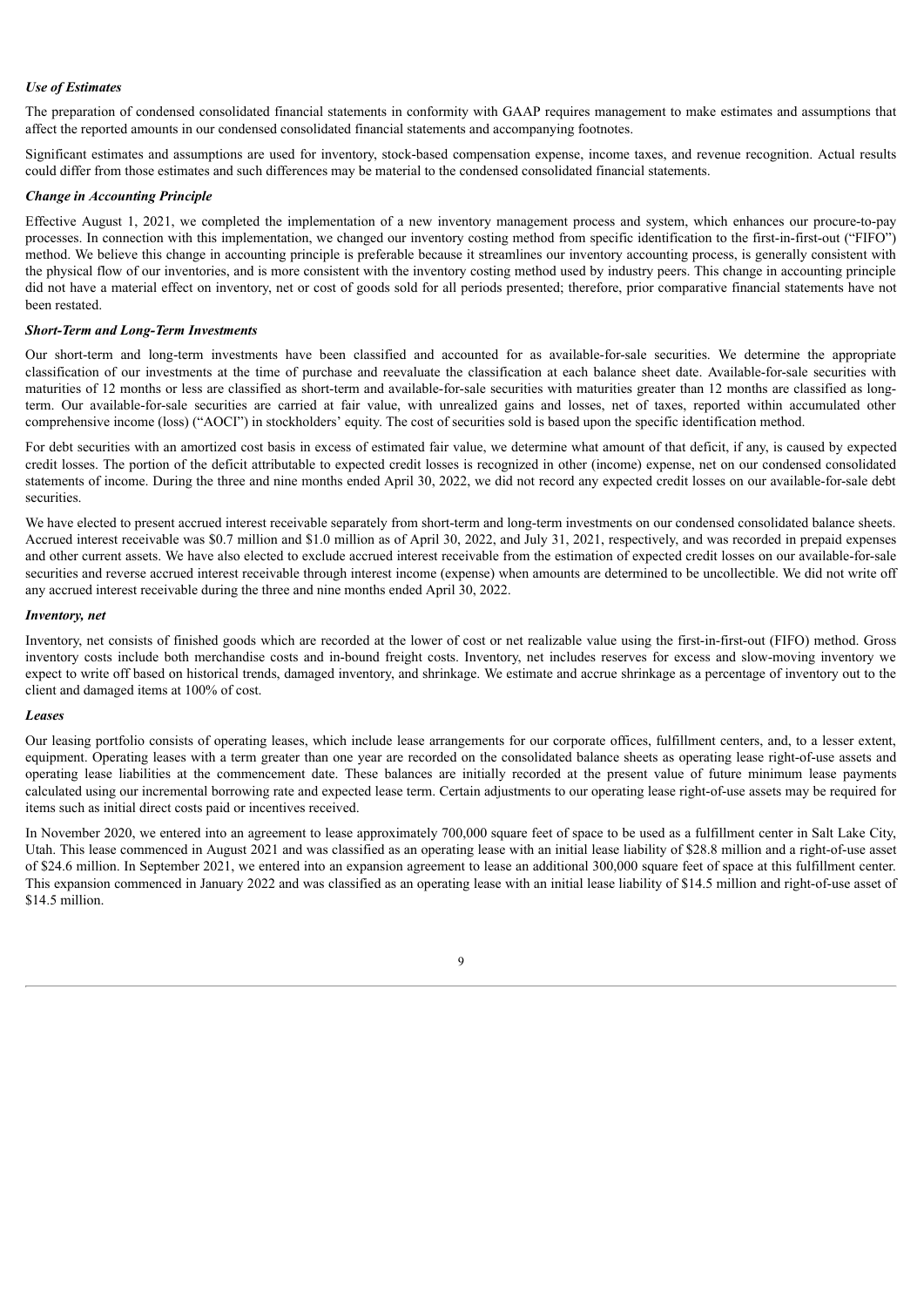# *Foreign Currency*

The functional currency of our international subsidiary is the British pound sterling. For that subsidiary, we translate assets and liabilities to U.S. dollars using period-end exchange rates, and average monthly exchange rates for revenues, costs, and expenses. We record translation gains and losses in AOCI as a component of stockholders' equity. Net foreign exchange transaction gains and losses resulting from the conversion of the transaction currency to functional currency are recorded in other income, net in the condensed consolidated statements of operations and comprehensive income.

#### *Revenue Recognition*

We generate revenue primarily from the sale of merchandise in a Fix and from Freestyle purchases. Clients create an online account on our website or mobile app, complete a style profile, and order a Fix or merchandise to be delivered on a specified date.

Each Fix represents an offer made by us to the client to purchase merchandise. The client is charged a nonrefundable upfront styling fee before the Fix is shipped. As an alternative to the styling fee, we offer select clients the option to purchase a Style Pass. Style Pass clients pay a nonrefundable annual fee for unlimited Fixes that is credited towards merchandise purchases. If the offer to purchase merchandise is accepted, we charge the client the order amount for the accepted merchandise, net of the upfront styling fee or Style Pass annual fee. For each Fix, acceptance occurs when the client checks out the merchandise on our website or mobile app. We offer a discount to clients who purchase all of the items in the Fix.

We recognize revenue through the following steps: (1) identification of the contract, or contracts, with the customer; (2) identification of the performance obligations in the contract; (3) determination of the transaction price; (4) allocation of the transaction price to the performance obligations in the contract; and (5) recognition of revenue when, or as, we satisfy a performance obligation.

Our styling fee and Style Pass arrangements represent the option to purchase merchandise. These fees and arrangements are not distinct within the context of the contract with our Fix customers and therefore do not give rise to separate performance obligations. Both the upfront styling fee and Style Pass annual fee are included in deferred revenue until the performance obligation is satisfied when the client exercises his or her option to purchase merchandise (i.e., upon checkout of a Fix) or when the option(s) to purchase merchandise expire(s).

Revenue is recognized when control of the promised goods is transferred to the client. For a Fix, control is transferred when the client accepts or rejects the offer to purchase merchandise. Upon acceptance by purchasing one or more items within the Fix at checkout, the total amount of the order, including the upfront styling fee, is recognized as revenue. If none of the items within the Fix are accepted at checkout, the upfront styling fee is recognized as revenue at that time. The Style Pass annual fee is recognized at the earlier of (i) the time at which a client accepts and applies the Style Pass fee to an offer to purchase merchandise or (ii) upon expiry of the annual period. Under Style Pass arrangements, if a client does not accept any items within the Fix, the annual fee will continue to be deferred until it is applied to a future purchase or upon expiry of the annual period. If a client would like to exchange an item, we recognize revenue at the time the exchanged item is shipped, which coincides with the transfer of control to the customer. For a Freestyle purchase, control is transferred and revenue is recognized upon shipment to the client.

We deduct discounts, sales tax, and estimated refunds to arrive at net revenue. Sales tax collected from clients is not considered revenue and is included in accrued liabilities until remitted to the taxing authorities. All shipping costs are accounted for in cost of goods sold and all handling costs are accounted for as fulfillment costs within selling, general, and administrative expense ("SG&A"), and are therefore not evaluated as a separate performance obligation. Discounts are recorded as a reduction to revenue when the order is accepted. We record a refund reserve based on our historical refund patterns. Our refund reserve, which is included in accrued liabilities in the condensed consolidated balance sheets, was \$10.8 million and \$11.7 million as of April 30, 2022, and July 31, 2021, respectively.

We have five types of contractual liabilities: (i) cash collections of upfront styling fees, which are included in deferred revenue and are recognized as revenue upon the earlier of application to a merchandise purchase or expiry of the offer, (ii) cash collections of Style Pass annual fees, which are included in deferred revenue and are recognized upon the earlier of application to a merchandise purchase or expiry of the Style Pass annual period, (iii) unredeemed gift cards, which are included in gift card liability and recognized as revenue upon usage or inclusion in gift card breakage estimates, (iv) referral credits, which are included in other current liabilities and are recognized as revenue when used, and (v) cash collections of Freestyle purchases, which are included in deferred revenue and are recognized as revenue upon shipment.

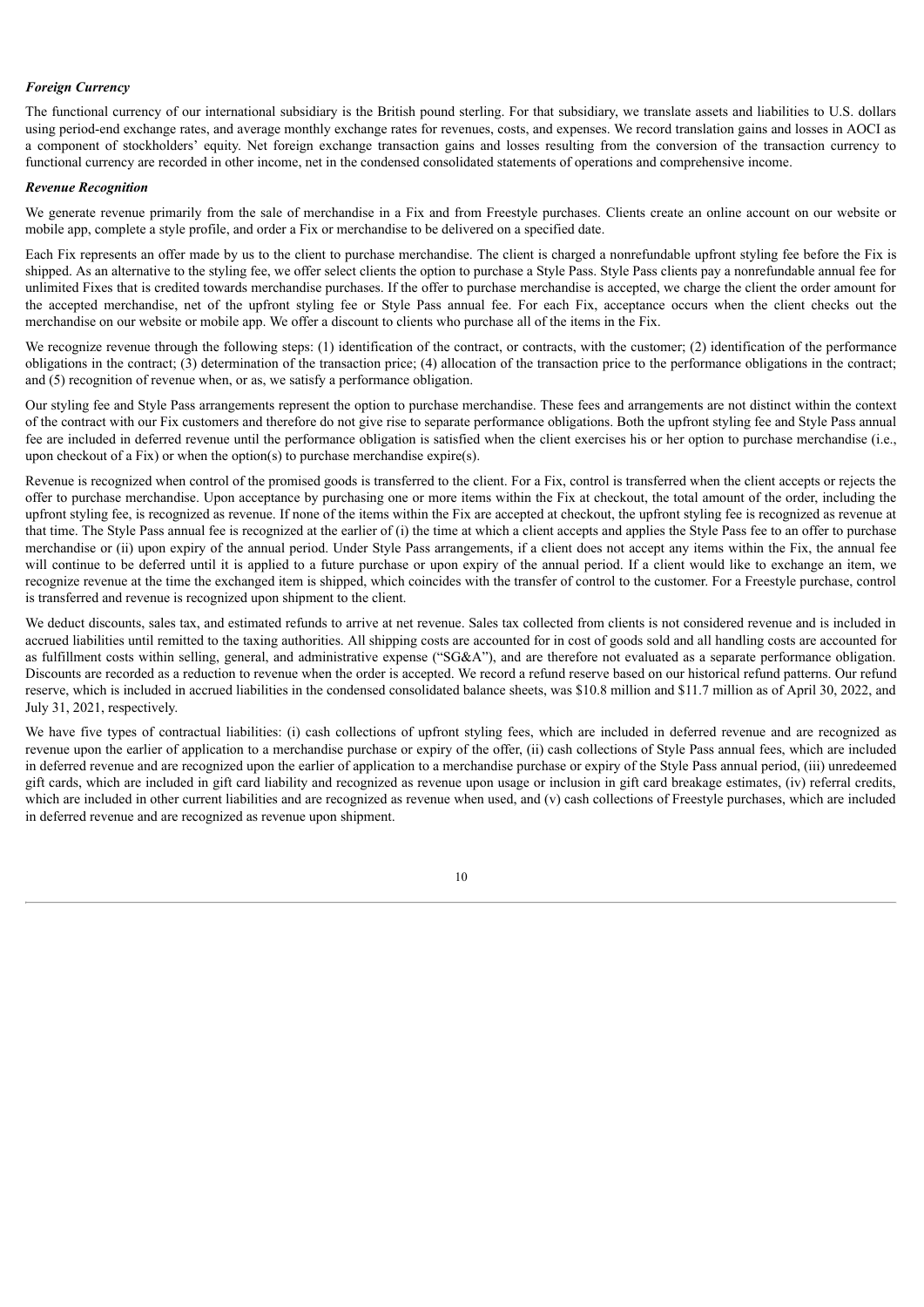We sell gift cards to clients and establish a liability based upon the face value of such gift cards. We reduce the liability and recognize revenue upon usage of the gift card. If a gift card is not used, we will recognize estimated gift card breakage revenue proportionately to customer usage of gift cards over the expected gift card usage period, subject to requirements to remit balances to governmental agencies. All commissions paid to third parties upon issuance of gift cards are recognized in SG&A as incurred, as on average, gift cards are used within a one-year period. Similarly, referral credits that are considered incremental costs of obtaining a contract with a customer are recognized in SG&A when issued, as on average, referral credits are used within a one-year period.

We expect deferred revenue for upfront styling fees, Freestyle orders, and Style Pass annual fees to be recognized within one year. On average, gift card liability and other current liabilities are also recognized within one year.

The following table summarizes the balances of contractual liabilities included in deferred revenue, gift card liability, and other current liabilities as of the dates indicated:

| (in thousands)            | April 30, 2022 | July 31, 2021 |
|---------------------------|----------------|---------------|
| Deferred revenue          |                |               |
| Upfront styling fees      | 10,131<br>- 8  | 11,989        |
| Style Pass annual fees    | 4,682          | 3,474         |
| Freestyle orders          | 2,395          | 2,691         |
| Total deferred revenue    | 17,208         | 18,154        |
| Gift card liability       | 11,093         | 9,903         |
| Other current liabilities |                |               |
| Referral credits          | 606            | 1,231         |

The following table summarizes revenue recognized during the nine months ended April 30, 2022, that was previously included in deferred revenue, gift card liability, and other current liabilities at July 31, 2021:

| (in thousands)         | <b>Revenue Recognized From Amounts Previously</b><br>Included in Deferred Balances at July 31, 2021 |        |
|------------------------|-----------------------------------------------------------------------------------------------------|--------|
| Upfront styling fees   |                                                                                                     | 11.767 |
| Style Pass annual fees |                                                                                                     | 2,915  |
| Freestyle orders       |                                                                                                     | 2,341  |
| Gift card liability    |                                                                                                     | 2,424  |
| Referral credits       |                                                                                                     | 791    |

#### *Concentration of Credit Risks*

We are subject to concentrations of credit risk principally from cash and cash equivalents and investment securities. The majority of our cash is held by two financial institutions within the United States. Our cash balances held by these institutions may exceed federally insured limits. The associated risk of concentration for cash is mitigated by banking with credit-worthy institutions. The associated risk of concentration for cash equivalents and investments is mitigated by maintaining a diversified portfolio of highly rated instruments.

No client accounted for greater than 10% of total revenue, net for the three and nine months ended April 30, 2022, and May 1, 2021, respectively.

#### *Recently Adopted Accounting Pronouncements*

In December 2019, the FASB issued ASU No. 2019-12, *Income Taxes (Topic 740) – Simplifying the Accounting for Income Taxes*. This update amends and simplifies the accounting for income taxes by eliminating certain exceptions in existing guidance related to performing intraperiod tax allocation, calculating interim period taxes, and recognizing deferred taxes for investments. The update also provides new guidance to reduce complexity in certain areas. The Company adopted this guidance on August 1, 2021. The adoption of this guidance did not have a material impact on the Company's consolidated financial statements.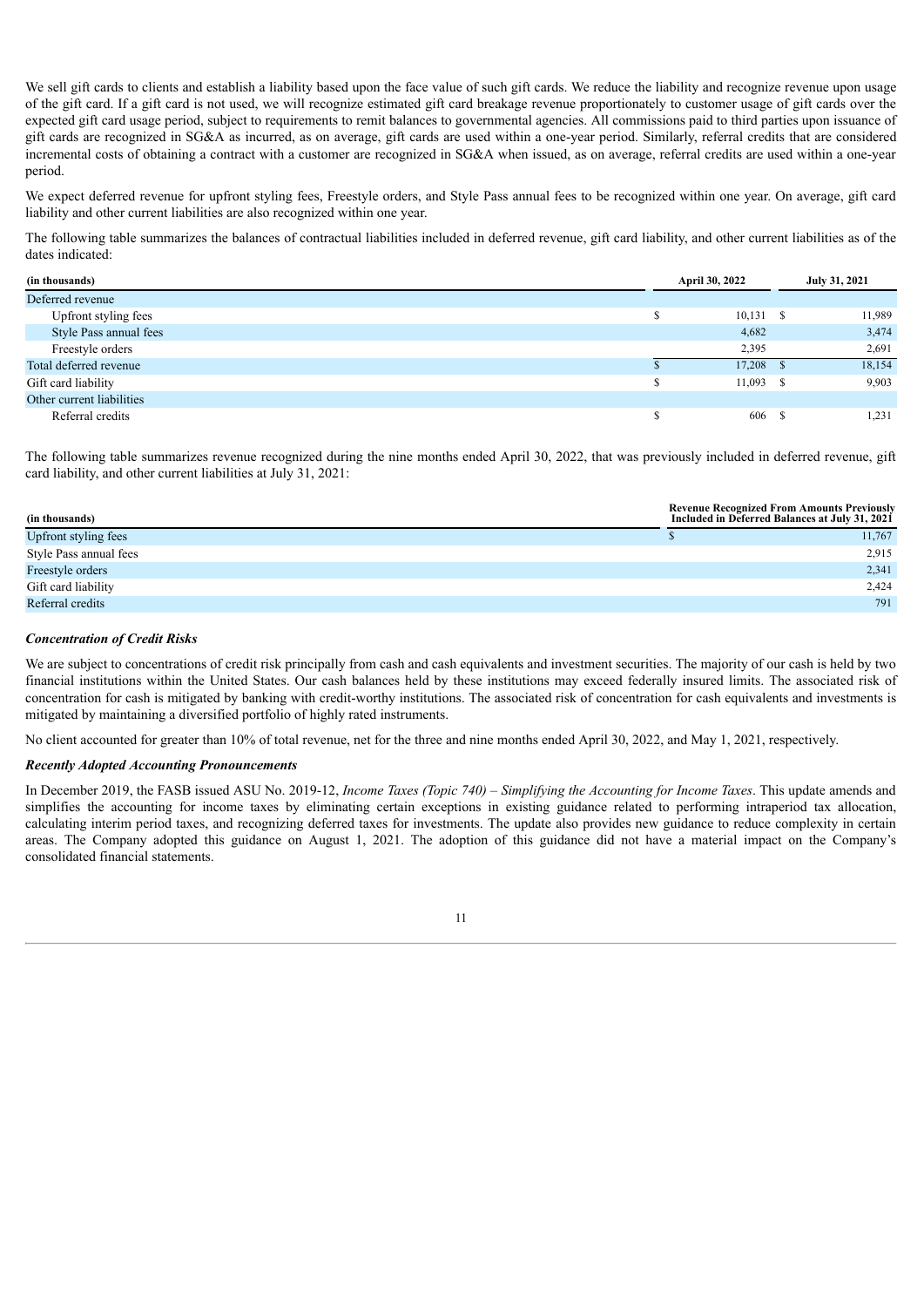#### **3. Fair Value Measurements**

We disclose and recognize the fair value of our assets and liabilities using a hierarchy that prioritizes the inputs to valuation techniques used to measure fair value. Fair value is defined as the price that would be received to sell an asset or paid to transfer a liability (an exit price) in an orderly transaction between market participants at the measurement date. The guidance establishes three levels of the fair value hierarchy as follows:

*Level 1*: Inputs are unadjusted, quoted prices in active markets for identical assets or liabilities at the measurement date;

*Level* 2: Inputs are observable, unadjusted quoted prices in active markets for similar assets or liabilities, unadjusted quoted prices for identical or similar assets or liabilities in markets that are not active, or other inputs that are observable or can be corroborated by observable market data for substantially the full term of the related assets or liabilities; and

*Level* 3: Unobservable inputs that are significant to the measurement of the fair value of the assets or liabilities that are supported by little or no market data.

Our financial instruments consist of cash and cash equivalents, short-term and long-term investments, accounts payable, and accrued liabilities. At April 30, 2022, and July 31, 2021, the carrying values of cash and cash equivalents, accounts payable, and accrued liabilities approximated fair value due to their short-term maturities.

The following table sets forth the amortized cost, gross unrealized gains, gross unrealized losses and fair values of our short-term and long-term investments accounted for as available-for-sale securities as of April 30, 2022, and July 31, 2021:

|                          |                          | April 30, 2022    |  |                                     |  |                                             |  |                   |  | July 31, 2021     |  |                                            |     |                                                    |               |                   |  |  |  |
|--------------------------|--------------------------|-------------------|--|-------------------------------------|--|---------------------------------------------|--|-------------------|--|-------------------|--|--------------------------------------------|-----|----------------------------------------------------|---------------|-------------------|--|--|--|
| (in thousands)           |                          | Amortized<br>Cost |  | <b>Gross</b><br>Unrealized<br>Gains |  | Gross<br><b>Unrealized</b><br><b>Losses</b> |  | <b>Fair Value</b> |  | Amortized<br>Cost |  | <b>Gross</b><br><b>Unrealized</b><br>Gains |     | <b>Gross</b><br><b>Unrealized</b><br><b>Losses</b> |               | <b>Fair Value</b> |  |  |  |
| <b>Financial Assets:</b> |                          |                   |  |                                     |  |                                             |  |                   |  |                   |  |                                            |     |                                                    |               |                   |  |  |  |
|                          | Investments:             |                   |  |                                     |  |                                             |  |                   |  |                   |  |                                            |     |                                                    |               |                   |  |  |  |
|                          | U.S. Treasury securities | 54,889 \$         |  | $\overline{\phantom{m}}$            |  | $(905)$ \$                                  |  | 53,984 \$         |  | $42,009$ \$       |  | 35                                         | - S | $\overline{\phantom{m}}$                           | <sup>\$</sup> | 42,044            |  |  |  |
|                          | Certificates of deposit  | 700               |  |                                     |  |                                             |  | 700               |  | 1,500             |  |                                            |     |                                                    |               | 1,500             |  |  |  |
|                          | Commercial paper         | 2,978             |  |                                     |  |                                             |  | 2,978             |  | 10,192            |  |                                            |     |                                                    |               | 10,192            |  |  |  |
|                          | Asset-backed securities  | 7,505             |  |                                     |  | (24)                                        |  | 7,482             |  | 10,393            |  | 18                                         |     | (9)                                                |               | 10,402            |  |  |  |
|                          | Corporate bonds          | 81,089            |  |                                     |  | (1,185)                                     |  | 79,904            |  | 96,347            |  | 103                                        |     | (7)                                                |               | 96,443            |  |  |  |
| Total                    |                          | 147,161           |  |                                     |  | (2,114)                                     |  | 145,048           |  | 160,441           |  | 156                                        |     | (16)                                               |               | 160,581           |  |  |  |

The following table sets forth the fair value of available-for-sale securities by contractual maturity as of April 30, 2022, and July 31, 2021:

|                          |  |                            | April 30, 2022 |                                                             |  | July 31, 2021             |  |           |  |                                   |  |                                                      |      |                           |  |         |
|--------------------------|--|----------------------------|----------------|-------------------------------------------------------------|--|---------------------------|--|-----------|--|-----------------------------------|--|------------------------------------------------------|------|---------------------------|--|---------|
| (in thousands)           |  | <b>One Year or</b><br>Less |                | <b>Over One</b><br><b>Year Through</b><br><b>Five Years</b> |  | <b>Over Five</b><br>Years |  | Total     |  | <b>One Year or</b><br><b>Less</b> |  | Over One<br><b>Year Through</b><br><b>Five Years</b> |      | Over Five<br><b>Years</b> |  | Total   |
| <b>Financial Assets:</b> |  |                            |                |                                                             |  |                           |  |           |  |                                   |  |                                                      |      |                           |  |         |
| Investments:             |  |                            |                |                                                             |  |                           |  |           |  |                                   |  |                                                      |      |                           |  |         |
| U.S. Treasury securities |  | 33,894                     | <sup>S</sup>   | $20,090$ \$                                                 |  | $\overline{\phantom{m}}$  |  | 53,984 \$ |  | $41,633$ \$                       |  | 411                                                  | - \$ | $\qquad \qquad -$         |  | 42,044  |
| Certificates of deposit  |  | 700                        |                |                                                             |  |                           |  | 700       |  | 1,500                             |  |                                                      |      |                           |  | 1,500   |
| Commercial paper         |  | 2,978                      |                |                                                             |  |                           |  | 2,978     |  | 10,192                            |  |                                                      |      |                           |  | 10,192  |
| Asset-backed securities  |  | 3,006                      |                | 4,476                                                       |  |                           |  | 7,482     |  | 29                                |  | 10,373                                               |      |                           |  | 10,402  |
| Corporate bonds          |  | 56,451                     |                | 23,453                                                      |  |                           |  | 79.904    |  | 48,192                            |  | 48,251                                               |      |                           |  | 96,443  |
| Total                    |  | 97,029                     |                | 48,019                                                      |  | $\overline{\phantom{m}}$  |  | 145,048   |  | 101,546                           |  | 59,035                                               |      | $\overline{\phantom{m}}$  |  | 160,581 |
|                          |  |                            |                |                                                             |  |                           |  |           |  |                                   |  |                                                      |      |                           |  |         |

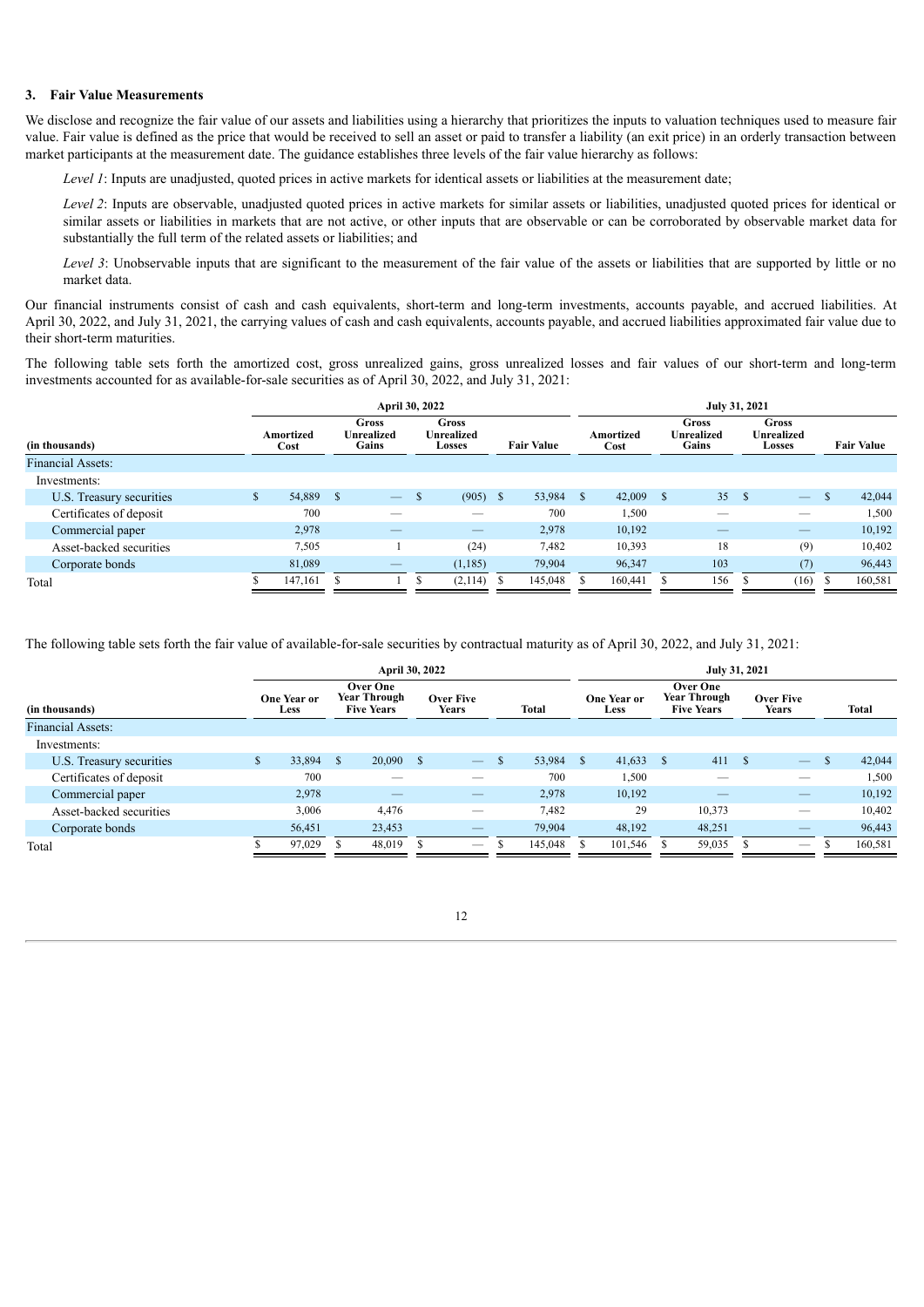The following table sets forth our cash equivalents, and short-term and long-term investments accounted for as available-for-sale securities that were measured at fair value on a recurring basis based on the fair value hierarchy as of April 30, 2022, and July 31, 2021:

|                          | April 30, 2022 |           |  |                          |  |                          |   |              |  | July 31, 2021 |         |                          |         |                          |  |         |  |
|--------------------------|----------------|-----------|--|--------------------------|--|--------------------------|---|--------------|--|---------------|---------|--------------------------|---------|--------------------------|--|---------|--|
| (in thousands)           | Level 1        |           |  | Level 2                  |  | Level 3                  |   | <b>Total</b> |  | Level 1       | Level 2 |                          | Level 3 |                          |  | Total   |  |
| Financial Assets:        |                |           |  |                          |  |                          |   |              |  |               |         |                          |         |                          |  |         |  |
| Cash equivalents:        |                |           |  |                          |  |                          |   |              |  |               |         |                          |         |                          |  |         |  |
| Money market funds       | D.             | 24,718 \$ |  | $\overline{\phantom{a}}$ |  | $\overline{\phantom{m}}$ | S | 24.718 \$    |  | $10,728$ \$   |         | $\overline{\phantom{m}}$ |         | $\overline{\phantom{m}}$ |  | 10,728  |  |
| Investments:             |                |           |  |                          |  |                          |   |              |  |               |         |                          |         |                          |  |         |  |
| U.S. Treasury securities |                | 53,984    |  |                          |  |                          |   | 53,984       |  | 42,044        |         |                          |         |                          |  | 42,044  |  |
| Certificates of deposit  |                |           |  | 700                      |  |                          |   | 700          |  | __            |         | 1,500                    |         |                          |  | 1,500   |  |
| Commercial paper         |                |           |  | 2,978                    |  |                          |   | 2,978        |  |               |         | 10,192                   |         |                          |  | 10,192  |  |
| Asset-backed securities  |                |           |  | 7,482                    |  | __                       |   | 7,482        |  | __            |         | 10,402                   |         |                          |  | 10,402  |  |
| Corporate bonds          |                | __        |  | 79,904                   |  |                          |   | 79,904       |  |               |         | 96,443                   |         |                          |  | 96,443  |  |
| Total                    |                | 78,702    |  | 91,064                   |  |                          |   | 169,766      |  | 52,772        |         | 118,537                  |         | $\overline{\phantom{0}}$ |  | 171,309 |  |

There were no transfers of financial assets or liabilities into or out of Level 1, Level 2, or Level 3 for the three and nine months ended April 30, 2022, and May 1, 2021.

# **4. Accrued Liabilities**

Accrued liabilities consisted of the following:

| (in thousands)                    | April 30, 2022 | July 31, 2021 |
|-----------------------------------|----------------|---------------|
| Compensation and related benefits | 22,082         | 13,645        |
| Advertising                       | 19,810         | 12,649        |
| Sales taxes                       | 8,864          | 9,937         |
| Shipping and freight              | 5,597          | 6,209         |
| Accrued accounts payable          | 6,723          | 5,804         |
| Inventory purchases               | 29,814         | 30,384        |
| Sales refund reserve              | 10,804         | 11,704        |
| Other                             | 9.291          | 8,696         |
| Total accrued liabilities         | 112,985        | 99,028        |

# **5. Credit Agreement**

In June 2021, we entered into the 2021 Credit Agreement, to provide a revolving line of credit of up to \$100.0 million, including a letter of credit subfacility in the aggregate amount of \$30.0 million, and a swingline sub-facility in the aggregate amount of \$50.0 million. We also have the option to request an incremental facility of up to an additional \$150.0 million from one or more of the lenders under the 2021 Credit Agreement.

Under the terms of the 2021 Credit Agreement, revolving loans may be either Eurodollar Loans or ABR Loans. Outstanding Eurodollar Loans incur interest at the Eurodollar Rate, which is defined in the 2021 Credit Agreement as LIBOR (or any successor thereto), plus a margin of 2.25%. Outstanding ABR Loans incur interest at the highest of (a) the Prime Rate, as published by the Wall Street Journal, (b) the federal funds rate in effect for such day plus 0.50%, and (c) the Eurodollar Rate plus 1.00%, in each case plus a margin of 1.25%. We are charged a commitment fee of 0.25% for committed but unused amounts. The revolving line of credit under the 2021 Credit Agreement will terminate on May 31, 2024, unless the termination date is extended at the election of the lenders. Our obligations under the 2021 Credit Agreement and any hedging or cash management agreements entered into with any lender thereunder are secured by substantially all of our current and future property, rights, and assets, including, but not limited to, cash, inventory, equipment, contractual rights, financial assets, and intangible assets. The 2021 Credit Agreement contains covenants limiting the ability to, among other things, dispose of assets, undergo a change in control, merge or consolidate, make acquisitions, incur debt, incur liens, pay dividends, repurchase stock, and make investments, in each case subject to certain exceptions. The 2021 Credit Agreement also contains financial covenants requiring us to maintain minimum free cash flow and an adjusted current ratio above specified levels, measured in each case at the end of each fiscal quarter. The 2021 Credit Agreement contains events of default that include, among others, non-payment of principal, interest, or fees, breach of covenants, inaccuracy of representations and warranties, cross defaults to certain other indebtedness, bankruptcy and insolvency events, and material judgments.

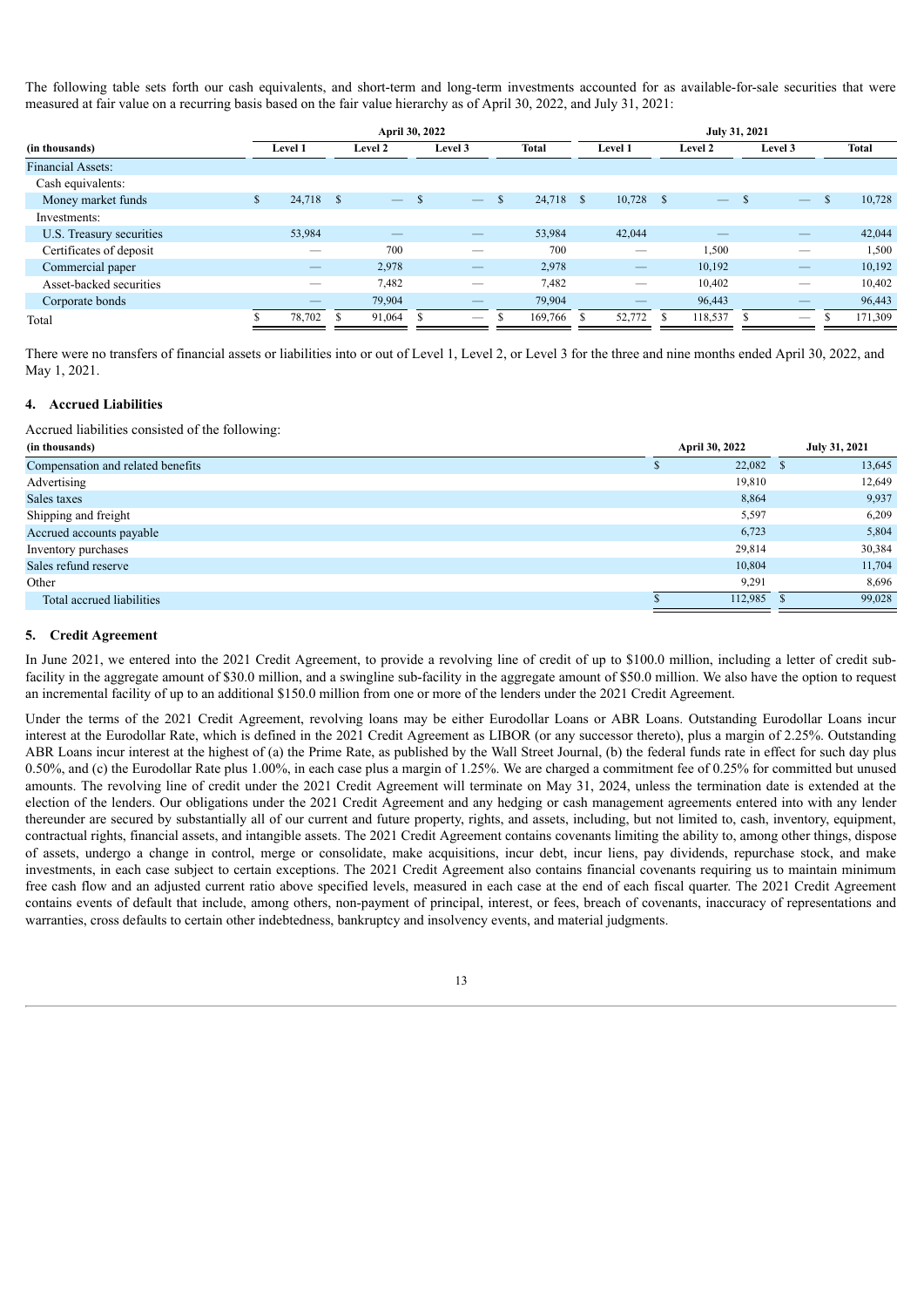As of April 30, 2022, we did not have any borrowings outstanding under the 2021 Credit Agreement and we were in compliance with all financial covenants.

#### **6. Commitments and Contingencies**

#### *Contingencies*

We record a loss contingency when it is probable that a liability has been incurred and the amount of the loss can be reasonably estimated. We also disclose material contingencies when we believe a loss is not probable but reasonably possible. Accounting for contingencies requires us to use judgment related to both the likelihood of a loss and the estimate of the amount or range of loss. Although we cannot predict with assurance the outcome of any litigation or tax matters, we do not believe there are currently any such actions that, if resolved unfavorably, would have a material impact on our operating results, financial position, and cash flows.

On October 11, 2018, October 26, 2018, November 16, 2018, and December 10, 2018, four putative class action lawsuits alleging violations of the federal securities laws were filed by certain of our stockholders in the U.S. District Court for the Northern District of California, naming as defendants us and certain of our officers. The four lawsuits each make the same allegations of violations of the Securities Exchange Act of 1934, as amended, by us and our officers for allegedly making materially false and misleading statements regarding our active client growth and strategy with respect to television advertising between June 2018 and October 2018. The plaintiffs seek unspecified monetary damages and other relief. The four lawsuits have been consolidated and a lead plaintiff has been appointed. On September 18, 2019, the lead plaintiff in the consolidated class action lawsuits (the "Class Action") filed a consolidated complaint for violation of the federal securities laws. On October 28, 2019, we and other defendants filed a motion to dismiss the consolidated complaint. The lead plaintiff filed an opposition to the motion to dismiss on December 9, 2019, and we and the other defendants filed our reply in support of our motion to dismiss on December 30, 2019. The court granted our motion to dismiss on September 30, 2020 but allowed the lead plaintiff to file an amended complaint. On November 6, 2020, the lead plaintiff filed his amended complaint. We filed a motion to dismiss the amended complaint on December 7, 2020. The lead plaintiff filed an opposition to the motion to dismiss on January 8, 2021, and we filed our reply in support of our motion to dismiss on January 22, 2021. The court granted our motion to dismiss on October 1, 2021. On October 29, 2021, the plaintiffs filed a notice of appeal to the Ninth Circuit Court of Appeals. No hearing date has been set.

On December 12, 2018, a derivative action was filed against our directors in the same court, alleging the same violations of securities laws as alleged in the Class Action and breach of fiduciary duties. On December 12, 2019, a second derivative action was filed against our directors in the same court, alleging the same violations of securities laws and breach of fiduciary duties as the other derivative action. The two derivative actions have been related to each other and to the Class Action, and all the related cases are now proceeding before a single judge in the U.S. District Court for the Northern District of California. The derivative actions have been stayed pending resolution of the plaintiffs' appeals of the dismissal of the Class Action pursuant to the parties' stipulation.

There have been no other material changes to our commitments and contingencies disclosed in our 2021 Annual Report.

#### *Indemnifications*

In the ordinary course of business, we may provide indemnifications of varying scope and terms to vendors, directors, officers and other parties with respect to certain matters. We have not incurred any material costs as a result of such indemnifications and have not accrued any liabilities related to such obligations in our condensed consolidated financial statements.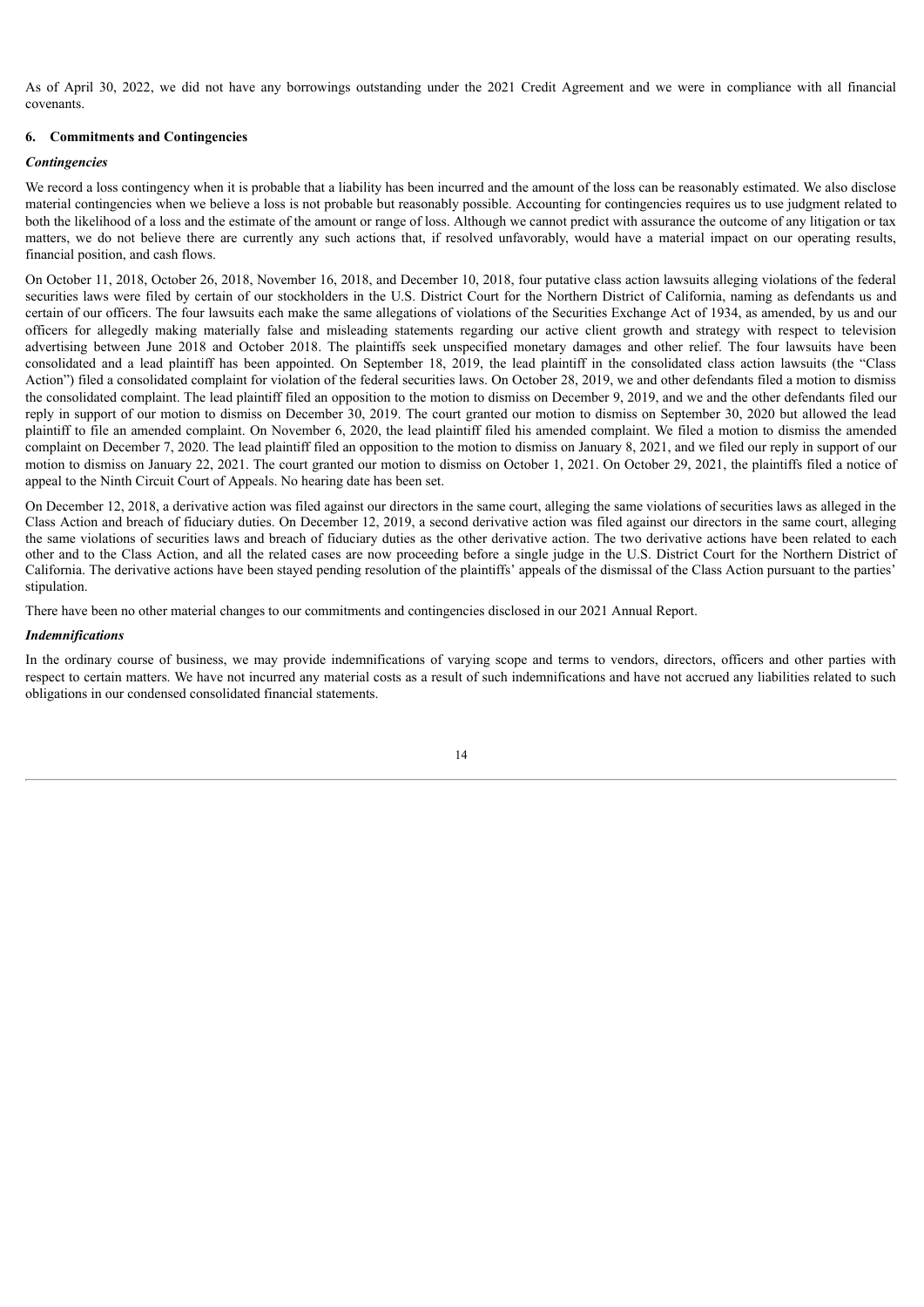# **7. Accumulated Other Comprehensive Income (Loss)**

The following tables present the changes in AOCI by component and, if applicable, the reclassifications out of AOCI for the periods presented:

|          |                                          |                    | For the Three Months Ended May 1, 2021 |         |                                                         |              |                                   |             |                         |              |
|----------|------------------------------------------|--------------------|----------------------------------------|---------|---------------------------------------------------------|--------------|-----------------------------------|-------------|-------------------------|--------------|
|          |                                          | <b>Translation</b> |                                        | Total   |                                                         |              |                                   | Translation |                         | <b>Total</b> |
|          |                                          | 2,250              |                                        | 991     |                                                         | 162          |                                   | 3.106       |                         | 3,268        |
| (1, 284) |                                          | (2, 384)           |                                        | (3,668) |                                                         | (282)        |                                   | 307         |                         | 25           |
|          |                                          |                    |                                        |         |                                                         | (17)         |                                   |             |                         | (17)         |
| (1, 283) |                                          | (2, 384)           |                                        | (3,667) |                                                         | (299)        |                                   | 307         |                         |              |
| (2,542)  |                                          |                    |                                        |         |                                                         |              |                                   | 3.413       |                         | 3,276        |
|          | <b>Available-for-</b><br>sale Securities | $(1,259)$ \$       | <b>Foreign Currency</b>                |         | For the Three Months Ended April 30, 2022<br>$(134)$ \$ | $(2,676)$ \$ | Available-for-<br>sale Securities | $(137)$ \$  | <b>Foreign Currency</b> |              |

| Total |
|-------|
| 2,728 |
| 679   |
| (131) |
| 548   |
| 3,276 |
|       |

 $(1)$  There was no associated income tax effect for gains/losses on available-for-sale securities for the three and nine months ended April 30, 2022 or May 1, 2021, as we have recorded a valuation allowance against these deferred tax balances.

# **8. Stock-Based Compensation**

# *2011 Equity Incentive Plan*

In 2011, we adopted the 2011 Equity Incentive Plan (the "2011 Plan"). The 2011 Plan provided for the grant of stock-based awards to employees, directors, and nonemployees under terms and provisions established by the Board of Directors.

The 2011 Plan allowed for the grant of incentive stock options or nonqualified stock options as well as restricted stock units, restricted stock, and stock appreciation rights. Only incentive and nonqualified stock options were granted under the 2011 Plan. Employee stock option awards generally vest 25% on the first anniversary of the grant date with the remaining shares subject to the option vesting ratably over the next three years subject to the employee's continued service with the Company. Options generally expire after 10 years. Effective upon our initial public offering in 2017, the 2011 Plan was replaced by the 2017 Incentive Plan.

# *2017 Incentive Plan*

In November 2017, our Board of Directors and stockholders adopted our 2017 Incentive Plan (the "2017 Plan"). The remaining shares available for issuance under our 2011 Plan became reserved for issuance under the 2017 Plan. Our 2017 Plan provides for the grant of Class A incentive stock options to employees, including employees of our subsidiaries, and for the grant of nonqualified stock options, stock appreciation rights, restricted stock awards, restricted stock unit awards ("RSU"), performance stock awards, performance cash awards, and other forms of stock awards to employees, directors, and consultants, including employees and consultants of our subsidiaries. Employee stock option awards generally vest 25% on the first anniversary of the grant date with the remaining shares subject to the option vesting ratably over the next three years subject to the employee's continued service with the Company. Options generally expire after 10 years. RSU awards made to employees generally vest ratably on a quarterly basis subject to the employee's continued service with the Company. The number of shares authorized for issuance under the 2017 Plan was 32,793,232 shares of Class A common stock as of April 30, 2022.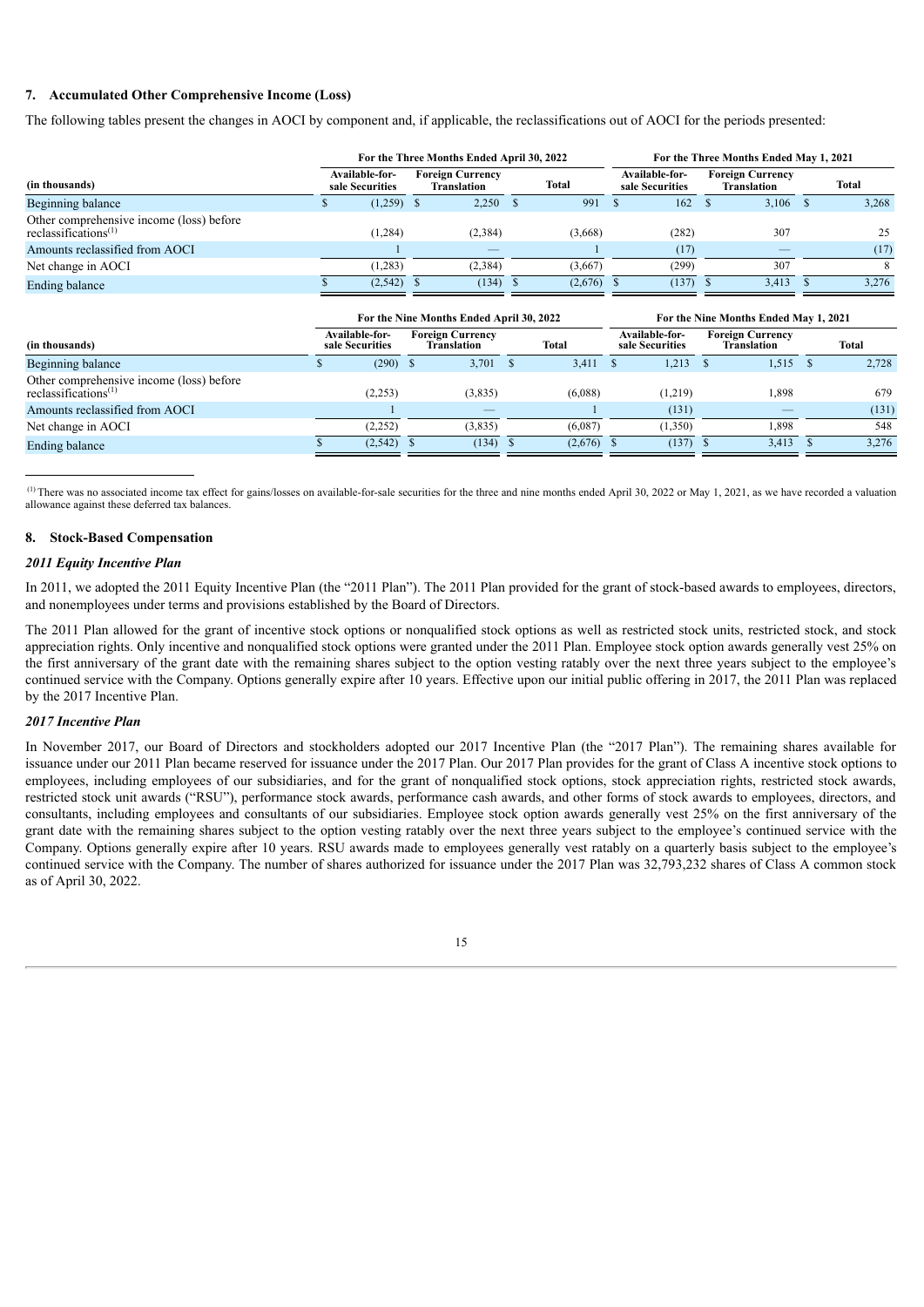# *2019 Inducement Plan*

In October 2019, our Board of Directors adopted our 2019 Inducement Plan (the "2019 Plan"). Our 2019 Plan provides for the grant of Class A nonqualified stock options and RSU awards to individuals who satisfy the standards for inducement grants under the relevant Nasdaq Stock Market rules. On April 7, 2022, the Board of Directors approved a 6,000,000 increase in the number of shares authorized for issuance under the 2019 Plan. The number of shares authorized for issuance under the 2019 Plan was 10,750,000 shares of Class A common stock as of April 30, 2022.

Stock option activity under the 2011 Plan, 2017 Plan, and 2019 Plan is as follows:

|                            |                             | <b>Options Outstanding</b> |                                           |                                                                     |  |                                                          |  |  |  |  |  |  |
|----------------------------|-----------------------------|----------------------------|-------------------------------------------|---------------------------------------------------------------------|--|----------------------------------------------------------|--|--|--|--|--|--|
|                            | Number of<br><b>Options</b> |                            | Weighted-<br>Average<br>Exercise<br>Price | Weighted-<br>Average<br>Remaining<br>Contractual<br>Life (in Years) |  | Aggregate<br><b>Intrinsic</b><br>Value<br>(in thousands) |  |  |  |  |  |  |
| Balance $-$ July 31, 2021  | 3,650,482                   |                            | 25.47                                     | 7.40 S                                                              |  | 106,490                                                  |  |  |  |  |  |  |
| Granted                    | 1,201,877                   |                            | 14.54                                     |                                                                     |  |                                                          |  |  |  |  |  |  |
| Exercised                  | (171,996)                   |                            | 8.95                                      |                                                                     |  |                                                          |  |  |  |  |  |  |
| Cancelled                  | (279, 869)                  |                            | 32.62                                     |                                                                     |  |                                                          |  |  |  |  |  |  |
| Balance $-$ April 30, 2022 | 4,400,494                   |                            | 22.67                                     | 7.52                                                                |  | 1,501                                                    |  |  |  |  |  |  |

The aggregate intrinsic value is the difference between the current fair value of the underlying common stock and the exercise price for in-the-money stock options.

The following table summarizes the RSU award activity under the 2017 Plan and 2019 Plan:

|                            |                                | <b>Unvested RSUs</b> |                                                                |  |  |
|----------------------------|--------------------------------|----------------------|----------------------------------------------------------------|--|--|
|                            | <b>Class A Common</b><br>Stock |                      | Weighted-<br>Average<br><b>Grant Date</b><br><b>Fair Value</b> |  |  |
| Unvested at July 31, 2021  | 10,264,925                     |                      | 31.35                                                          |  |  |
| Granted                    | 13,186,611                     |                      | 16.34                                                          |  |  |
| Vested                     | (2,344,882)                    |                      | 27.57                                                          |  |  |
| Forfeited                  | (4,227,978)                    |                      | 29.03                                                          |  |  |
| Unvested at April 30, 2022 | 16,878,676                     |                      | 20.73                                                          |  |  |

#### *Stock-Based Compensation Expense*

Stock-based compensation expense for employees was \$31.6 million and \$96.3 million for the three and nine months ended April 30, 2022 and \$28.8 million and \$73.5 million for the three and nine months ended May 1, 2021. Stock-based compensation expense is included in selling, general, and administrative expenses in our condensed consolidated statements of operations and comprehensive income.

As of April 30, 2022, the total unrecognized compensation expense related to unvested options and RSUs, net of estimated forfeitures, was \$332.3 million, which we expect to recognize over an estimated weighted average period of 2.7 years. The weighted-average grant date fair value of options granted during the nine months ended April 30, 2022, was \$7.16 per share. The weighted-average grant date fair value of options granted during the nine months ended May 1, 2021, was \$27.74 per share.

We record stock-based compensation of stock options granted to employees by estimating the fair value of stock-based awards using the Black-Scholes option pricing model and amortizing the fair value of the stock-based awards granted over the applicable vesting period of the awards on a straight-line basis. The fair value of stock options granted to employees was estimated at the grant date using the Black-Scholes option-pricing model with the following assumptions:

|                          | <b>For the Three Months Ended</b> |             | For the Nine Months Ended |                   |  |  |
|--------------------------|-----------------------------------|-------------|---------------------------|-------------------|--|--|
|                          | <b>April 30, 2022</b>             | May 1, 2021 | April 30, 2022            | May 1, 2021       |  |  |
| Expected term (in years) | $3.1 - 3.7$                       | 5.8         | $3.1 - 5.5$               | $5.3 - 6.3$       |  |  |
| Volatility               | 67.0%                             | 55.5%       | $62.1\% - 67.0\%$         | $55.5\% - 55.9\%$ |  |  |
| Risk free interest rate  | $1.4\% - 1.5\%$                   | 0.6%        | $0.8\% - 1.5\%$           | $0.3\% - 0.6\%$   |  |  |
| Dividend yield           | $-$ %                             | $-$ %       | $-$ %                     | $-$ %             |  |  |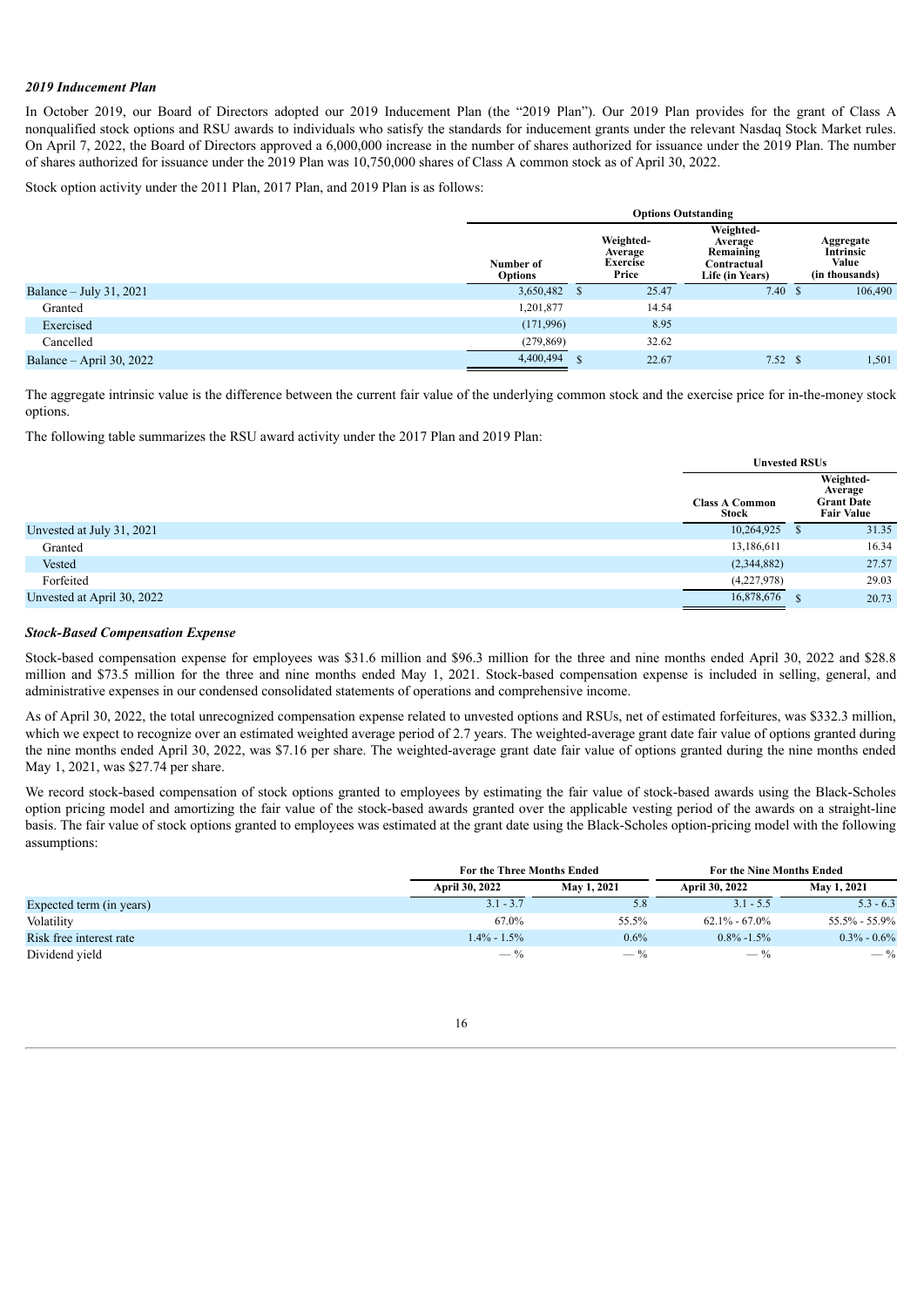# **9. Income Taxes**

The following table summarizes our effective tax rate from income for the periods presented:

|                                      |  | <b>For the Three Months Ended</b> |             | For the Nine Months Ended |  |                    |  |  |  |
|--------------------------------------|--|-----------------------------------|-------------|---------------------------|--|--------------------|--|--|--|
| (in thousands)                       |  | April 30, 2022                    | May 1, 2021 | April 30, 2022            |  | <b>May 1, 2021</b> |  |  |  |
| Loss before income taxes             |  | (77.628)                          | (23,380)    | (109, 825)                |  | (81,773)           |  |  |  |
| Provision (benefit) for income taxes |  | 412                               | (4, 534)    | 954                       |  | (51, 429)          |  |  |  |
| Effective tax rate                   |  | $(0.5)\%$                         | 19.4%       | $(0.9)\%$                 |  | 62.9 %             |  |  |  |

We are primarily subject to income taxes in the United States and the United Kingdom. Our effective tax rate for the three and nine months ended April 30, 2022, differs from the federal statutory income tax rate primarily due to the full valuation allowance recorded on our net federal and state deferred tax assets. The tax provision for the three and nine months ended April 30, 2022, is primarily comprised of state taxes and income taxes in foreign jurisdictions.

Our effective tax rate for the three and nine months ended May 1, 2021, differed from the federal statutory income tax rate primarily due to the net operating loss carryback provisions of the CARES Act and excess tax benefits from stock-based compensation, partially offset by certain nondeductible expenses.

We continue to monitor the progress of ongoing discussions with tax authorities and the impact, if any, of the expected expiration of the statute of limitations in various taxing jurisdictions.

# **10. Net Loss Per Share Attributable to Common Stockholders**

Basic and diluted loss per share attributable to common stockholders is presented in conformity with the two-class method required for participating securities: Class A and Class B common stock. The rights of the holders of Class A and Class B common stock are identical, except with respect to voting, conversion, and transfer rights. Each share of Class A common stock is entitled to one vote per share and each share of Class B common stock is entitled to ten votes per share. Each share of Class B common stock is convertible at any time at the option of the stockholder into one share of Class A common stock.

Basic net loss per share attributable to common stockholders is computed by dividing the net loss attributable to common stockholders by the weightedaverage number of common shares outstanding during the period.

For the calculation of diluted loss per share, net loss attributable to common stockholders for basic loss per share is adjusted by the effect of dilutive securities. Diluted net loss per share attributable to common stockholders is computed by dividing the net loss attributable to common stockholders by the weighted-average number of common shares outstanding, including all potentially dilutive common shares. The undistributed earnings are allocated based on the contractual participation rights of the Class A and Class B common shares as if the earnings for the year have been distributed. As the liquidation and dividend rights are identical, the undistributed loss is allocated on a proportionate basis. The computation of the diluted net loss per share of Class A common stock assumes the conversion of Class B common stock, while diluted net loss per share of Class B common stock does not assume the conversion of Class A common stock as Class A common stock is not convertible into Class B common stock.

In January 2022, the Company's Board of Directors authorized a share repurchase program to repurchase up to \$150.0 million of our outstanding Class A common stock, with no expiration date (the "2022 Repurchase Program"). The actual timing, number and value of shares repurchased in the future will be determined by the Company in its discretion and will depend on a number of factors, including market conditions, applicable legal requirements, our capital needs, and whether there is a better alternative use of capital. Repurchases during any given fiscal period under the 2022 Repurchase Program will reduce the number of weighted-average common shares outstanding for the period.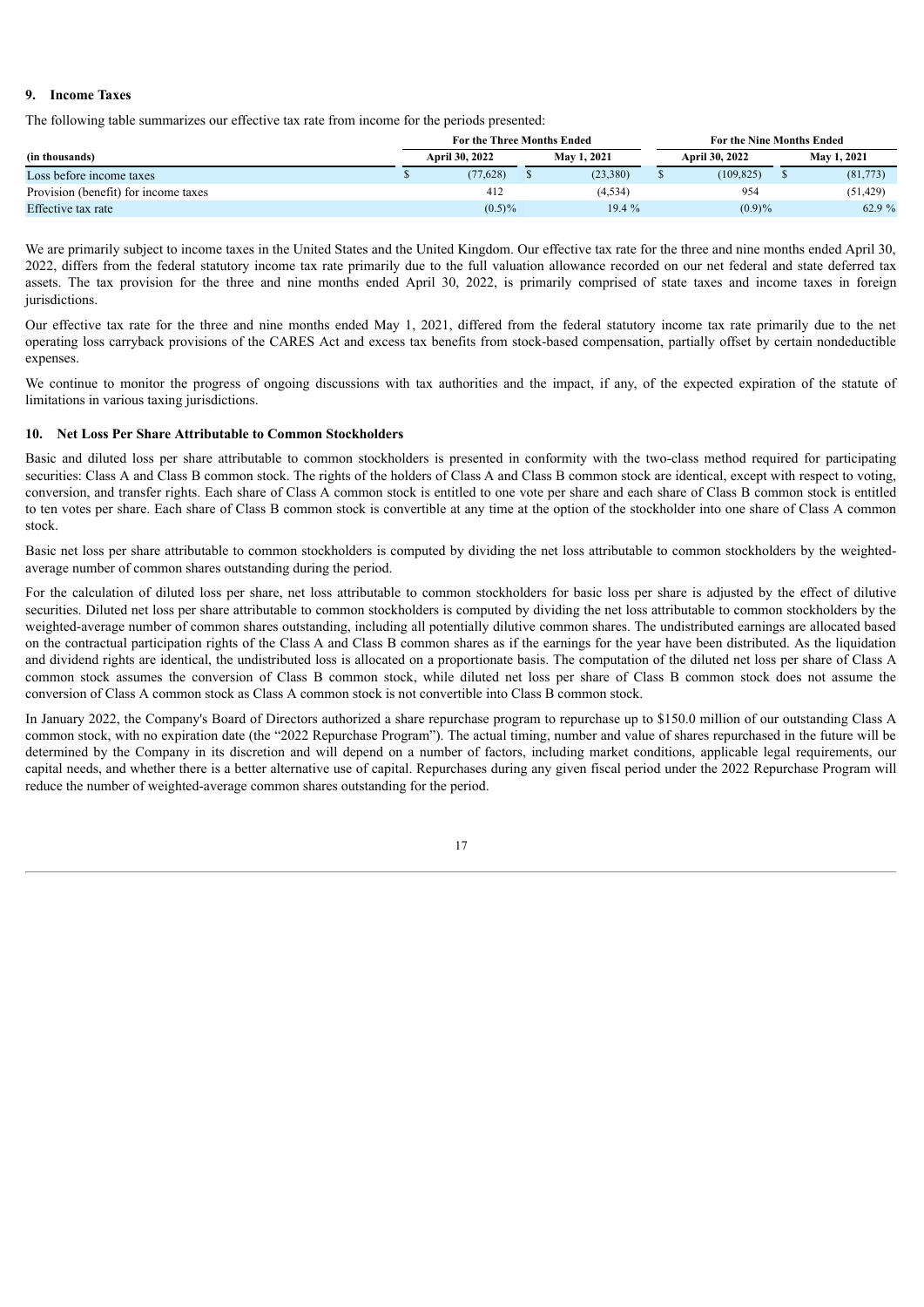A reconciliation of the numerator and denominator used in the calculation of basic and diluted loss per share attributable to common stockholders is as follows:

|                                                                                           |                |                | <b>For the Three Months Ended</b> |                |  |                |  |  |  |  |
|-------------------------------------------------------------------------------------------|----------------|----------------|-----------------------------------|----------------|--|----------------|--|--|--|--|
|                                                                                           | April 30, 2022 |                | May 1, 2021                       |                |  |                |  |  |  |  |
| (in thousands, except share and per share amounts)                                        | <b>Class A</b> | <b>Class B</b> |                                   | <b>Class A</b> |  | <b>Class B</b> |  |  |  |  |
| Numerator:                                                                                |                |                |                                   |                |  |                |  |  |  |  |
| Net loss                                                                                  | $(59,783)$ \$  | $(18,257)$ \$  |                                   | $(12, 142)$ \$ |  | (6,704)        |  |  |  |  |
| Net loss attributable to common stockholders - basic                                      | (59, 783)      | (18, 257)      |                                   | (12, 142)      |  | (6,704)        |  |  |  |  |
| Reallocation of undistributed loss as a result of conversion of Class B to Class A shares | (18, 257)      |                |                                   | (6,704)        |  |                |  |  |  |  |
| Net loss attributable to common stockholders - diluted                                    | (78,040)       | (18,257)       |                                   | (18, 846)      |  | (6,704)        |  |  |  |  |
| Denominator:                                                                              |                |                |                                   |                |  |                |  |  |  |  |
| Weighted-average shares of common stock - basic                                           | 83, 315, 758   | 25,443,444     |                                   | 68,743,748     |  | 37,952,472     |  |  |  |  |
| Conversion of Class B to Class A common shares outstanding                                | 25,443,444     |                |                                   | 37,952,472     |  |                |  |  |  |  |
| Weighted-average shares of common stock - diluted                                         | 108,759,202    | 25,443,444     |                                   | 106,696,220    |  | 37,952,472     |  |  |  |  |
| Loss per share attributable to common stockholders:                                       |                |                |                                   |                |  |                |  |  |  |  |
| <b>Basic</b>                                                                              | (0.72)         | $(0.72)$ \$    |                                   | $(0.18)$ \$    |  | (0.18)         |  |  |  |  |
| Diluted                                                                                   | (0.72)         | (0.72)         |                                   | (0.18)         |  | (0.18)         |  |  |  |  |

|                                                                                                  | <b>For the Nine Months Ended</b> |                 |                |            |     |                |             |                |  |  |  |  |
|--------------------------------------------------------------------------------------------------|----------------------------------|-----------------|----------------|------------|-----|----------------|-------------|----------------|--|--|--|--|
|                                                                                                  |                                  | April 30, 2022  |                |            |     |                | May 1, 2021 |                |  |  |  |  |
| (in thousands, except share and per share amounts)                                               |                                  | <b>Class A</b>  | <b>Class B</b> |            |     | <b>Class A</b> |             | <b>Class B</b> |  |  |  |  |
| <b>Numerator:</b>                                                                                |                                  |                 |                |            |     |                |             |                |  |  |  |  |
| Net loss                                                                                         |                                  | $(83,688)$ \$   |                | (27,091)   | -S  | (18, 423)      | -S          | (11, 921)      |  |  |  |  |
| Net loss attributable to common stockholders - basic                                             |                                  | (83,688)        |                | (27,091)   |     | (18, 423)      |             | (11, 921)      |  |  |  |  |
| Reallocation of undistributed earnings as a result of conversion of Class B to Class A<br>shares |                                  | (27,091)        |                |            |     | (11, 921)      |             |                |  |  |  |  |
| Net loss attributable to common stockholders - diluted                                           |                                  | $(110, 779)$ \$ |                | (27,091)   |     | (30, 344)      |             | (11, 921)      |  |  |  |  |
| Denominator:                                                                                     |                                  |                 |                |            |     |                |             |                |  |  |  |  |
| Weighted-average shares of common stock - basic                                                  |                                  | 82,170,840      |                | 26,600,225 |     | 64,029,465     |             | 41,428,442     |  |  |  |  |
| Conversion of Class B to Class A common shares outstanding                                       |                                  | 26,600,225      |                |            |     | 41,428,442     |             |                |  |  |  |  |
| Weighted-average shares of common stock - diluted                                                |                                  | 108,771,065     |                | 26,600,225 |     | 105,457,907    |             | 41,428,442     |  |  |  |  |
| Loss per share attributable to common stockholders:                                              |                                  |                 |                |            |     |                |             |                |  |  |  |  |
| <b>Basic</b>                                                                                     |                                  | (1.02)          |                | (1.02)     | -\$ | $(0.29)$ \$    |             | (0.29)         |  |  |  |  |
| Diluted                                                                                          |                                  | (1.02)          |                | (1.02)     |     | (0.29)         |             | (0.29)         |  |  |  |  |

As the Company has reported net loss for each of the periods presented, all potentially dilutive securities were considered antidilutive. The following common stock equivalents were excluded from the computation of diluted loss per share for the periods presented because including them would have been antidilutive:

|                                                | For the Three Months Ended |                    | <b>For the Nine Months Ended</b> |             |  |
|------------------------------------------------|----------------------------|--------------------|----------------------------------|-------------|--|
|                                                | April 30, 2022             | <b>May 1, 2021</b> | April 30, 2022                   | May 1, 2021 |  |
| Restricted stock units                         | 16,878,676                 | 8,384,774          | 16,878,676                       | 8,725,064   |  |
| Stock options to purchase Class A common stock | 3,270,987                  | 1,445,964          | 3,270,987                        | 1,352,936   |  |
| Stock options to purchase Class B common stock | 1.129.507                  | 1.527.146          | 1.129.507                        | 1,857,297   |  |
| Total                                          | 21,279,170                 | 11,357,884         | 21,279,170                       | 1,935,297   |  |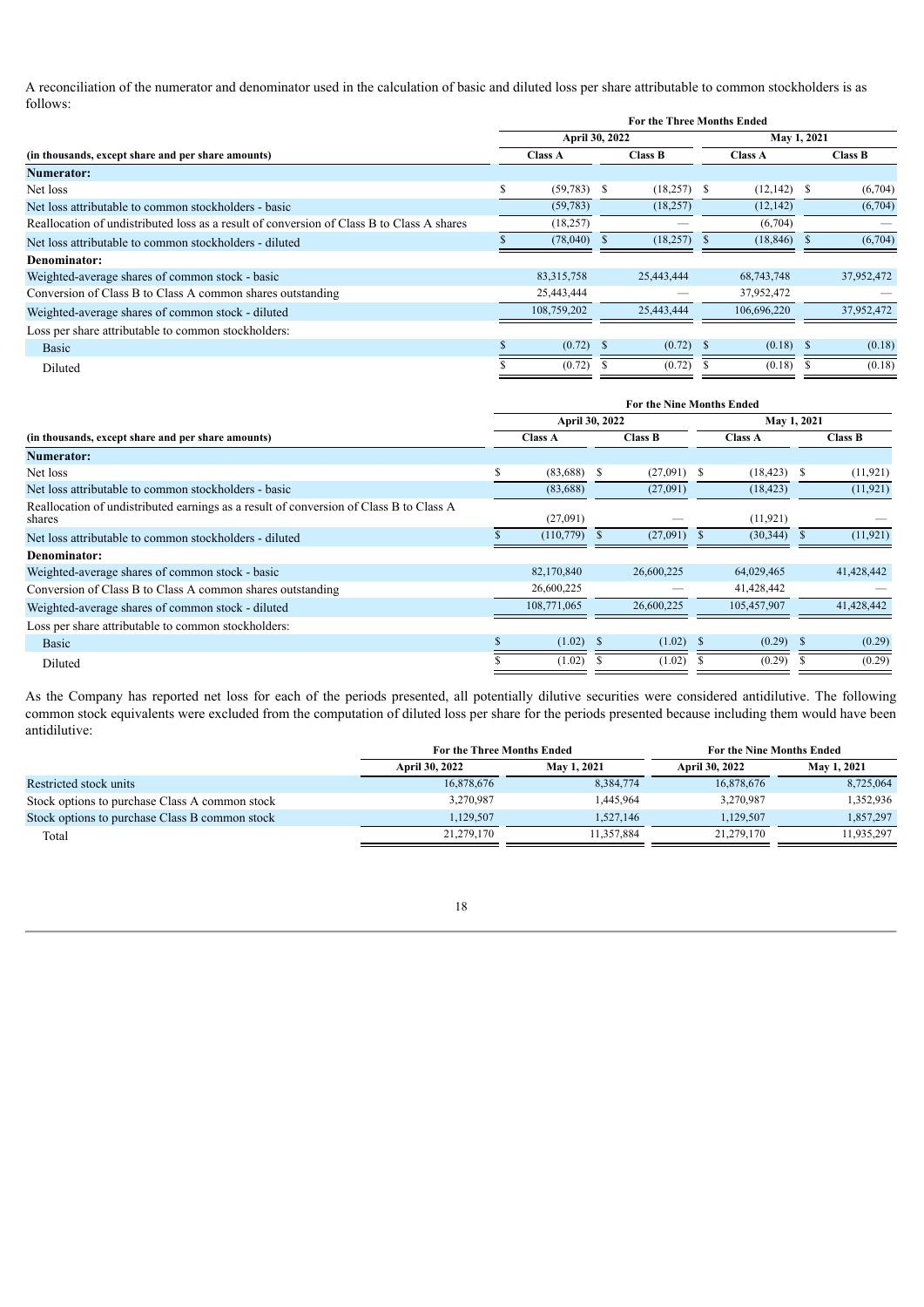# **11. Subsequent Events**

<span id="page-18-0"></span>In light of our recent business momentum and an uncertain macroeconomic environment, we announced a restructuring plan on June 9, 2022, that will reduce our future fixed and variable operating costs and allow us to centralize key capabilities, strengthen decision-making to drive efficiencies, and ensure we are allocating resources to our most critical priorities. This restructuring plan reduces our workforce by approximately 15% of salaried positions and represents approximately 4% of our roles in total. In connection with the restructuring plan, we expect to incur cash charges related to termination benefits and other one-time cash charges of approximately \$15 million to \$20 million, which will be recognized in the fourth quarter of fiscal 2022.

| I |                       |
|---|-----------------------|
|   | I<br>I<br>I<br>I<br>٧ |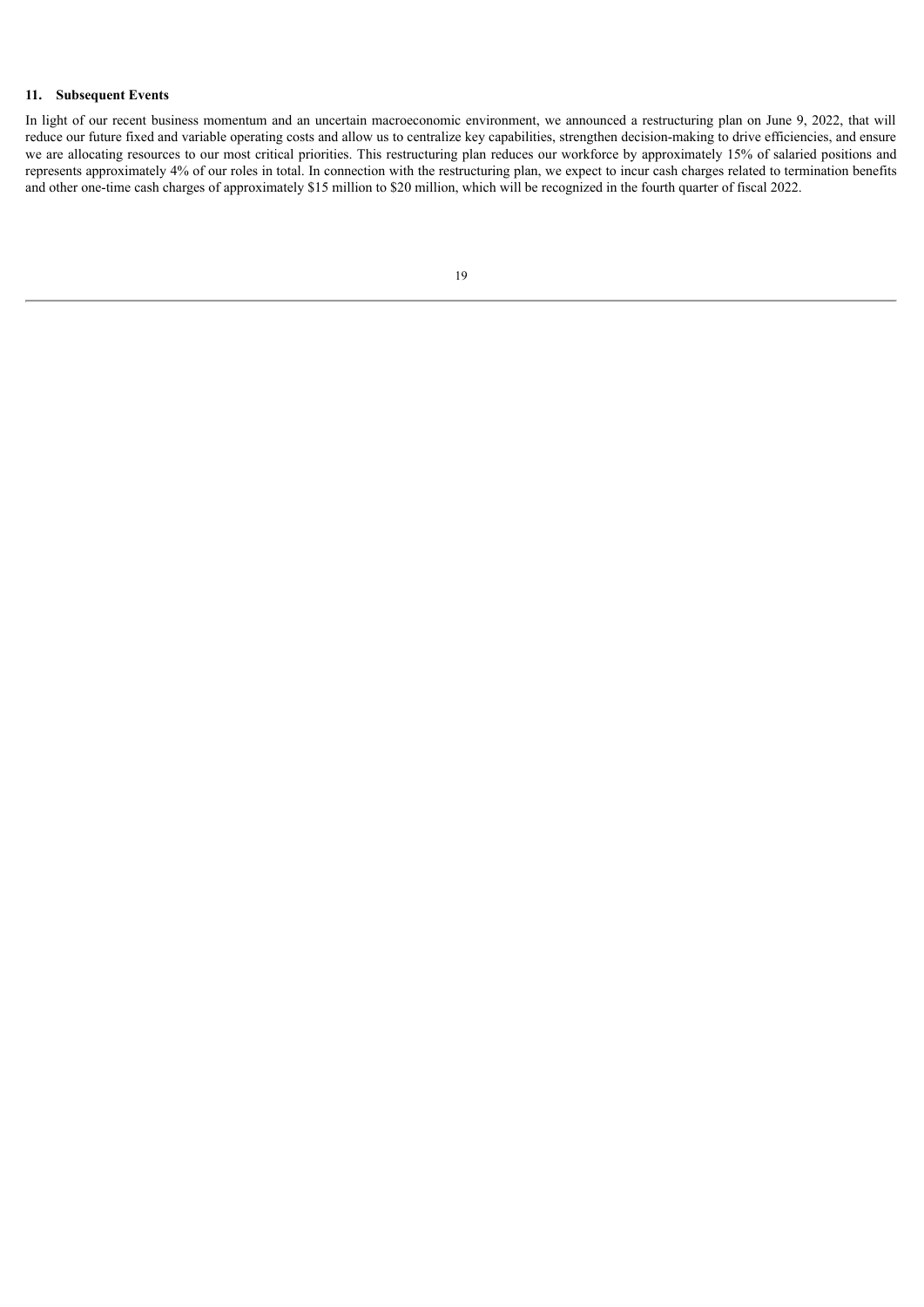#### **ITEM 2. Management's Discussion and Analysis of Financial Condition and Results of Operations**

You should read the following discussion and analysis of our financial condition and results of operations together with our unaudited condensed consolidated financial statements and related notes thereto included in Part I, Item 1 of this report and with our audited consolidated financial statements and related notes and our Annual Report on Form 10-K (the "2021 Annual Report") for the year ended July 31, 2021, filed with the Securities and Exchange Commission on September 27, 2021. We use a 52- or 53-week fiscal year, with our fiscal year ending on the Saturday that is closest to July 31 of that year. Each fiscal year typically consists of four 13-week fiscal quarters. The fiscal year ending July 30, 2022, and the fiscal year ended July 31, 2021, include 52 weeks of operations. Throughout this Quarterly Report on Form 10-Q (this "Quarterly Report"), all references to quarters and years are to our *fiscal quarters and fiscal years unless otherwise noted.*

# *Special Note Regarding Forward-Looking Statements*

This Quarterly Report contains forward-looking statements that involve risks, uncertainties, and assumptions that, if they never materialize or prove incorrect, could cause our results to differ materially from those expressed or implied by such forward-looking statements. The statements contained in this Quarterly Report that are not purely historical, including without limitation statements in the following discussion and analysis of financial condition and results of operations regarding our projected financial position and results, business strategy, plans, and objectives of our management for future operations, are forward-looking statements within the meaning of Section 27A of the Securities Act of 1933, as amended (the "Securities Act"), Section 21E of the Securities Exchange Act of 1934, as amended (the "Exchange Act"), and the Private Securities Litigation Reform Act of 1995. Forward-looking statements are often identified by the use of words such as, but not limited to, "anticipate," "believe," "can," "continue," "could," "estimate," "expect, "intend," "may," "might," "plan," "project," "seek," "should," "target," "will," "would," and similar expressions or variations intended to identify forward-looking statements. These statements are based on the beliefs and assumptions of our management, which are in turn based on information currently available to management. Such forward-looking statements are subject to risks, uncertainties, and other important factors that could cause actual results and the timing of certain events to differ materially from future results expressed or implied by such forward-looking statements. Factors that could cause or contribute to such differences include, but are not limited to, those discussed in the section titled "Risk Factors" included under Part II, Item 1A below. Furthermore, such forward-looking statements speak only as of the date of this Quarterly Report. Except as required by law, we undertake no obligation to update any forward-looking statements to reflect events or circumstances after the date of such statements.

# **Overview**

Since our founding in 2011, we have helped millions of women, men, and kids discover and buy what they love through personalized shipments of apparel, shoes, and accessories. Currently, clients can engage with us in one of two ways that, combined, form an ecosystem of personalized experiences across styling, shopping, and inspiration: (1) by receiving a personalized shipment of items informed by our algorithms and sent by a Stitch Fix stylist (a "Fix"); or (2) by purchasing directly from our website or mobile app based on a personalized assortment of outfit and item recommendations ("Freestyle"). For a Fix, clients can choose to schedule automatic shipments or order on demand after they fill out a style profile on our website or mobile app. After receiving a Fix, our clients purchase the items they want to keep and return the other items, if any. Freestyle utilizes our algorithms to recommend a personalized assortment of outfit and item recommendations that will update throughout the day and will continue to evolve as we learn more about the client.

For the three months ended April 30, 2022, we reported \$492.9 million in net revenue, representing a year-over-year decline of 8.0% from the three months ended May 1, 2021. As of April 30, 2022, and May 1, 2021, we had 3,907,000 and 4,107,000 active clients, respectively, representing a year-over-year decline of 4.9%.

During the second quarter of fiscal 2022, our year-over-year net revenue growth rate was lower than it has historically been, and during the third quarter of fiscal 2022 we experienced a decline in net revenue year-over-year. We believe this trend will continue in the fourth quarter of fiscal 2022 and expect net revenue growth to be flat to slightly down year over year for the full year. This revenue trend is primarily due to our challenges in acquiring new clients during the first three quarters of fiscal 2022, which has had and will continue to have a negative compounding effect on net revenue in fiscal 2022. We are continuing to navigate the uncertainties presented by the current macroeconomic environment and remain focused on improving the client experience and increasing customer adoption.

Net loss for the three and nine months ended April 30, 2022, was \$78.0 million and \$110.8 million, respectively, compared to net loss for three and nine months ended May 1, 2021, of \$18.8 million and \$30.3 million, respectively.

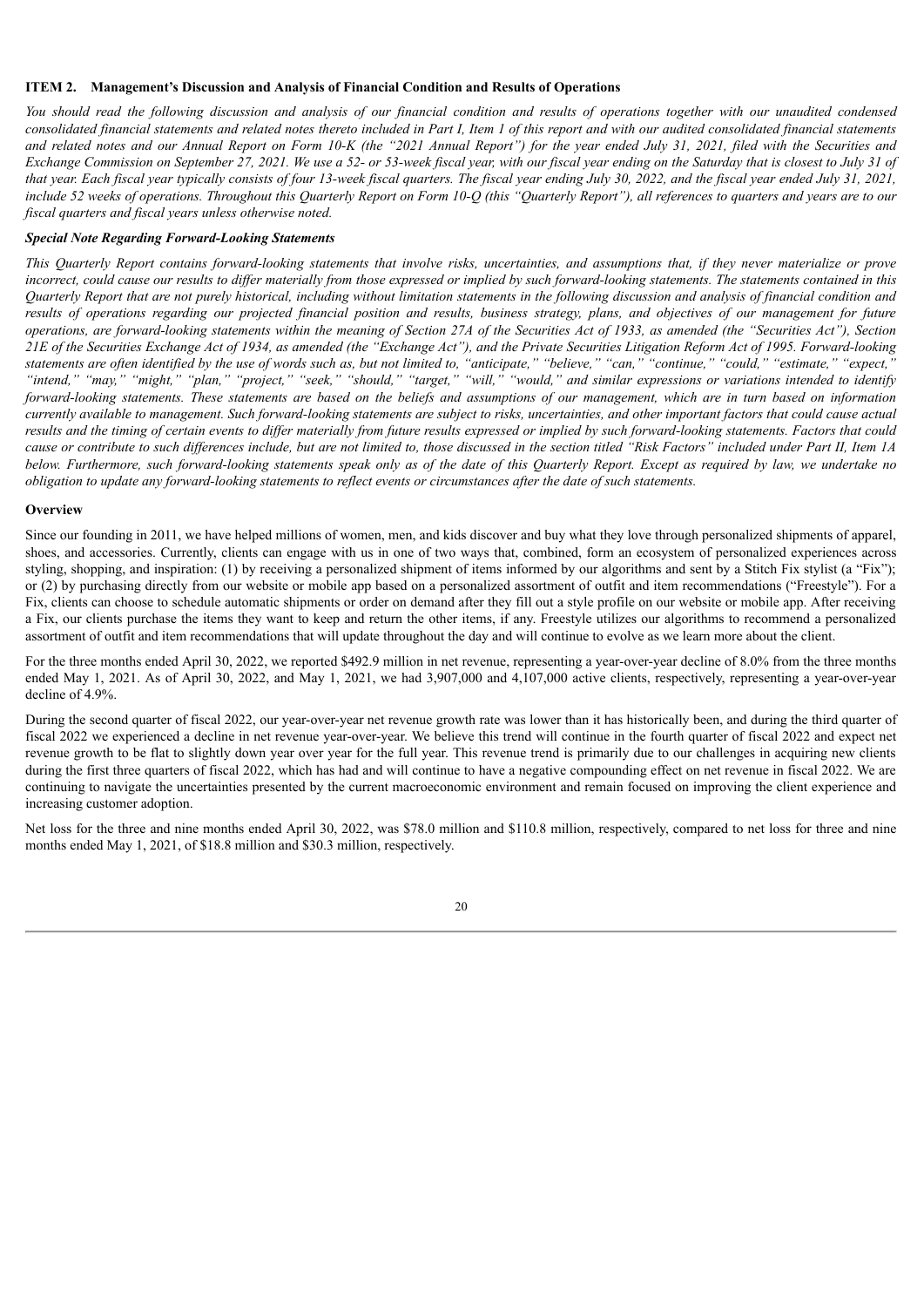In light of our recent business momentum and an uncertain macroeconomic environment, we announced a restructuring plan on June 9, 2022, that will reduce our future fixed and variable operating costs and allow us to centralize key capabilities, strengthen decision-making to drive efficiencies, and ensure we are allocating resources to our most critical priorities. This restructuring plan reduces our workforce by approximately 15% of salaried positions and represents approximately 4% of our roles in total. In connection with the restructuring plan, we expect to incur cash charges related to termination benefits and other one-time cash charges of approximately \$15 million to \$20 million, which will be recognized in the fourth quarter of fiscal 2022.

We are continuing to evaluate other fixed and variable operating costs, including rationalizing our real estate footprint, to position ourselves for profitable growth in the future. However, our future results of operations will depend on our ability to successfully navigate current business challenges and the overall macroeconomic environment.

Notwithstanding this restructuring plan, we will continue to invest strategically in both product and technology, while remaining financially disciplined.

For more information on the components of net loss for three and nine months ended April 30, 2022, refer to the section titled "Results of Operations" below.

In January 2022, our Board of Directors authorized a share repurchase program to repurchase up to \$150.0 million of our outstanding Class A common stock, with no expiration date. Refer to the section titled "Liquidity and Capital Resources—Share Repurchases" for more information.

#### *COVID-19 Update*

There continues to be uncertainty around the COVID-19 pandemic. The full impact of the COVID-19 pandemic on our business will depend on factors such as the length of time of the pandemic; how federal, state and local governments are responding; the impact of new variants that may emerge; vaccination rates among the population; the efficacy of the COVID-19 vaccines against variants that may emerge; the longer-term impact of the pandemic on the economy and consumer behavior; and the effect on our clients, employees, vendors, and other partners.

While we only experienced intermittent and temporary closures of our fulfillment centers in fiscal year 2021 due to COVID-19, we experienced an increase of COVID-19 cases in our fulfillment centers in connection with the increases of cases caused by both the Delta variant and Omicron variants. These increases in cases affected capacity at our fulfillment centers. Additionally, we have experienced difficulty hiring employees in our fulfillment centers, which we attribute to COVID-19 concerns and to increased competition and rising wages for eCommerce fulfillment center workers.

We re-opened our headquarters to employees this quarter, but we expect many employees to continue to work in a remote capacity or a hybrid of in-person and remote work. Remote working environments present additional challenges and increased costs to ensure our offices are safe and functional for hybrid offices that enable effective collaboration of both remote and in-person colleagues.

The effect of the COVID-19 pandemic on the broader economy and consumer behavior continues to evolve. For further discussion of the COVID-19 related risks facing our business, refer to the "Risk Factors" section included in Part II, Item 1A.

Although we experienced unprecedented challenges during this global health crisis, we continue to focus on our long-term growth and strategies that capture the changing ways people shop. While we cannot reasonably estimate the long-term impacts of the COVID-19 pandemic on our operations or financial results, we believe that our business model provides us with a structural advantage and opportunities to increase market share.

# **Key Financial and Operating Metrics**

#### **Non-GAAP Financial Measures**

We report our financial results in accordance with generally accepted accounting principles in the United States ("GAAP"). However, management believes that certain non-GAAP financial measures provide users of our financial information with additional useful information in evaluating our performance. We believe that adjusted EBITDA is frequently used by investors and securities analysts in their evaluations of companies, and that this supplemental measure facilitates comparisons between companies. We believe free cash flow is an important metric because it represents a measure of how much cash from operations we have available for discretionary and non-discretionary items after the deduction of capital expenditures. These non-GAAP financial measures may be different than similarly titled measures used by other companies.

Our non-GAAP financial measures should not be considered in isolation from, or as substitutes for, financial information prepared in accordance with GAAP. There are several limitations related to the use of our non-GAAP financial measures as compared to the closest comparable GAAP measures. Some of these limitations include:

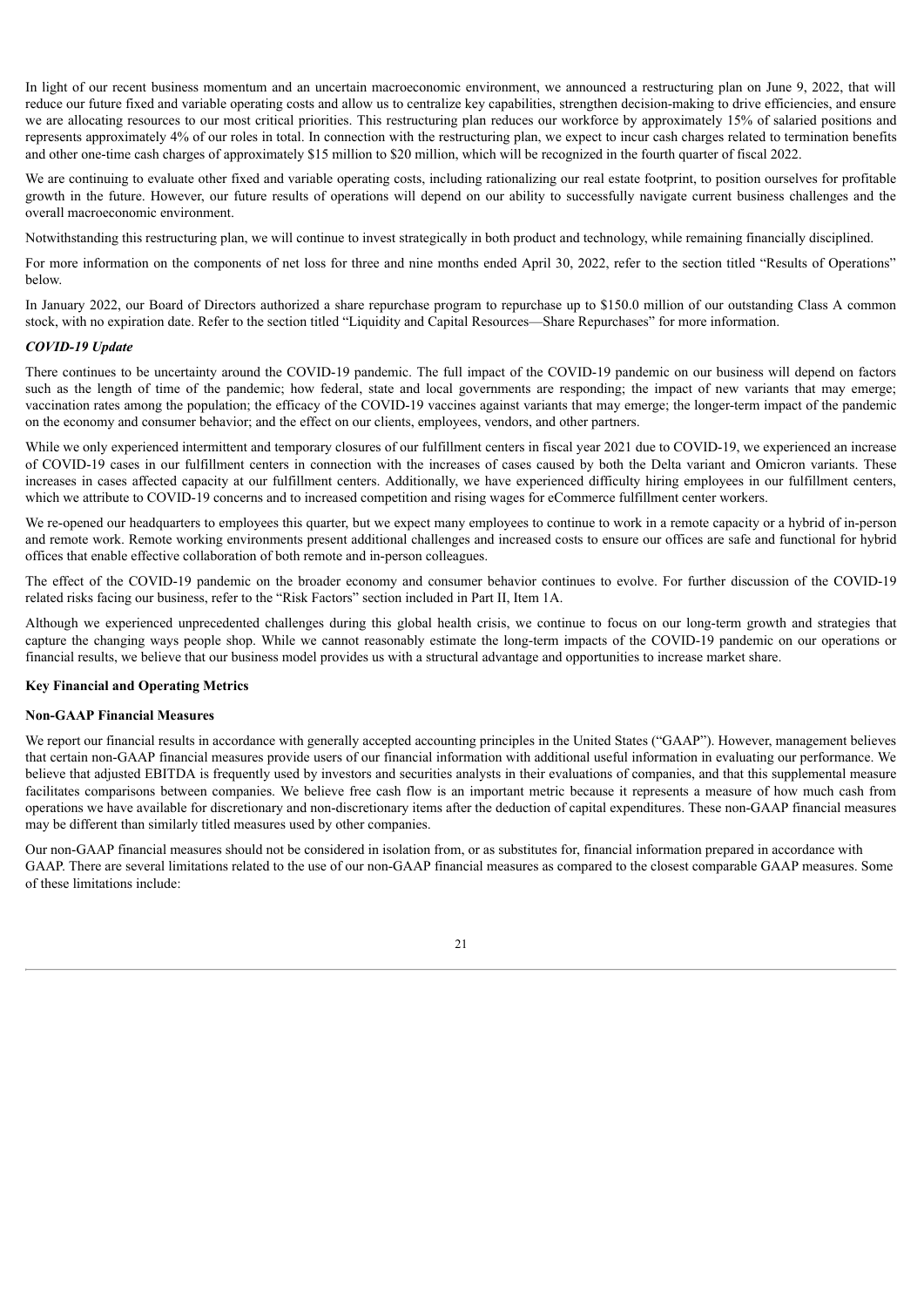- adjusted EBITDA excludes interest income and other expense, net, as these items are not components of our core business;
- adjusted EBITDA does not reflect our tax provision (benefit), which may increase or decrease cash available to us;
- adjusted EBITDA excludes the recurring, non-cash expenses of depreciation and amortization of property and equipment and, although these are non-cash expenses, the assets being depreciated and amortized may have to be replaced in the future;
- adjusted EBITDA excludes the non-cash expense of stock-based compensation, which has been, and will continue to be for the foreseeable future, an important part of how we attract and retain our employees and a significant recurring expense in our business; and
- free cash flow does not represent the total residual cash flow available for discretionary purposes and does not reflect our future contractual commitments.

# *Adjusted EBITDA*

We define adjusted EBITDA as net income (loss) excluding interest income, other expense, net, provision (benefit) for income taxes, depreciation and amortization, and stock-based compensation expense. The following table presents a reconciliation of net income (loss), the most comparable GAAP financial measure, to adjusted EBITDA for each of the periods presented:

|                                      | <b>For the Three Months Ended</b> |                       |  | For the Nine Months Ended |  |                       |  |             |
|--------------------------------------|-----------------------------------|-----------------------|--|---------------------------|--|-----------------------|--|-------------|
| (in thousands)                       |                                   | <b>April 30, 2022</b> |  | <b>May 1, 2021</b>        |  | <b>April 30, 2022</b> |  | May 1, 2021 |
| Net loss                             |                                   | $(78,040)$ \$         |  | $(18, 846)$ \$            |  | $(110,779)$ \$        |  | (30, 344)   |
| Add (deduct):                        |                                   |                       |  |                           |  |                       |  |             |
| Interest income                      |                                   | (194)                 |  | (444)                     |  | (699)                 |  | (2, 247)    |
| Other expense, net                   |                                   | 942                   |  | (395)                     |  | 1,096                 |  | (83)        |
| Provision (benefit) for income taxes |                                   | 412                   |  | (4, 534)                  |  | 954                   |  | (51, 429)   |
| Depreciation and amortization        |                                   | 9,266                 |  | 7,049                     |  | 25,445                |  | 20,172      |
| Stock-based compensation expense     |                                   | 31,592                |  | 28,802                    |  | 96,305                |  | 73,486      |
| <b>Adiusted EBITDA</b>               |                                   | (36, 022)             |  | 11.632                    |  | 12.322                |  | 9,555       |

# *Free Cash Flow*

We define free cash flow as cash flows provided by operating activities reduced by purchases of property and equipment that are included in cash flows provided by (used in) investing activities. The following table presents a reconciliation of cash flows provided by operating activities, the most comparable GAAP financial measure, to free cash flow for each of the periods presented:

|                                                       |  | <b>For the Nine Months Ended</b> |  |             |  |  |
|-------------------------------------------------------|--|----------------------------------|--|-------------|--|--|
| (in thousands)                                        |  | <b>April 30, 2022</b>            |  | May 1, 2021 |  |  |
| Free cash flow reconciliation:                        |  |                                  |  |             |  |  |
| Cash flows provided by (used in) operating activities |  | 94,455 \$                        |  | (35,062)    |  |  |
| Deduct:                                               |  |                                  |  |             |  |  |
| Purchases of property and equipment                   |  | (38,681)                         |  | (23,690)    |  |  |
| Free cash flow                                        |  | 55,774                           |  | (58, 752)   |  |  |
| Cash flows provided by (used in) investing activities |  | $(27,014)$ \$                    |  | 34,173      |  |  |
| Cash flows used in financing activities               |  | $(56, 444)$ \$                   |  | (19, 289)   |  |  |
|                                                       |  |                                  |  |             |  |  |

# **Operating Metrics**

|                               | April 30, 2022 | <b>January 29, 2022</b> | October 30, 2021 | <b>July 31, 2021</b> | May 1, 2021 |
|-------------------------------|----------------|-------------------------|------------------|----------------------|-------------|
| Active clients (in thousands) | 3,907          | 4,019                   | 4.180            |                      | 4,107       |
| Net revenue per active client |                | 549                     | 524              | 505                  | 481         |

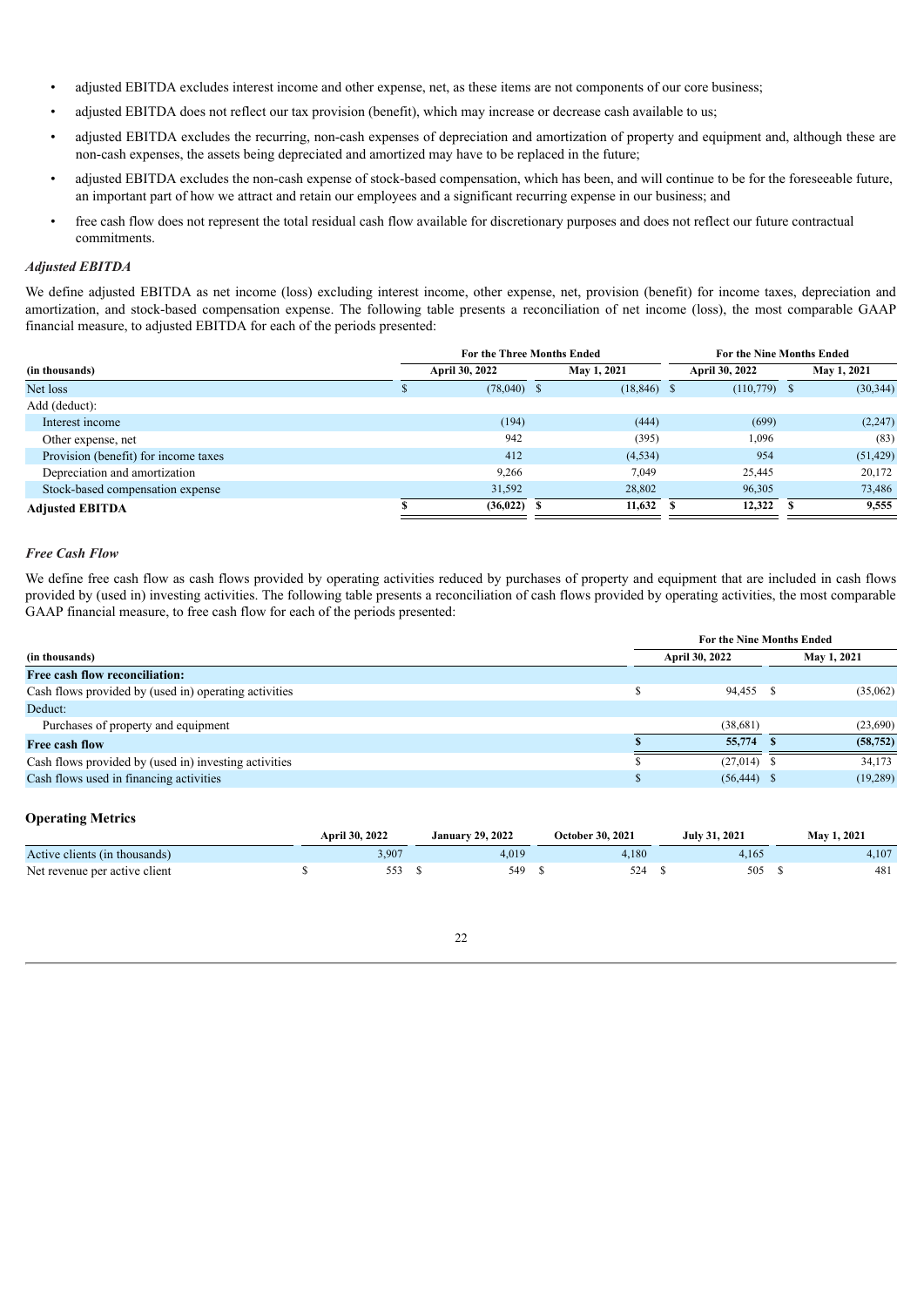# *Active Clients*

We believe that the number of active clients is a key indicator of our growth and the overall health of our business. We define an active client as a client who checked out a Fix or was shipped an item via Freestyle in the preceding 52 weeks, measured as of the last day of that period. A client checks out a Fix when she indicates what items she is keeping through our mobile application or on our website. We consider each Men's, Women's, or Kids account as a client, even if they share the same household. We had 3,907,000 and 4,107,000 active clients as of April 30, 2022, and May 1, 2021, respectively, representing year-over-year decline of 4.9%. The decline in active clients was driven by client conversion challenges and lower site traffic. We experienced weaker-than-expected conversion of new clients due to onboarding friction, and we experienced traffic-related challenges due in part to the ongoing effects of Apple's iOS privacy changes.

#### *Net Revenue per Active Client*

We believe that net revenue per active client is an indicator of client engagement and satisfaction. We calculate net revenue per active client based on net revenue over the preceding four fiscal quarters divided by the number of active clients, measured as of the last day of the period. Net revenue per active client was \$553 and \$481 as of April 30, 2022, and May 1, 2021, respectively, representing a year-over-year increase of 15.0%.

# **Factors Affecting Our Performance**

# *Inventory Management*

We leverage our data science to buy and manage our inventory, including merchandise assortment and fulfillment center optimization. Because our merchandise assortment directly correlates to client success, we may at times optimize our inventory to prioritize long-term client success over short-term gross margin impact. To ensure sufficient availability of merchandise, we generally enter into purchase orders well in advance and frequently before apparel trends are confirmed by client purchases. As a result, we are vulnerable to demand and pricing shifts and availability of merchandise at time of purchase. We incur inventory write-offs and changes in inventory reserves that impact our gross margins. Moreover, our inventory investments will fluctuate with the needs of our business. For example, entering new locations, expanding to new categories, offering new functionalities such as Freestyle, or adding new fulfillment centers will all require additional investments in inventory.

During the first six months of fiscal 2022, we experienced lower than expected inventory receipts largely due to global supply chain delays. We worked to mitigate these delays by ordering product in advance of our typical timelines. During the three months ended April 30, 2022, we experienced a slight easing of these supply chain delays, and coupled with our mitigating strategies, inventory receipts were less severely impacted. We will continue to actively manage global supply chain delays and plan to mitigate the impact of anticipated delays on future inventory receipts.

#### *Client Acquisition and Engagement*

To grow our business, we must continue to acquire clients and successfully engage them. We believe that implementing broad-based marketing strategies that increase our brand awareness has the potential to strengthen Stitch Fix as a national consumer brand, help us acquire new clients, and drive revenue growth. We currently utilize both digital and offline channels to attract new visitors to our website or mobile app and subsequently convert them into clients. Our current marketing efforts include client referrals, affiliate programs, partnerships, campaigns with celebrities and influencers, display advertising, television, print, radio, video, content, direct mail, social media, email, mobile "push" communications, search engine optimization, and keyword search campaigns. The launch of Freestyle to new-to-Stitch Fix clients has opened up new marketing opportunities and channels with which we have less experience. Our marketing expenses have varied from period to period, and we expect this trend to continue as we test new channels and refine our marketing strategies.

The largest component of our marketing spend is advertising, which was \$51.5 million and \$137.5 million, respectively, for the three and nine months ended April 30, 2022, compared to \$48.9 million and \$142.2 million, respectively, for the three and nine months ended May 1, 2021.

We must also continue to improve the diversity of our offerings to successfully acquire clients and increase engagement. These efforts may include broadening our brand partnerships and expanding into new categories, product types, price points, and geographies.

# *Investment in our Operations and Infrastructure*

To grow our client base and enhance our offering, we may incur additional expenses. We intend to leverage our data science and deep understanding of our clients' needs to make targeted investments in technology and product.

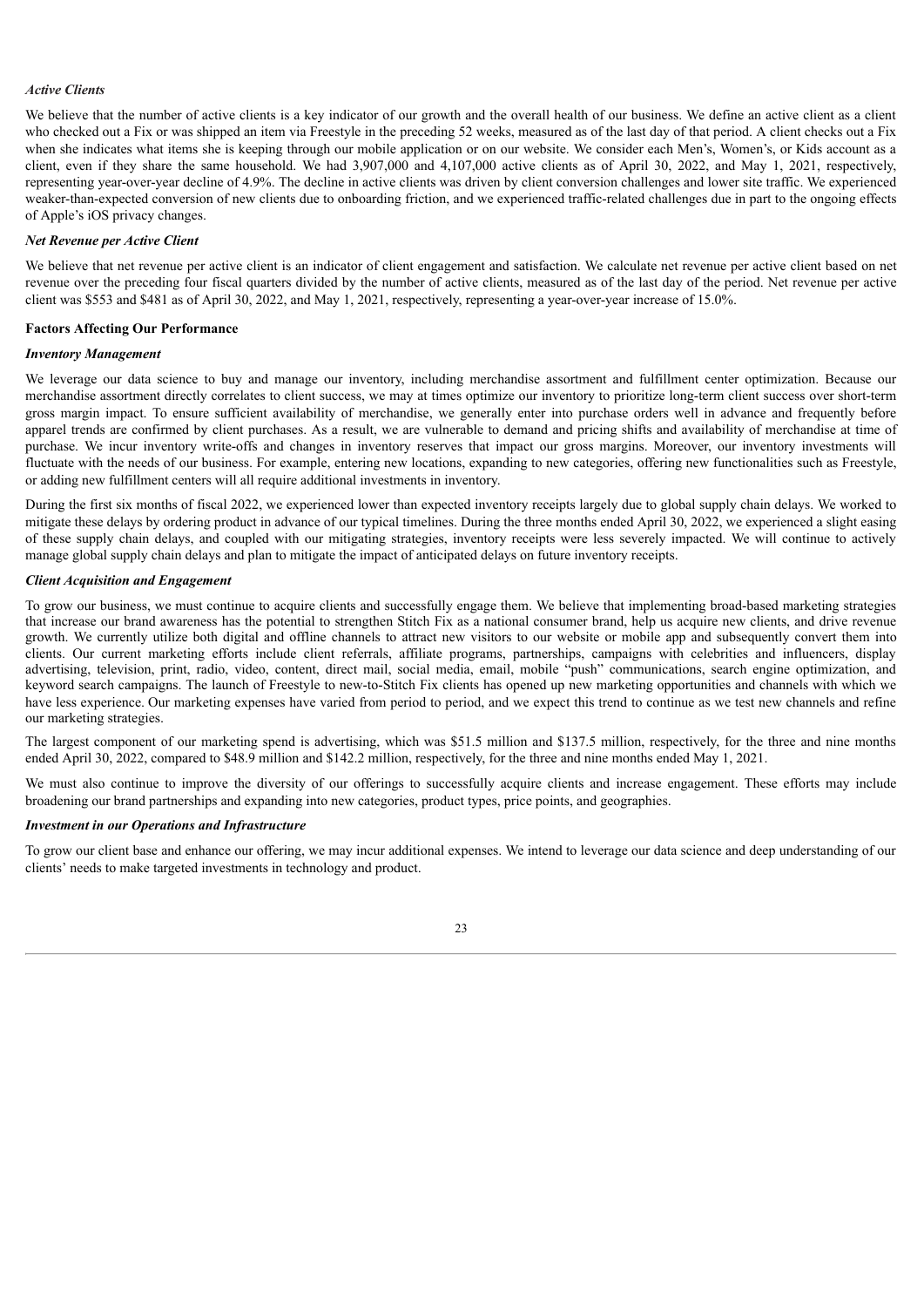### *Merchandise Mix*

We offer apparel, shoes, and accessories across categories, brands, product types, and price points. We currently serve our clients in the following categories: Women's, Petite, Maternity, Men's, Plus, and Kids. We carry a mix of third-party branded merchandise, including premium brands, and our own Exclusive Brands. We also offer a wide variety of product types, including denim, dresses, blouses, skirts, shoes, jewelry, and handbags. We sell merchandise across a broad range of price points and may further broaden our price point offerings in the future.

Generally, changes in our merchandise mix have not caused significant fluctuations in our gross margin to date; however, categories, brands, product types, and price points do have a range of margin profiles. For example, our Exclusive Brands have generally contributed higher margins and third-party brands have generally contributed lower margins. We continue to analyze and evolve our merchandise mix and may increase or add national third-party brands to improve the client experience and attract new active clients. Shifts in merchandise mix, particularly if we increase the number of national third-party brands we offer, may affect or result in fluctuations in our gross margin from period to period.

# **Components of Results of Operations**

#### *Revenue*

We generate revenue from the sale of merchandise, either through our Fix or Freestyle offerings. With our Fix offering, we charge a nonrefundable upfront fee, referred to as a "styling fee," that is credited towards any merchandise purchased. We offer Style Pass to provide select U.S. clients with an alternative to paying a styling fee per Fix. Style Pass clients pay a nonrefundable annual fee for unlimited styling that is credited towards merchandise purchases. We deduct discounts, sales tax, and estimated refunds to arrive at net revenue, which we refer to as revenue throughout this Quarterly Report. We also recognize revenue resulting from estimated breakage income on gift cards.

#### *Cost of Goods Sold*

Cost of goods sold consists of the costs of merchandise, expenses for inbound freight and shipping to and from clients, inventory write-offs and changes in our inventory reserve, payment processing fees, and packaging materials costs, offset by the recoverable cost of merchandise estimated to be returned. We expect our cost of goods sold to fluctuate as a percentage of revenue primarily due to how we manage our inventory and merchandise mix. Our classification of cost of goods sold may vary from other companies in our industry and may not be comparable.

#### *Selling, General, and Administrative Expenses*

Selling, general, and administrative expenses ("SG&A") consist primarily of compensation and benefits costs, including stock-based compensation expense for our employees including our stylists, fulfillment center operations, data analytics, merchandising, engineering, marketing, client experience, and corporate personnel. Selling, general, and administrative expenses also include marketing and advertising costs, third-party logistics costs, facility costs for our fulfillment centers and offices, professional service fees, information technology costs, and depreciation and amortization expense. We expect our selling, general, and administrative expenses to increase in absolute dollars and to fluctuate as a percentage of revenue due to the anticipated growth of our business. Our classification of selling, general, and administrative expenses may vary from other companies in our industry and may not be comparable.

#### *Interest Income*

Interest income is generated from our cash equivalents and investments in available-for-sale securities.

#### *Provision (Benefit) for Income Taxes*

Our provision (benefit) for income taxes consists of an estimate of federal, state, and international income taxes based on enacted federal, state, and international tax rates, as adjusted for allowable credits, deductions, uncertain tax positions, and changes in the valuation of our net federal and state deferred tax assets.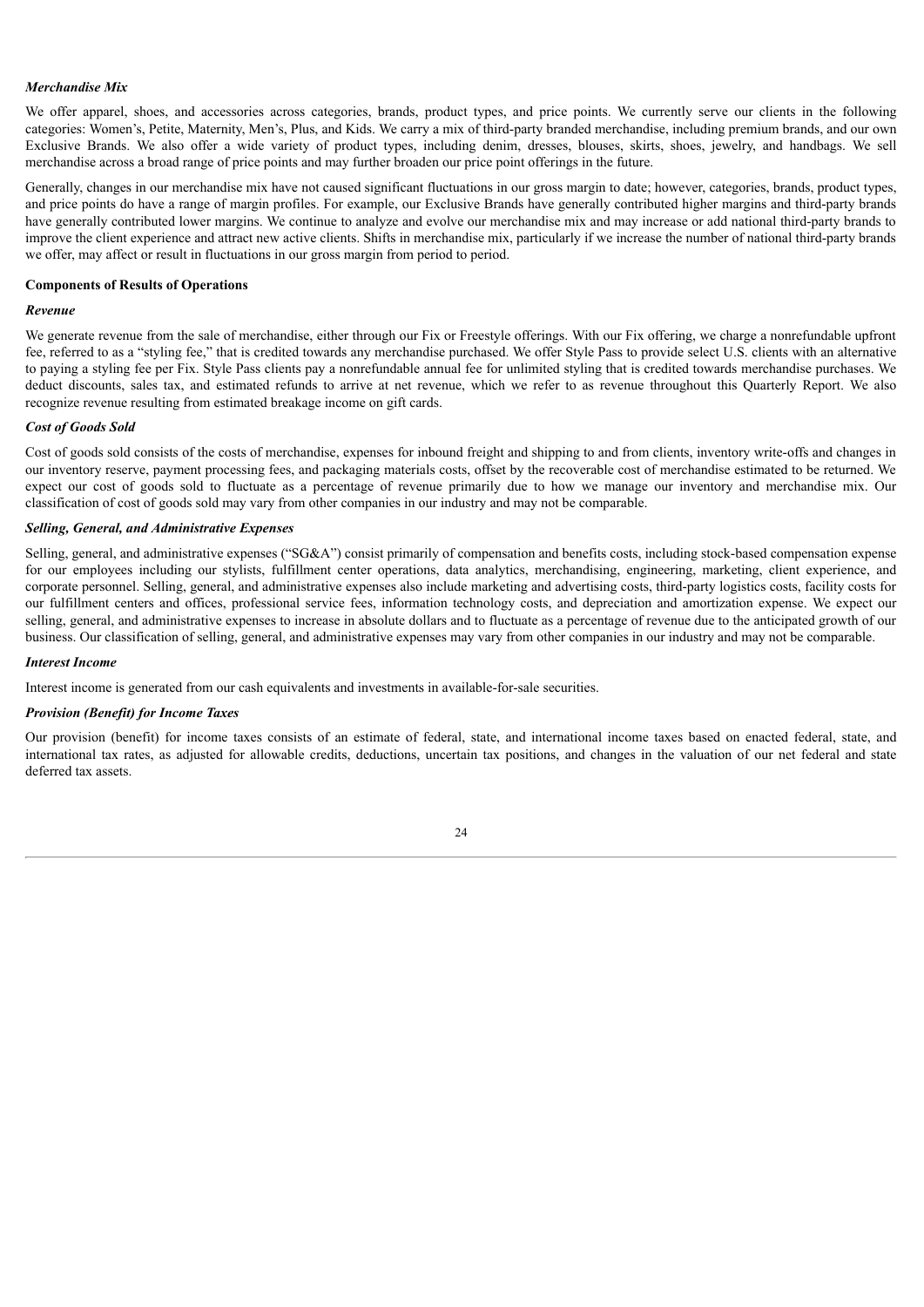# **Results of Operations**

# **Comparison of the Three and Nine Months Ended April 30, 2022, and May 1, 2021**

The following table sets forth our results of operations for the periods indicated:

|                                                  | <b>For the Three Months Ended</b> |             | $\frac{0}{0}$ |                 | For the Nine Months Ended |             |  |  |
|--------------------------------------------------|-----------------------------------|-------------|---------------|-----------------|---------------------------|-------------|--|--|
| (in thousands)                                   | April 30, 2022                    | May 1, 2021 | Change        | April 30, 2022  | May 1, 2021               | Change      |  |  |
| Revenue, net                                     | 492,941                           | 535,589     | $(8.0)\%$ \$  | 1,590,909       | 1,530,099                 | 4.0 $%$     |  |  |
| Cost of goods sold                               | 282,851                           | 289,199     | $(2.2)\%$     | 875,098         | 847.915                   | $3.2 \%$    |  |  |
| Gross profit                                     | 210,090                           | 246,390     | $(14.7)\%$    | 715,811         | 682,184                   | 4.9 $%$     |  |  |
| Selling, general, and administrative<br>expenses | 286,970                           | 270,609     | $6.0\%$       | 825,239         | 766,287                   | $7.7\%$     |  |  |
| Operating loss                                   | (76, 880)                         | (24, 219)   | 217.4 %       | (109, 428)      | (84, 103)                 | 30.1 %      |  |  |
| Interest income                                  | 194                               | 444         | $(56.3)\%$    | 699             | 2,247                     | $(68.9)\%$  |  |  |
| Other income (expense), net                      | (942)                             | 395         | $(338.5)\%$   | (1,096)         | 83                        |             |  |  |
| Loss before income taxes                         | (77, 628)                         | (23,380)    | 232.0 %       | (109, 825)      | (81,773)                  | 34.3 %      |  |  |
| Provision (benefit) for income taxes             | 412                               | (4, 534)    | $(109.1)\%$   | 954             | (51, 429)                 | $(101.9)\%$ |  |  |
| Net loss                                         | (78,040)                          | (18, 846)   | $314.1%$ \$   | $(110, 779)$ \$ | (30, 344)                 | 265.1 %     |  |  |

#### \* Not meaningful

The following table sets forth the components of our results of operations as a percentage of revenue:

|                                               | For the Three Months Ended |             |                       | <b>For the Nine Months Ended</b> |  |
|-----------------------------------------------|----------------------------|-------------|-----------------------|----------------------------------|--|
|                                               | April 30, 2022             | May 1, 2021 | <b>April 30, 2022</b> | May 1, 2021                      |  |
| Revenue, net                                  | $100.0 \%$                 | $100.0 \%$  | 100.0%                | 100.0%                           |  |
| Cost of goods sold                            | 57.4 %                     | 54.0 %      | 55.0 %                | 55.4 %                           |  |
| Gross margin                                  | 42.6 $%$                   | 46.0 $%$    | 45.0 %                | 44.6 %                           |  |
| Selling, general, and administrative expenses | 58.2 %                     | 50.5 %      | 51.9%                 | 50.1 %                           |  |
| Operating loss                                | $(15.6)\%$                 | $(4.5)\%$   | $(6.9)\%$             | $(5.5)\%$                        |  |
| Interest income                               | $-$ %                      | $0.1 \%$    | $-\frac{9}{6}$        | $0.1 \%$                         |  |
| Other income (expense), net                   | $(0.2)\%$                  | $0.1 \%$    | $(0.1)\%$             | $-$ %                            |  |
| Loss before income taxes                      | $(15.7)\%$                 | $(4.3)\%$   | $(6.9)\%$             | $(5.4)\%$                        |  |
| Provision (benefit) for income taxes          | $0.1 \%$                   | $(0.8)\%$   | $0.1 \%$              | $(3.4)\%$                        |  |
| Net loss                                      | $(15.8)\%$                 | $(3.5)\%$   | $(7.0)\%$             | $(2.0)\%$                        |  |
|                                               |                            |             |                       |                                  |  |

Note: Due to rounding, percentages in this table may not sum to totals.

## *Revenue and Gross Margin*

Revenue decreased by \$42.6 million or 8.0% during the three months ended April 30, 2022, compared to the same period last year, due primarily to a 4.9% decline in active clients from May 1, 2021 to April 30, 2022, which led to a decrease in sales of merchandise. The decline in active clients was driven by client conversion challenges and lower site traffic, as we experienced weaker-than-expected conversion of new clients due to onboarding friction, and we experienced traffic-related challenges due in part to the ongoing effects of Apple's iOS privacy changes. The decline in revenue attributable to the decline in number of active clients was partially offset by an increase in net revenue per active client, which increased 15% from the same period last year driven, in part, by our Freestyle offering.

Revenue increased by \$60.8 million or 4.0% during the nine months ended April 30, 2022, compared with the same period last year, which was primarily attributable to the increase in net revenue per active client driven, in part, by our Freestyle offering.

Gross margin for the three months ended April 30, 2022, decreased by 340 basis points compared to the same period last year, which was primarily driven by higher merchandise costs, shipping costs, and inventory reserves. Gross margin for the nine months ended April 30, 2022, increased by 40 basis points, compared with the same period last year, which was primarily driven by improved product margins and shipping cost leverage due to higher average order values. This increase was partially offset by higher clearance rates.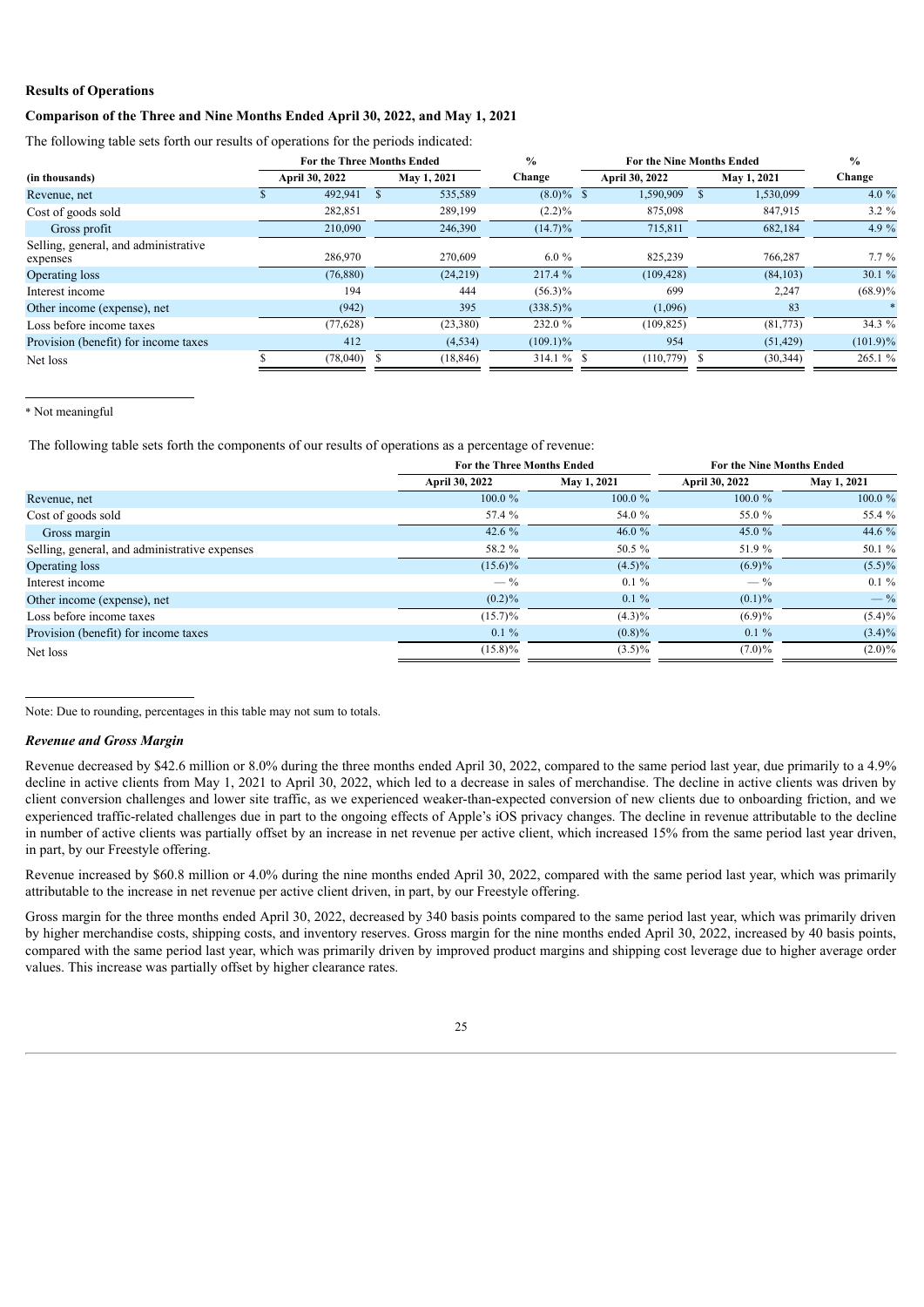# *Selling, General, and Administrative Expenses*

SG&A increased by \$16.4 million and \$59.0 million for the three and nine months ended April 30, 2022, respectively, compared with the same periods last year. As a percentage of revenue, SG&A increased to 58.2% for the three months ended April 30, 2022, compared with 50.5% for the three months ended May 1, 2021, and increased to 51.9% for the nine months ended April 30, 2022, compared with 50.1% for the nine months ended May 1, 2021.

The increase in SG&A for the three and nine months ended April 30, 2022, compared with the same periods last year, was primarily related to higher compensation and benefits expense, including higher stock-based compensation, primarily due to investments in technology talent. These drivers were partially offset by lower costs due to the issuance of high-dollar referral credits to existing clients in the prior year periods.

The increase in SG&A as a percentage of revenue in the three and nine months ended April 30, 2022, compared to the three and nine months ended May 1, 2021, was primarily related to higher compensation and benefits expense, including higher stock-based compensation.

#### *Provision (Benefit) for Income Taxes*

The following table summarizes our effective tax rate from income for the periods presented:

|                                      | <b>For the Three Months Ended</b> |           |             |           |                | For the Nine Months Ended |             |          |  |
|--------------------------------------|-----------------------------------|-----------|-------------|-----------|----------------|---------------------------|-------------|----------|--|
| (in thousands)                       | April 30, 2022                    |           | May 1, 2021 |           | April 30, 2022 |                           | May 1, 2021 |          |  |
| Loss before income taxes             |                                   | (77.628)  |             | (23, 380) |                | (109, 825)                |             | (81,773) |  |
| Provision (benefit) for income taxes |                                   | 412       |             | (4, 534)  |                | 954                       |             | (51.429) |  |
| Effective tax rate                   |                                   | $(0.5)\%$ |             | 19.4 %    |                | $(0.9)\%$                 |             | 62.9 %   |  |

We are primarily subject to income taxes in the United States and the United Kingdom. Our effective tax rate for the three and nine months ended April 30, 2022, differs from the federal statutory income tax rate primarily due to the full valuation allowance recorded on our net federal and state deferred tax assets. The tax provision for the three and nine months ended April 30, 2022, is primarily comprised of state taxes and income taxes in foreign jurisdictions.

Our effective tax rate for the three and nine months ended May 1, 2021, differed from the federal statutory income tax rate primarily due to the net operating loss carryback provisions of the CARES Act and excess tax benefits from stock-based compensation, partially offset by certain nondeductible expenses.

We continue to monitor the progress of ongoing discussions with tax authorities and the impact, if any, of the expected expiration of the statute of limitations in various taxing jurisdictions.

# **Liquidity and Capital Resources**

# **Sources of Liquidity**

Our principal sources of liquidity since inception have been our cash flows from operations.

As of April 30, 2022, we had \$137.7 million of cash and cash equivalents and \$145.0 million of investments. Our investment balance includes \$97.0 million of short-term investments with contractual maturities of 12 months or less as of April 30, 2022.

In June 2021, we entered into a \$100.0 million amended and restated credit agreement (the "2021 Credit Agreement") with Silicon Valley Bank and other lenders. The 2021 Credit Agreement includes a letter of credit sub-facility of \$30.0 million and a swingline sub-facility of up to \$50.0 million.

Under the terms of the 2021 Credit Agreement, revolving loans may be either Eurodollar Loans or ABR Loans. Outstanding Eurodollar Loans incur interest at the Eurodollar Rate, which is defined in the 2021 Credit Agreement as LIBOR (or any successor thereto), plus a margin of 2.25%. Outstanding ABR Loans incur interest at the highest of (a) the Prime Rate, as published by the Wall Street Journal, (b) the federal funds rate in effect for such day plus 0.50%, and (c) the Eurodollar Rate plus 1.00%, in each case plus a margin of 1.25%. We are charged a commitment fee of 0.25% for committed but unused amounts. The revolving line of credit under the 2021 Credit Agreement will terminate on May 31, 2024. As of April 30, 2022, we did not have any borrowings outstanding under the 2021 Credit Agreement and we were in compliance with all financial covenants.

For information on the terms of the 2021 Credit Agreement, please see "Credit Agreement" in Note 5 of the Notes to Condensed Consolidated Financial Statements included in this Quarterly Report.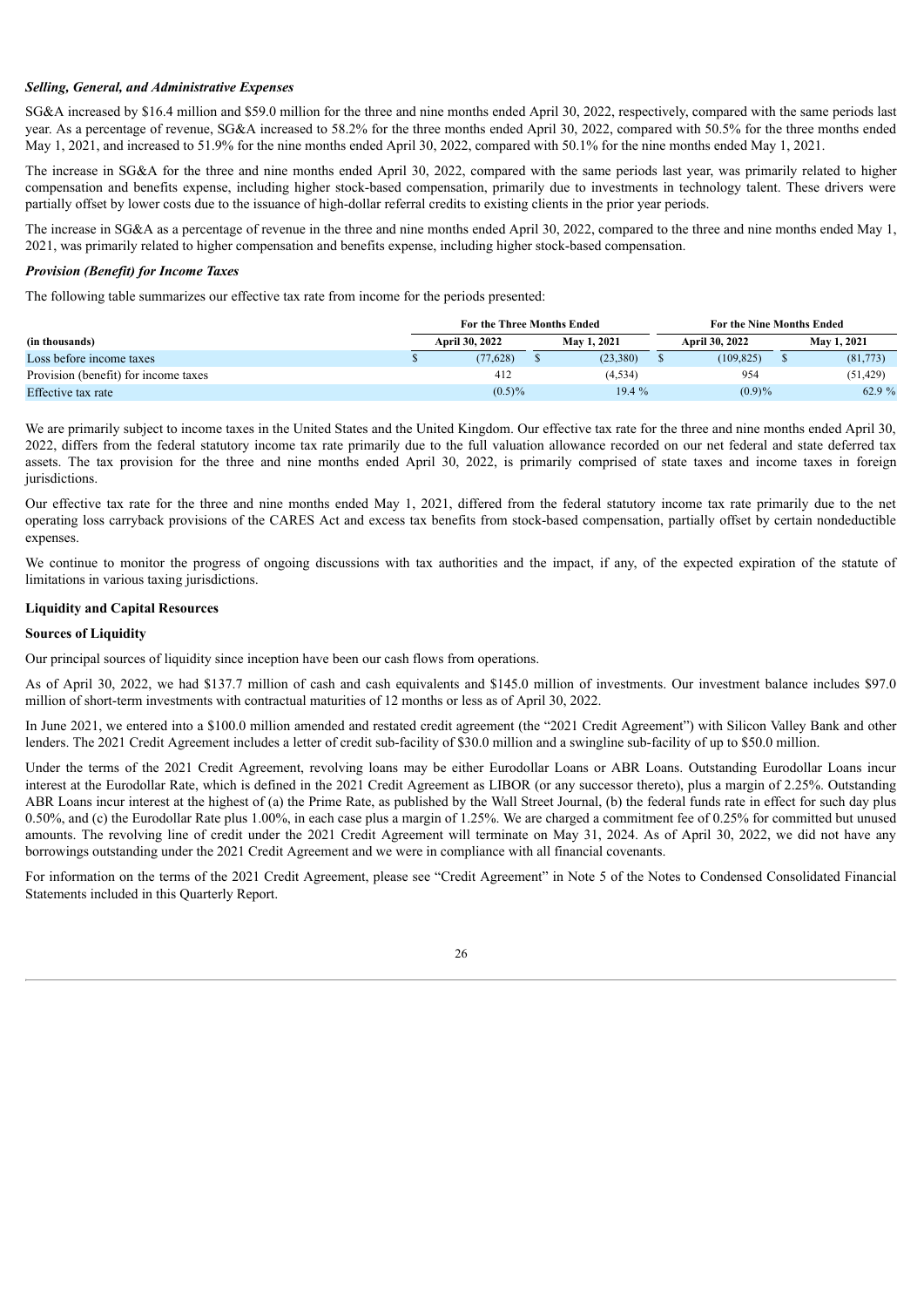# **Uses of Cash**

Our primary use of cash includes operating costs such as merchandise purchases, lease obligations, compensation and benefits, marketing, and other expenditures necessary to support our business growth. We may also use cash to repurchase shares of our common stock.

We believe our existing cash, cash equivalents, investment balances, and the borrowing available under our 2021 Credit Agreement, if needed, will be sufficient to meet our working capital and capital expenditure needs for at least the next 12 months.

# *Share Repurchases*

In January 2022, our Board of Directors authorized a share repurchase program to repurchase up to \$150.0 million of our outstanding Class A common stock, with no expiration date (the "2022 Repurchase Program"). We may repurchase shares from time to time through open market repurchases, privately negotiated transactions, or other means, including through Rule 10b5-1 trading plans. The actual timing, number and value of shares repurchased in the future will be determined by the Company in its discretion and will depend on a number of factors, including price, trading volume, market conditions, and other general business conditions. Repurchases will be funded from the Company's existing cash and cash equivalents or future cash flow. The repurchase program may be modified, suspended, or terminated at any time. During the three months ended April 30, 2022, the Company repurchased 1,619,957 shares of Class A common stock for approximately \$19.0 million. As of April 30, 2022, the Company has repurchased 2,302,141 shares of Class A common stock for approximately \$30.0 million under the 2022 Repurchase Program.

# **Cash Flows**

The following table summarizes our cash flows for the periods indicated below:

|                                                      | For the Nine Months Ended |  |             |  |
|------------------------------------------------------|---------------------------|--|-------------|--|
| (in thousands)                                       | April 30, 2022            |  | May 1, 2021 |  |
| Net cash provided by (used in) operating activities  | 94,455                    |  | (35,062)    |  |
| Net cash provided by (used in) investing activities  | (27,014)                  |  | 34,173      |  |
| Net cash used in financing activities                | (56, 444)                 |  | (19, 289)   |  |
| Net increase (decrease) in cash and cash equivalents | 10.997                    |  | (20, 178)   |  |

# *Cash provided by operating activities*

During the nine months ended April 30, 2022, cash provided by operating activities was \$94.5 million, which consisted of a net loss of \$110.8 million, offset by non-cash charges of \$125.8 million and by a change of \$79.4 million in our net operating assets and liabilities. The non-cash charges were primarily driven by \$96.3 million of stock-based compensation expense and \$27.2 million of depreciation, amortization, and accretion. The change in our net operating assets and liabilities was primarily due to an increase of \$88.0 million in our accounts payable and accrued liabilities related to increased business activity and timing of payments, and a change of \$3.9 million in our inventory balance primarily due to an increase in inventory receipts in the third quarter.

During the nine months ended May 1, 2021, cash used in operating activities was \$35.1 million, which consisted of a net loss of \$30.3 million, adjusted by non-cash charges of \$99.9 million and by a change of \$104.7 million in our net operating assets and liabilities. The non-cash charges were largely driven by \$73.5 million of stock-based compensation expense and \$21.9 million of depreciation, amortization, and accretion. The change in our net operating assets and liabilities was primarily due to a change of \$97.0 million in our inventory balance due to increased inventory purchases to expand our inventory assortment and support our growth, and a change of \$47.8 million in long-term income tax receivables due to the net operating loss carryback provisions of the CARES Act. This was partially offset by an increase of \$37.4 million in our accounts payable and accrued liabilities related to increased business activity and timing of payments.

#### *Cash used in investing activities*

During the nine months ended April 30, 2022, cash used in investing activities was \$27.0 million. This was primarily due to maturities and sales of available-for-sale securities of \$98.3 million and \$5.8 million, respectively, substantially offset by our investment of \$92.5 million in available-for-sale securities and purchases of property and equipment of \$38.7 million.

During the nine months ended May 1, 2021, cash provided by investing activities was \$34.2 million. This was primarily due to maturities and sales of available-for-sale securities of \$133.0 million and \$73.9 million, respectively, substantially offset by our investment of \$149.0 million in available-for-sale securities and purchases of property and equipment of \$23.7 million.

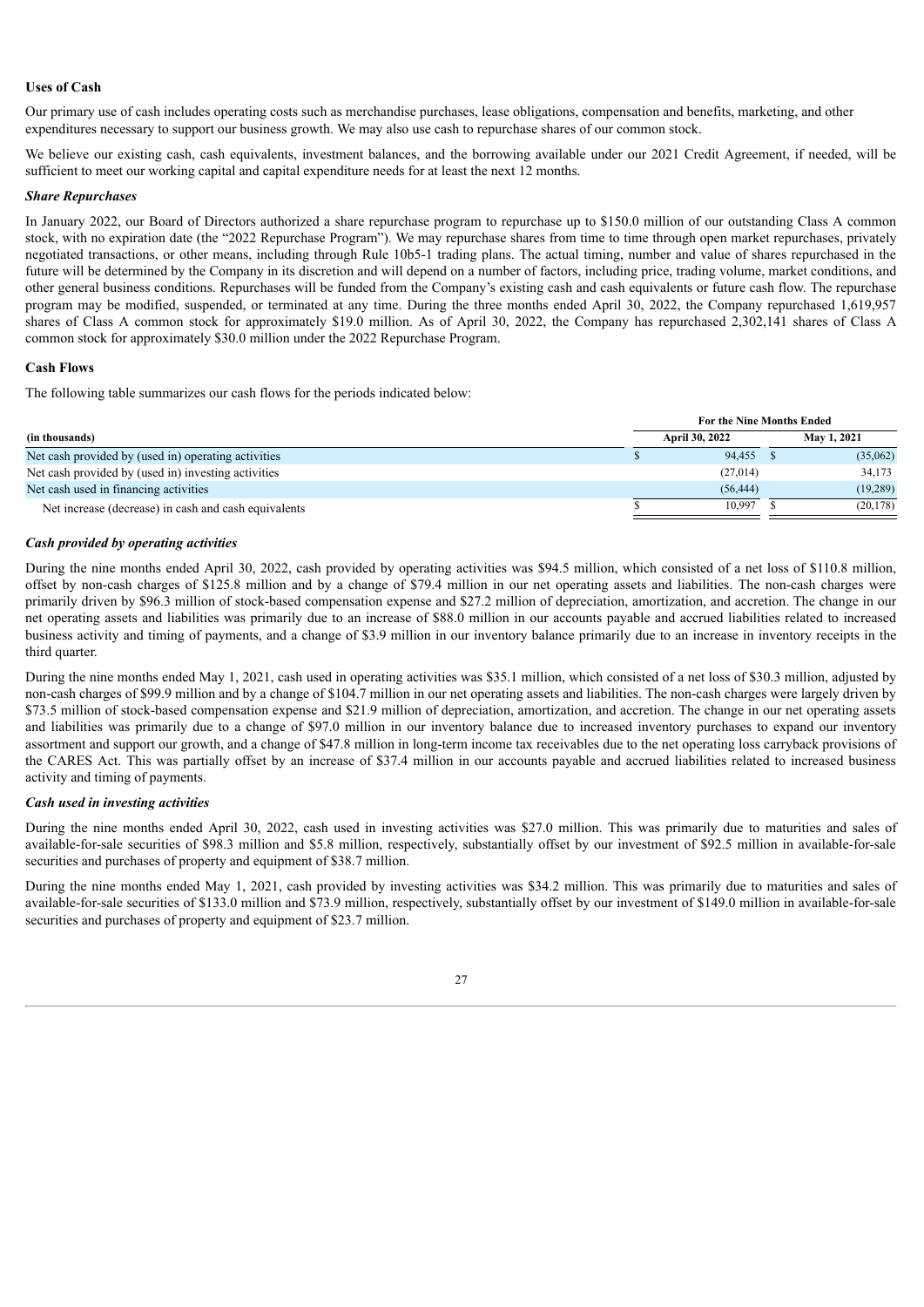# *Cash used in financing activities*

During the nine months ended April 30, 2022, cash used in financing activities was \$56.4 million. This was primarily due to payments for tax withholding related to vesting of restricted stock units and purchases of Class A common stock pursuant to the 2022 Repurchase Program, partially offset by proceeds from the exercise of stock options.

During the nine months ended May 1, 2021, cash used in financing activities was \$19.3 million primarily due to payments for tax withholding related to vesting of restricted stock units, partially offset by proceeds from the exercise of stock options.

#### **Contractual Obligations and Other Commitments**

There have been no other material changes to our contractual obligations and other commitments as disclosed in our 2021 Annual Report.

Refer to "Note 2 - Summary of Significant Accounting Policies: Leases" in the Notes to the Condensed Consolidated Financial Statements in this Quarterly Report on Form 10-Q for commitments entered into during the nine months ended April 30, 2022.

# **Critical Accounting Policies and Estimates**

Our unaudited condensed consolidated financial statements have been prepared in accordance with GAAP. The preparation of these unaudited condensed consolidated financial statements requires us to make estimates and judgments that affect the reported amounts of assets, liabilities, revenues, and expenses and the related disclosures. We base our estimates on historical experience and on other assumptions that we believe to be reasonable under the circumstances. Actual results may differ from these estimates under different assumptions or conditions.

Except for the change in accounting principle related to our inventory costing methodology, there have been no significant changes to our critical accounting policies and estimates as disclosed in our 2021 Annual Report. Refer to "Note 2 - Summary of Significant Accounting Policies: Change in Accounting Principle" in the Notes to the Condensed Consolidated Financial Statements in this Quarterly Report on Form 10-Q for more information on our change in inventory costing method.

# <span id="page-27-0"></span>**ITEM 3. Quantitative and Qualitative Disclosures about Market Risk**

We have operations both within the United States and in the UK, and we are exposed to market risks in the ordinary course of business. These risks primarily include interest rate risk, foreign currency risk and inflation risk.

# *Interest Rate Risk*

We are primarily exposed to market risks through interest rate risk on our investments. As of April 30, 2022, we had \$145.0 million in highly rated investments accounted for as available-for-sale securities, which are presented on our balance sheet at their fair market value compared to \$160.6 million as of July 31, 2021. These interest-earning instruments carry a degree of interest rate risk; however, a hypothetical 10% change in interest rates during the three and nine months ended April 30, 2022, would not have had a material impact on our condensed consolidated financial statements.

#### *Foreign Currency Risk*

As of April 30, 2022, our revenue was earned in U.S. dollars and British pound sterling. Our expansion into the United Kingdom ("UK") exposes us to fluctuations in foreign currency exchange rates. Fluctuations in foreign currency exchange rates may also result in transaction gains or losses on transactions in currencies other than the U.S. Dollar or British pound sterling. For the three and nine months ended April 30, 2022, a hypothetical 10% increase or decrease in current exchange rates would not have had a material impact on our condensed consolidated financial results.

#### *Inflation Risk*

<span id="page-27-1"></span>The primary inflationary factors affecting our business are merchandise costs, raw material costs, shipping and freight costs, and labor costs. We do not believe that inflation has had a material effect on our business, financial condition, or results of operations to date. Nonetheless, our costs are subject to inflationary pressures, which we expect to continue, and if those pressures become significant, we may not be able to fully offset such higher costs through price increases. Our inability or failure to do so could harm our business, financial condition, and results of operations.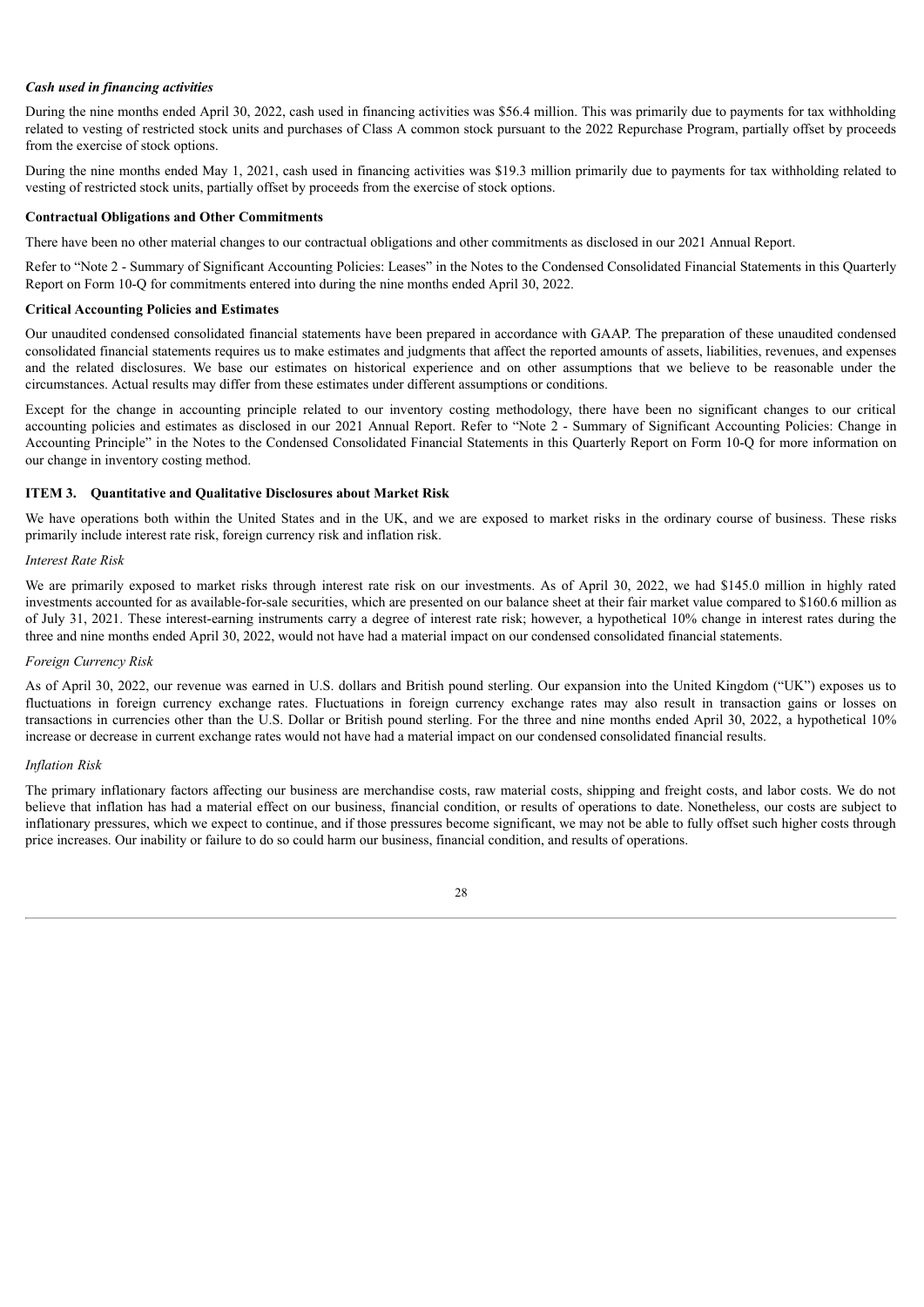#### **ITEM 4. Controls and Procedures**

#### **Evaluation of Disclosure Controls and Procedures**

Our management, with the participation of our Chief Executive Officer and Chief Financial Officer, has evaluated the effectiveness of our disclosure controls and procedures (as defined in Rules 13a-15(e) and 15d-15(e) under the Securities Exchange Act of 1934, as amended), as of the end of the period covered by this Quarterly Report. Based on the evaluation of our disclosure controls and procedures as of April 30, 2022, our Chief Executive Officer and Chief Financial Officer concluded that our disclosure controls and procedures were effective.

#### **Changes in Internal Control over Financial Reporting**

There were no changes during the quarter ended April 30, 2022 in our internal control over financial reporting that have materially affected, or are reasonably likely to materially affect, our internal control over financial reporting.

# **Inherent Limitations on Effectiveness of Controls**

<span id="page-28-0"></span>An effective internal control system, no matter how well designed, has inherent limitations, including the possibility of human error or overriding of controls, and therefore can provide only reasonable assurance with respect to reliable financial reporting. Because of its inherent limitations, our internal control over financial reporting may not prevent or detect all misstatements, including the possibility of human error, the circumvention or overriding of controls, or fraud. Effective internal controls can provide only reasonable assurance with respect to the preparation and fair presentation of financial statements.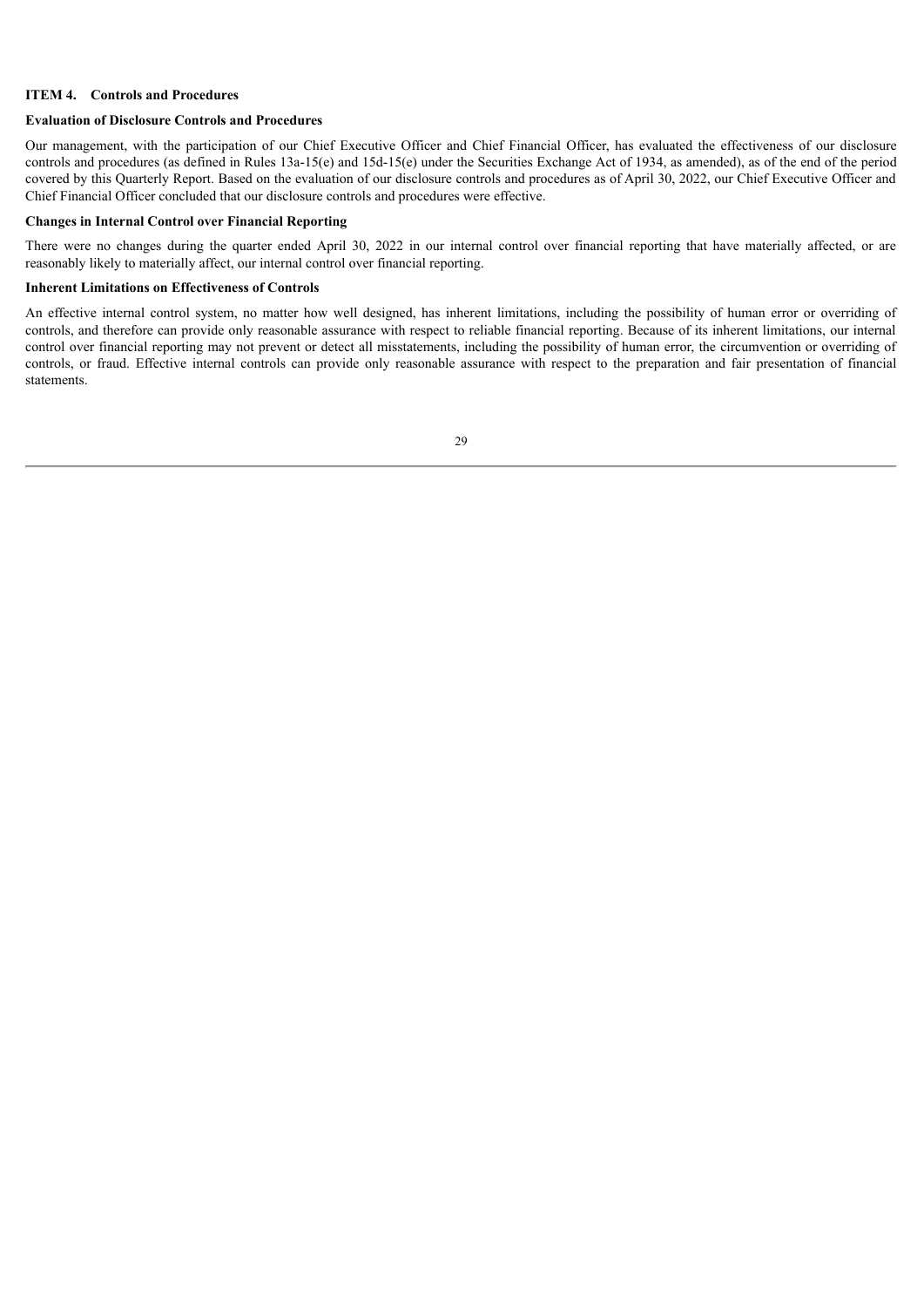#### **PART II. OTHER INFORMATION**

# <span id="page-29-0"></span>**ITEM 1. LEGAL PROCEEDINGS**

The information contained in "Note 6 - Commitments and Contingencies: Contingencies" in the Notes to the Condensed Consolidated Financial Statements included within this Quarterly Report on Form 10-Q is incorporated herein by reference.

# <span id="page-29-1"></span>**ITEM 1A. RISK FACTORS**

# **RISK FACTOR SUMMARY**

Our business is subject to numerous risks. The following summary highlights some of the risks you should consider with respect to our business and prospects. This summary is not complete and the risks summarized below are not the only risks we face. You should review and consider carefully the risks and uncertainties described in more detail in the "Risk Factors" below, which includes a more complete discussion of the risks summarized here.

# **Risks Relating to Our Business**

- The COVID-19 pandemic has caused significant disruption to our operations and impacted our business, key financial and operating metrics, and results of operations in numerous ways that remain unpredictable.
- Our continued growth depends on attracting new clients.
- *•* Our failure to adequately and effectively staff our fulfillment centers, through third parties or with our own employees, and other operational constraints at our fulfillment centers could adversely affect our client experience and operating results.
- If we are unable to manage our inventory effectively, our operating results could be adversely affected.
- Shipping is a critical part of our business and any changes in our shipping arrangements or any interruptions in shipping could adversely affect our operating results.
- Our business, including our costs and supply chain, is subject to risks associated with the sourcing and pricing of merchandise and raw materials*.*
- We may not be able to return to or sustain our revenue growth rate and we may not be profitable in the future.
- If we fail to effectively manage our growth, our business, financial condition, and operating results could be harmed.
- We may be unable to maintain a high level of engagement with our clients and increase their spending with us, which could harm our business, financial condition, or operating results.
- We rely on paid marketing to help grow our business, but these efforts may not be successful or cost effective, and such expenses may vary from period to period.
- If we are unable to develop and introduce new merchandise offerings or expand into new markets in a timely and cost-effective manner, our business, financial condition, and operating results could be negatively impacted.
- We have a short operating history in an evolving industry and, as a result, our past results may not be indicative of future operating performance.
- Expansion of our operations internationally requires management attention and resources, involves additional risks, and may be unsuccessful.
- Our business depends on a strong brand and we may not be able to maintain our brand and reputation.
- If we fail to attract and retain key personnel, effectively manage succession, or hire, develop, and motivate our employees, our business, financial condition, and operating results could be adversely affected.
- If we fail to effectively manage our stylists, our business, financial condition and operating results could be adversely affected.
- If we are unable to acquire new merchandise vendors or retain existing merchandise vendors, our operating results may be harmed.
- We may incur significant losses from fraud.
- We are subject to payment-related risks.

# **Risks Relating to our Industry, the Market, and the Economy**

- We rely on consumer discretionary spending and may be adversely affected by economic downturns and other macroeconomic conditions or trends.
- Our industry is highly competitive and if we do not compete effectively our operating results could be adversely affected.
- We must successfully gauge apparel trends and changing consumer preferences.
- Our operating results have been, and could be in the future, adversely affected by natural disasters, public health crises, political crises, or other catastrophic events.

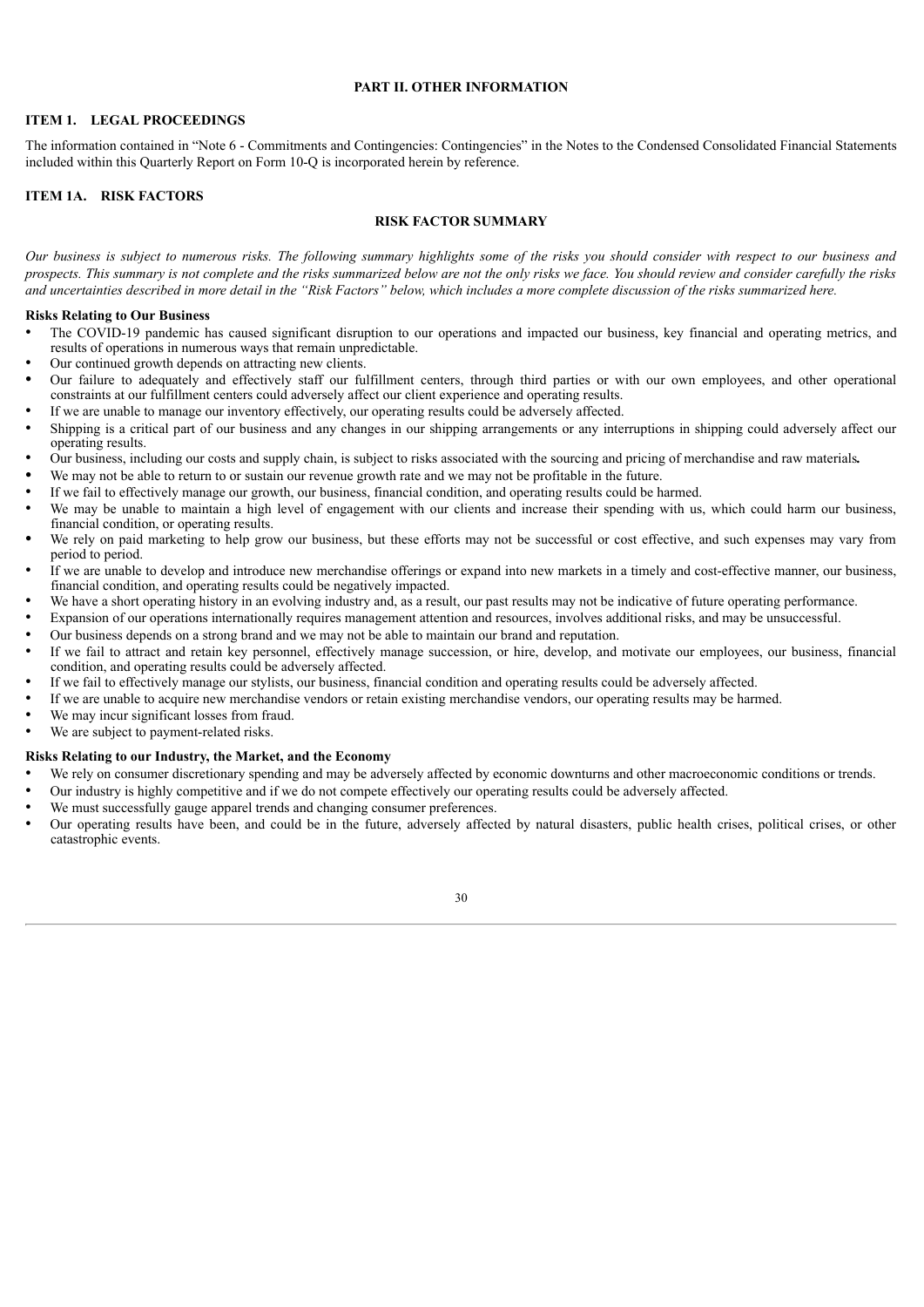# **Cybersecurity, Legal and Regulatory Risks**

- System interruptions that impair client access to our website or other performance failures in our technology infrastructure could damage our business.
- Compromises of our data security could cause us to incur unexpected expenses and may materially harm our reputation and operating results.
- Some of our software and systems contain open source software, which may pose particular risks to our proprietary applications.
- Adverse litigation judgments or settlements resulting from legal proceedings in which we are or may be involved could expose us to monetary damages or limit our ability to operate our business.
- Any failure by us or our vendors to comply with product safety, labor, or other laws, or our standard vendor terms and conditions, or to provide safe factory conditions for our or their workers, may damage our reputation and brand, and harm our business.
- Our use of personal information and other data subjects us to privacy laws and obligations, and our compliance with or failure to comply with such obligations could harm our business.
- Unfavorable changes or failure by us to comply with evolving internet and eCommerce regulations could substantially harm our business and operating results.
- If the use of "cookie" tracking technologies is further restricted, regulated, or blocked, or if changes in technology cause cookies to become less reliable or acceptable as a means of tracking consumer behavior, the amount or accuracy of internet user information we collect would decrease, which could harm our business and operating results.
- If we cannot successfully protect our intellectual property, our business would suffer.
- We may be accused of infringing intellectual property rights of third parties.

# **Risks Relating to Taxes**

- Changes in U.S. tax or tariff policy regarding apparel produced in other countries could adversely affect our business.
- We could be required to collect additional sales taxes or be subject to other tax liabilities that may increase the costs our clients would have to pay for our offering and adversely affect our operating results.
- Federal income tax reform could have unforeseen effects on our financial condition and results of operations.
- We may be subject to additional tax liabilities, which could adversely affect our operating results.
- Our ability to use our net operating loss carryforwards and certain other tax attributes may be limited.

#### **Risks Relating to Ownership of Our Class A Common Stock**

- The market price of our Class A common stock may continue to be volatile or may decline steeply or suddenly regardless of our operating performance and we may not be able to meet investor or analyst expectations. You may lose all or part of your investment.
- We cannot guarantee that our share repurchase program will be fully consummated or that it will enhance long-term stockholder value. Share repurchases could also increase the volatility of the trading price of our stock and could diminish our cash reserves.
- Future sales of shares by existing stockholders could cause our stock price to decline.
- The dual class structure of our common stock concentrates voting control with our executive officers, directors and their affiliates, and may depress the trading price of our Class A common stock.
- We do not currently intend to pay dividends on our Class A common stock and, consequently, your ability to achieve a return on your investment will depend on appreciation of the value of our Class A common stock.
- Delaware law and provisions in our amended and restated certificate of incorporation and amended and restated bylaws could make a merger, tender offer, or proxy contest difficult, thereby depressing the trading price of our Class A common stock.
- Our amended and restated certificate of incorporation provides that the Court of Chancery of the State of Delaware and the federal district courts of the United States are the exclusive forums for substantially all disputes between us and our stockholders, which could limit our stockholders' ability to obtain a favorable judicial forum for disputes with us or our directors, officers, or employees.

#### **General Risk Factors**

- Future securities sales and issuances could result in significant dilution to our stockholders and impair the market price of our Class A common stock. If we are unable to maintain effective internal control over financial reporting, investors may lose confidence in the accuracy of our reported financial information and this may lead to a decline in our stock price.
- We may require additional capital to support business growth, and this capital might not be available or may be available only by diluting existing stockholders.
- If securities or industry analysts either do not publish research about us or publish inaccurate or unfavorable research about us, our business, or our market, or if they change their recommendations regarding our common stock adversely, the trading price or trading volume of our Class A common stock could decline.

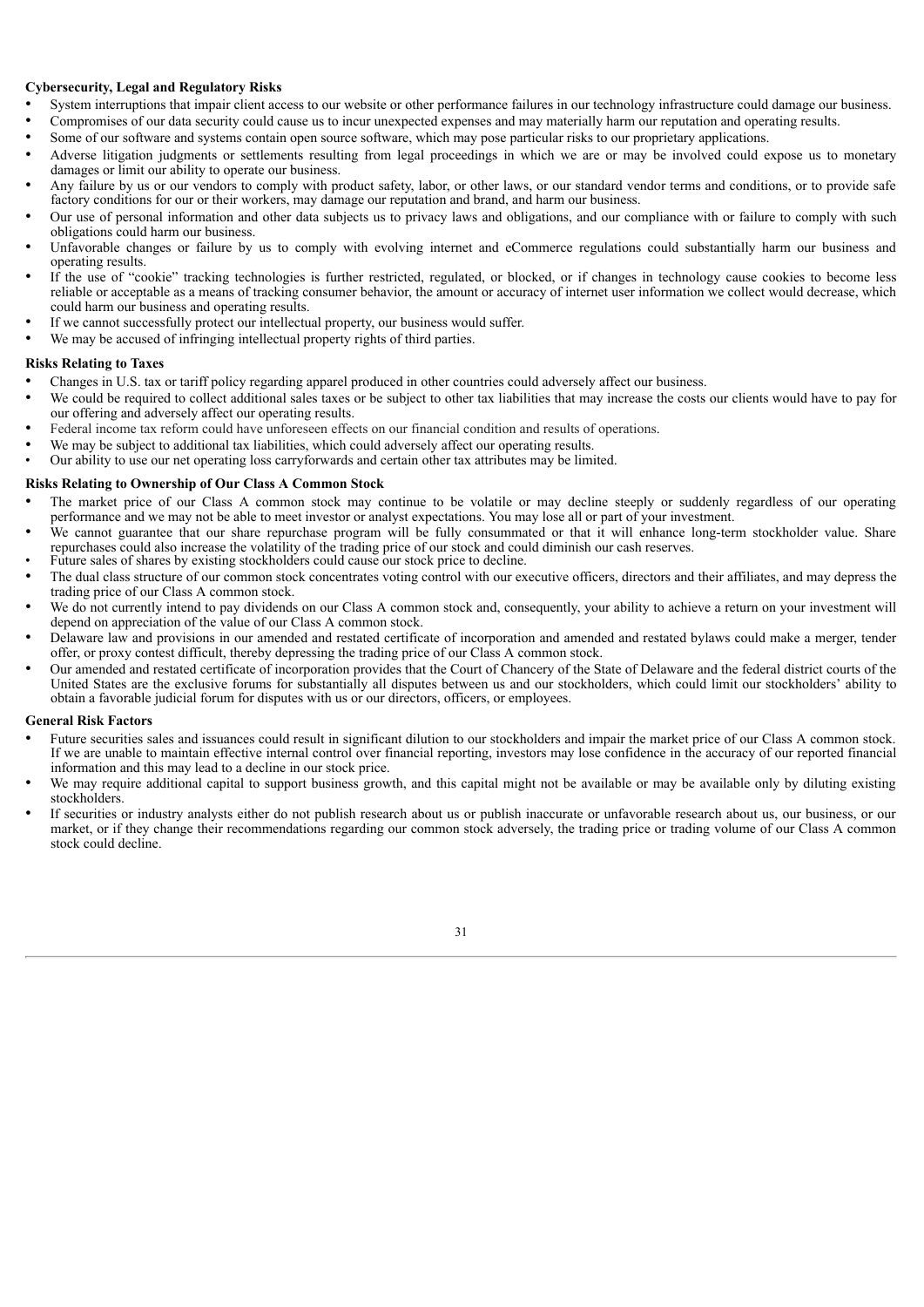#### **RISK FACTORS**

Investing in our Class A common stock involves a high degree of risk. You should consider and read carefully all of the risks and uncertainties described below, as well as other information included in this Quarterly Report on Form 10-Q (this "Quarterly Report"), and in our other public filings. The risks described below are not the only ones facing us. The occurrence of any of the following risks or additional risks and uncertainties not presently known to us or that we currently believe to be immaterial could materially and adversely affect our business, financial condition, or results of operations. In such case, the trading price of our Class A common stock could decline, and you may lose all or part of your investment. This Quarterly Report also contains forward-looking statements and estimates that involve risks and uncertainties. Our actual results could differ materially from those anticipated in the forward-looking statements as a result of *specific factors, including the risks and uncertainties described below.*

#### **Risks Relating to Our Business**

# The COVID-19 pandemic has caused significant disruption to our operations and impacted our business, key financial and operating metrics, and *results of operations in numerous ways that remain unpredictable.*

Our business has been and may continue to be materially impacted by the effects of the ongoing COVID-19 pandemic. This pandemic and related measures taken to contain the spread of COVID-19, such as government-mandated business closures, office closures, state and local orders to "shelter in place," and travel and transportation restrictions, have negatively affected the U.S. and global economies and disrupted global supply chains. There continues to be uncertainty around the COVID-19 pandemic, its duration, and its impact on U.S. and global economic activity and consumer behavior.

The COVID-19 pandemic and related measures have resulted in significant disruption that has negatively impacted and may continue to negatively impact our business, including our operational capacity and results of operations. We experienced temporary closures and reduced capacity in the third quarter of fiscal year 2020 as we temporarily closed three of our fulfillment centers as we responded to the pandemic. We allowed employees to opt-in to work, provided them with four weeks of flexible paid time off, and implemented additional safety protocols. These efforts resulted in significantly less capacity in our fulfillment centers during the third quarter of fiscal year 2020, which resulted in delayed Fix shipments, a significant Fix backlog, delayed inventory and return processing, extended wait times for clients, and inventory management challenges. While we only experienced intermittent and temporary closures in fiscal year 2021, we experienced increases of COVID-19 cases in our fulfillment centers in connection with the increases of cases caused by both the Delta and Omicron variants. These increases in cases negatively affected operations at our fulfillment centers and any future surges in cases may negatively affect our operations in the future. Additionally, we have experienced difficulty hiring employees in our fulfillment centers, which we attribute to COVID-19 concerns and to increased competition and rising wages for eCommerce fulfillment center workers. Capacity constraints in our fulfillment centers could cause delayed Fix shipments, delayed inventory and return processing, and inventory management challenges.

The COVID-19 pandemic has, at times, negatively impacted our results of operations, and the future impact and duration of this impact remain uncertain. It will depend on factors such as the length of time the pandemic; how national, state and local governments are responding; the impact of variants that may emerge; the availability of vaccines in different parts of the world; the vaccine rates among the population; the efficacy of the COVID-19 vaccines against variants that may emerge; the response by governmental bodies to reinstate mandated business closures, orders to "shelter in place," and travel and transportation restrictions; the impact of the pandemic on the economy and consumer behavior, including the impacts of any recession or inflationary pressures resulting from the pandemic; and the effect on our clients, employees, vendors, and other partners. For example, we continue to work with our vendors to minimize inventory disruptions, but future delays and supply constraints may negatively affect our ability to obtain and manage inventory. We have experienced shipping delays to and from our customers as a result of our shipping vendors' challenges fulfilling higher eCommerce shipping demand, which has impacted our results of operations. We also have been affected by, and expect to continue to be affected by, COVID-related freight delays and difficulties sourcing materials. Additionally, we may be negatively impacted if consumers shift back to traditional brick-and-mortar apparel retailers following the pandemic.

We re-opened our headquarters to employees this quarter, but we expect many employees to continue to work in a remote capacity or a hybrid of in-person and remote work. Remote working environments present additional risks, uncertainties and costs that could affect our performance, including increased operational risk, uncertainty regarding office space needs, heightened vulnerability to cyber attacks due to increased remote work, potential reduced productivity, changes to our Company culture, potential strains to our business continuity plans, and increased costs to ensure our offices are safe and functional as hybrid offices that enable effective collaboration of both remote and in-person colleagues.

The COVID-19 pandemic and resulting economic disruption has also led to significant volatility in the capital markets. And while we have taken measures to preserve our access to liquidity, our cash generated from operations has been negatively impacted and future cash flows may be impacted by the development of the pandemic.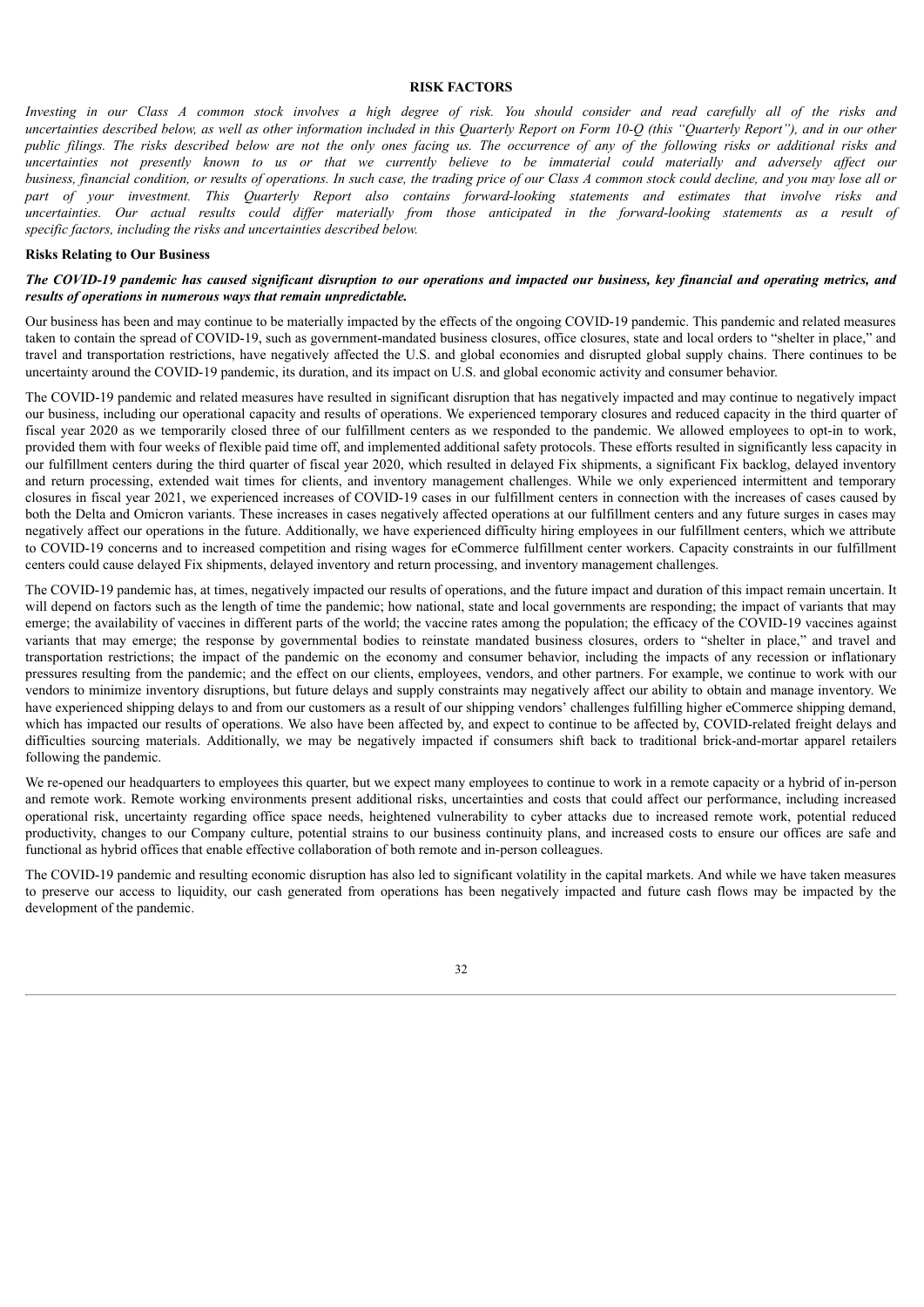The impact of the COVID-19 pandemic may also exacerbate other risks discussed below, any of which could have a material effect on us. Though we continue to monitor the COVID-19 pandemic closely, the situation is continually, and additional impacts may arise that we are not aware of currently. In addition, if there are future resurgences of COVID-19, including of new strains or variants, the negative impacts on our business may be exacerbated.

# *Our continued growth depends on attracting new clients.*

Our success depends on our ability to attract new clients in a cost-effective manner. To expand our client base, we must appeal to and acquire clients who have historically used other means to purchase apparel, shoes, and accessories, such as traditional brick-and-mortar apparel retailers or the websites of our competitors. We also face competition for clients from other retailers who offer or plan to offer similar services as ours. We currently utilize both digital and offline channels to attract new visitors to our website or mobile app and subsequently convert them into clients. Our current marketing efforts include client referrals, affiliate programs, campaigns with celebrities and influencers, partnerships, display advertising, television, print, radio, video, content, direct mail, social media, email, mobile "push" communications, search engine optimization, and keyword search campaigns. The recent launch of Freestyle to new-to-Stitch Fix clients has also opened up new marketing opportunities and channels with which we have less experience. Our marketing expenses have varied from period to period, and we expect this trend to continue as we test new channels and refine our marketing strategies. We may increase our marketing spend, which may include increased spending on digital, television, radio and other paid marketing channels, and cannot be certain that increases in marketing spend will yield more clients, achieve meaningful payback on our investments, or be cost effective. We may also adjust our marketing strategy or spend within a period if we are not achieving the intended results or if we believe the return-on-investment is not favorable, which may result in faster or slower rates of active client growth in any given period. For instance, in the fourth quarter of fiscal year 2021, we did not spend as much on marketing as anticipated as we waited to launch Freestyle to new-to-Stitch Fix customers. In the first and second fiscal quarters of fiscal year 2022, we spent less on marketing because we were experiencing weaker-than-expected conversion of new clients and decided to pull back to focus on evolving the Freestyle offering and refining the client onboarding experience. This negatively impacted our ability to acquire new clients, and in turn, our net revenue in the second fiscal quarter of 2022. We also experienced weaker-than-expected conversion of new clients in the second and third quarters of fiscal 2022 driven by onboarding challenges and lower site traffic, due in part to the ongoing effects of Apple's iOS privacy changes.

In addition, we seek to attract new clients by offering new products, services, and ways to engage with our platform, such as our Freestyle offering. If such new products or services are not timely launched or are not successful in attracting new clients, our revenue growth and results of operations may suffer. Moreover, new clients may not purchase from us as frequently or spend as much with us as existing clients, and the revenue generated from new clients may not be as high as the revenue generated from our existing clients. These factors may harm our growth prospects and our business could be adversely affected.

# Our failure to adequately and effectively staff our fulfillment centers, through third parties or with our own employees, and other operational *constraints at our fulfillment centers could adversely af ect our client experience and operating results.*

We currently receive and distribute merchandise at seven fulfillment centers in the United States. We also have a fulfillment center in the UK, which is operated by a third party. During the third quarter of our 2020 fiscal year, in response to the COVID-19 pandemic, we temporarily closed three of our fulfillment centers, offered our fulfillment center employees four weeks of paid time off, and reduced the maximum number of employees in each fulfillment center in order to implement social distancing protocols. These changes resulted in operational constraints, which in turn temporarily reduced our ability to ship merchandise to clients and earn revenue during the third quarter of our 2020 fiscal year. In fiscal year 2021, we experienced smaller, intermittent interruptions in connection with temporary closures of fulfillment centers and experienced an increase of COVID-19 cases in our fulfillment centers in connection with the Delta variant. Any future variants or surges of COVID-19 may cause increased cases among fulfillment center employees and negatively affect capacity at our fulfillment centers.

Additionally, we recently experienced difficulty hiring employees in our fulfillment centers, which we attribute to COVID-19 concerns and to increased competition and rising wages for eCommerce fulfillment center workers. To address this, we increased wages in our fulfillment centers and implemented other policies in order to be more competitive in hiring employees. These wage increases impacted our operating results. We may continue to have difficulty hiring employees in fulfillment centers due to increased competition and we expect to continue to increase wages for our fulfillment center employees, as necessary, which would impact our operating results. These hiring difficulties have caused in the past and could in the future cause additional capacity constraints in our fulfillment centers. Capacity constraints in our fulfillment centers could affect the amount and types of inventory we have available to offer to clients, which will affect our results of operations. Surges in COVID-19 cases among fulfillment center employees could also affect the capacity of our fulfillment centers, and therefore our operating results. Additionally, if we or our third-party partner are unable to adequately staff our fulfillment centers to meet demand, or if the cost of such staffing is higher than projected due to competition, mandated wage increases, regulatory changes, international expansion, or other factors, our operating results will be further harmed.

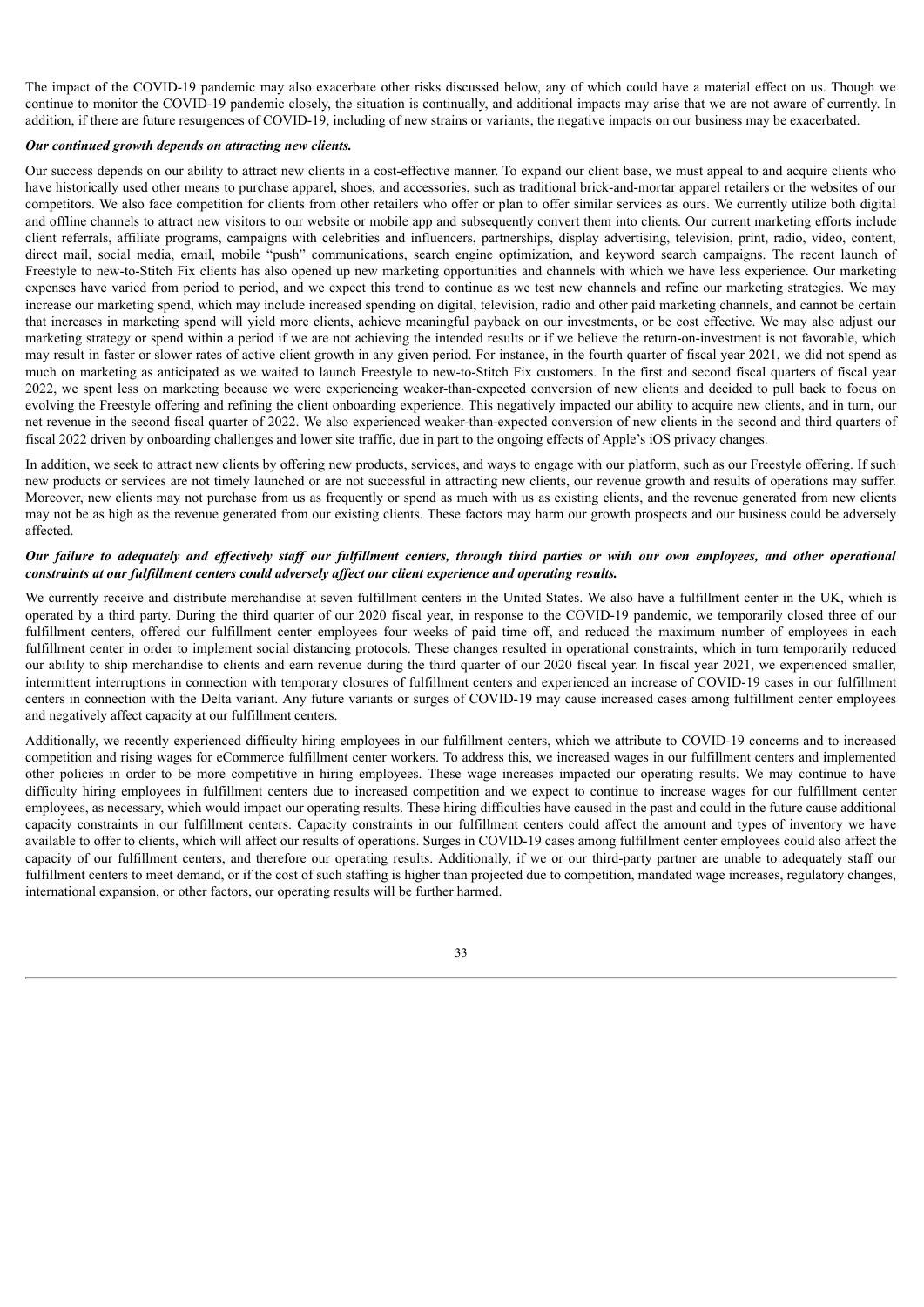Severe weather events, including earthquakes, hurricanes, tornadoes, floods, fires, storms, and other adverse weather events and climate conditions could also cause operational constraints or temporarily reduce our ability to ship merchandise to clients. For instance, the severe winter weather and temperatures experienced in Texas and other parts of the country in February 2021 caused us to temporarily close two of our fulfillment centers and affected the shipping of merchandise in and out of fulfillment centers. Future weather events, which we expect to become more frequent and more severe with the increasing effects of climate change, could have a significant impact on our operations and results of operations.

In addition, operating fulfillment centers comes with potential risks, such as workplace safety issues and employment claims for the failure or alleged failure to comply with labor laws or laws respecting union organizing activities. Furthermore, if we fail to comply with wage and hour laws for our nonexempt employees, many of whom work in our fulfillment centers, we could be subject to legal risk, including claims for back wages, unpaid overtime pay, and missed meal and rest periods, which could be on a class or representative basis. Any such issues may result in delays in shipping times, reduced packing quality, or costly litigation, and our reputation and operating results may be harmed.

Finally, by using a third-party operator for one of our fulfillment centers, we also face additional risks associated with not having complete control over operations at our UK fulfillment center. Any deterioration in the financial condition or operations of that third party, or the loss of the relationship with that third party, or any event or crisis that impacts the UK generally or the specific area where our fulfillment center is located, would have a significant impact on our operations.

# If we are unable to manage our inventory effectively, our operating results could be adversely affected.

To ensure timely delivery of merchandise, we generally enter into purchase contracts well in advance of a particular season and often before apparel trends are confirmed by client purchases. As a result, we are vulnerable to demand and pricing shifts and to suboptimal selection and timing of merchandise purchases. For example, in response to the initial consumer reaction to COVID-19, we cancelled many inventory orders to be prepared for what we expected would be lower client demand. Consequently, when client demand increased, our inventory was not as optimized to meet the demand as we would have liked. During the COVID-19 pandemic, we sought to rapidly shift elements of our inventory away from office attire and towards athleisure to accommodate consumer demand changes caused by the COVID-19 pandemic. Additionally, the surges related to both the Delta and Omicron variants of COVID-19 impacted some of our vendors, who had delays in producing our orders. Freight delays caused by lockdowns due to COVID-19, port closures, port congestion, and shipping container and ship shortages have affected us and caused us to experience delays in receiving inventory. Freight delays caused by these issues or new issues, including labor disruptions or shortages, may affect us in future quarters. Our inventory levels also may be affected by product launch delays, consumer demand fluctuations due to macroeconomic factors or uncertainty or otherwise, disruptions in our systems due to upgrades, launches or otherwise, and our inability to predict demand with respect to new categories or products. In the past, we have not always predicted our clients' preferences and acceptance levels of our trend items with accuracy, which has resulted in significant inventory write offs and lower gross margins. Furthermore, we have only recently begun using more traditional liquidation methods, such as sales and markdowns, and only to a limited extent thus far. We rely on our merchandising team to order styles and products that our clients will purchase and we rely on our data science to inform the depth and breadth of inventory we purchase, including when to reorder items that are selling well and when to write off items that are not selling well. If our merchandise team does not predict client demand and tastes well or if our algorithms do not help us reorder the right products or write off the right products in a timely manner, we may not effectively manage our inventory and we may experience future significant inventory write-offs, which will adversely affect our operating results. Additionally, we have experienced challenges managing our inventory within the fulfillment centers given storage capacity constraints and challenges hiring fulfillment center employees. These constraints have affected, and may continue to affect, the amount and types of inventory we have available to offer to clients, which could affect our operating results.

# Shipping is a critical part of our business and any changes in our shipping arrangements or any interruptions in shipping could adversely affect our *operating results.*

We currently rely on three major vendors for our shipping. If we are not able to negotiate acceptable pricing and other terms with these entities, shipping prices increase at unexpected levels, or our vendors experience performance problems or other difficulties, it could negatively impact our operating results and our clients experience. In addition, our ability to receive inbound inventory efficiently, ship merchandise to clients, and receive returned merchandise from clients may be negatively affected by inclement weather, fire, flood, power loss, earthquakes, public health crises such as the ongoing COVID-19 pandemic, labor disputes or shortages, acts of war or terrorism, periods of high e-commerce volume, such as holiday seasons, and similar factors. Due to our business model and the fact that we recognize revenue from Fixes when a client checks out items, rather than when Fixes are shipped, we may be impacted by shipping delays to a greater extent than our competitors. Additionally, delays in shipping may cause an auto-ship client's subsequent Fixes to be scheduled for a later date, as their next Fix is not scheduled until their checkout is complete. In the second quarter of our 2021 fiscal year, we experienced carrier and client shipping delays due to the COVID-19 pandemic and the increased strain on our shipping partners during the holiday season. These delays affected our ability to recognize revenue within the quarter, and we may in the future experience these delays and the resulting impact to our financial results, including potentially during future holiday seasons. With the emergence

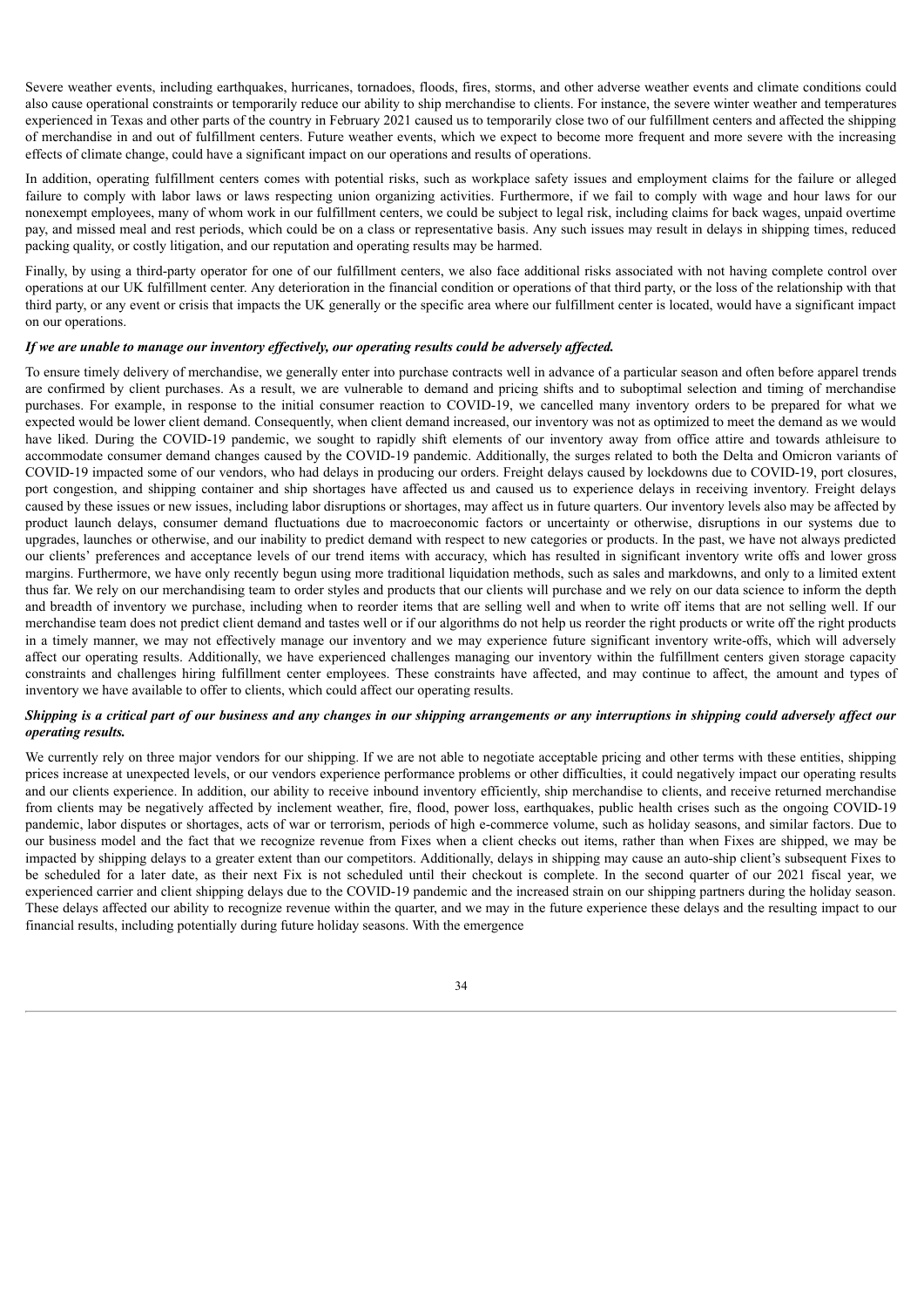of the Omicron variant and related surge in COVID-19 cases, we have experienced an increase in the number of COVID-19 cases among fulfillment center employees, and we expect that any future variants or surges of COVID-19 may negatively affect the capacity of our fulfillment centers. In the past, strikes at major international shipping ports have impacted our supply of inventory from our vendors and severe weather events have resulted in long delivery delays and Fix cancellations. Some of our merchandise may be damaged or lost during transit with our shipping vendors. If a greater portion of our merchandise is not delivered in a timely fashion or is damaged or lost during transit, it could adversely affect our operating results or could cause our clients to become dissatisfied and cease using our services, which would adversely affect our business.

# Our business, including our costs and supply chain, is subject to risks associated with the sourcing and pricing of merchandise and raw materials.

We currently source nearly all of the merchandise that we offer from third-party vendors, many of whom use manufacturers in the same geographic region, and as a result we may be subject to price increases or fluctuations, inflationary pressures, tariffs, demand disruptions, increased shipping or freight costs, or shipping delays in connection with our merchandise. Our operating results would be negatively impacted by increases in the cost of our merchandise, and we have no guarantees that costs will not rise. In addition, as we expand into new categories, product types, and geographies, we expect that we may not have strong purchasing power in these new areas, which could lead to higher costs than we have historically seen in our current categories. We may not be able to pass increased costs on to clients, which could adversely affect our operating results.

The fabrics used by our vendors are made of raw materials including, but not limited to, petroleum-based products and cotton. Significant price increases or fluctuations, currency volatility or fluctuation, tariffs, shortages, increases in shipping or freight costs, or shipping delays of petroleum, cotton, or other raw materials could significantly increase our cost of goods sold or affect our operating results. The COVID-19 pandemic caused delays in some shipments from our suppliers and we have experienced and are now experiencing delays in some shipments from our suppliers caused by lockdowns due to COVID-19, factory and port closures, port congestion, and shipping container and other shortages. Additionally, we have limited visibility into delays or control over shipping. We expect these delays to continue as long as COVID-19 continues to affect geographies around the world. We are also experiencing increased costs of goods due to these freight challenges, increases in the price of raw materials, inflationary pressures, rising fuel and other energy costs, and currency volatility, and we expect that prices may continue to increase in the near future and affect our operating results.

Other factors such as natural disasters have in the past increased raw material costs, impacted pricing with certain of our vendors, and caused shipping delays for certain of our merchandise. Also, the U.S. government's ban on cotton imported from the Xinjiang region of China, the source of a large portion of the world's cotton supply, may impact prices and the availability of cotton for our merchandise. Additionally, our products and materials (including potentially non-cotton materials) could be held for inspection by the United States Customs & Border Patrol (the "US CBP"), which would cause delays and unexpectedly affect our inventory levels. In addition, the labor costs to produce our products may fluctuate. In the event of a significant disruption in the supply of fabrics or raw materials used in the manufacture of the merchandise we offer, our vendors might not be able to locate alternative suppliers of materials of comparable quality at an acceptable price. Any delays, interruption, damage to, or increased costs in raw materials or the manufacture of the merchandise we offer could result in higher prices to acquire the merchandise, or non-delivery of merchandise altogether, and could adversely affect our operating results.

In addition, we cannot guarantee that merchandise we receive from vendors will be of sufficient quality or free from damage, or that such merchandise will not be damaged during shipping, while stored in one of our fulfillment centers, or when returned by customers. While we take measures to ensure merchandise quality and avoid damage, including evaluating vendor product samples, conducting inventory inspections, and inspecting returned product, we cannot control merchandise while it is out of our possession or prevent all damage while in our fulfillment centers. We may incur additional expenses and our reputation could be harmed if clients and potential clients believe that our merchandise is not of high quality or may be damaged.

# We may not be able to return to or sustain our revenue growth rate and we may not be profitable in the future.

Our past revenue growth and profitability should not be considered indicative of our future performance. Our revenue increased by 22.8% in fiscal 2021 compared to 2020, 8.5% in fiscal 2020 compared to fiscal 2019, and 28.6% in fiscal 2019 compared to fiscal 2018. However in the second fiscal quarter of 2022, our revenue only increased 2.5% as compared to the second fiscal quarter of 2021, and in the third fiscal quarter of 2022, our revenue decreased by 8.0% as compared to the third fiscal quarter of 2021. As we grow our business, our revenue growth rates may slow or continue to decline in future periods due to a number of reasons, which may include the short- and long-term impacts of the COVID-19 pandemic, decreases in marketing spend, slower client acquisition growth, slower demand for our merchandise and service, increased competition, decreases in the growth rate of our overall market, and our failure to capitalize on growth opportunities, as well as the maturation of our business.

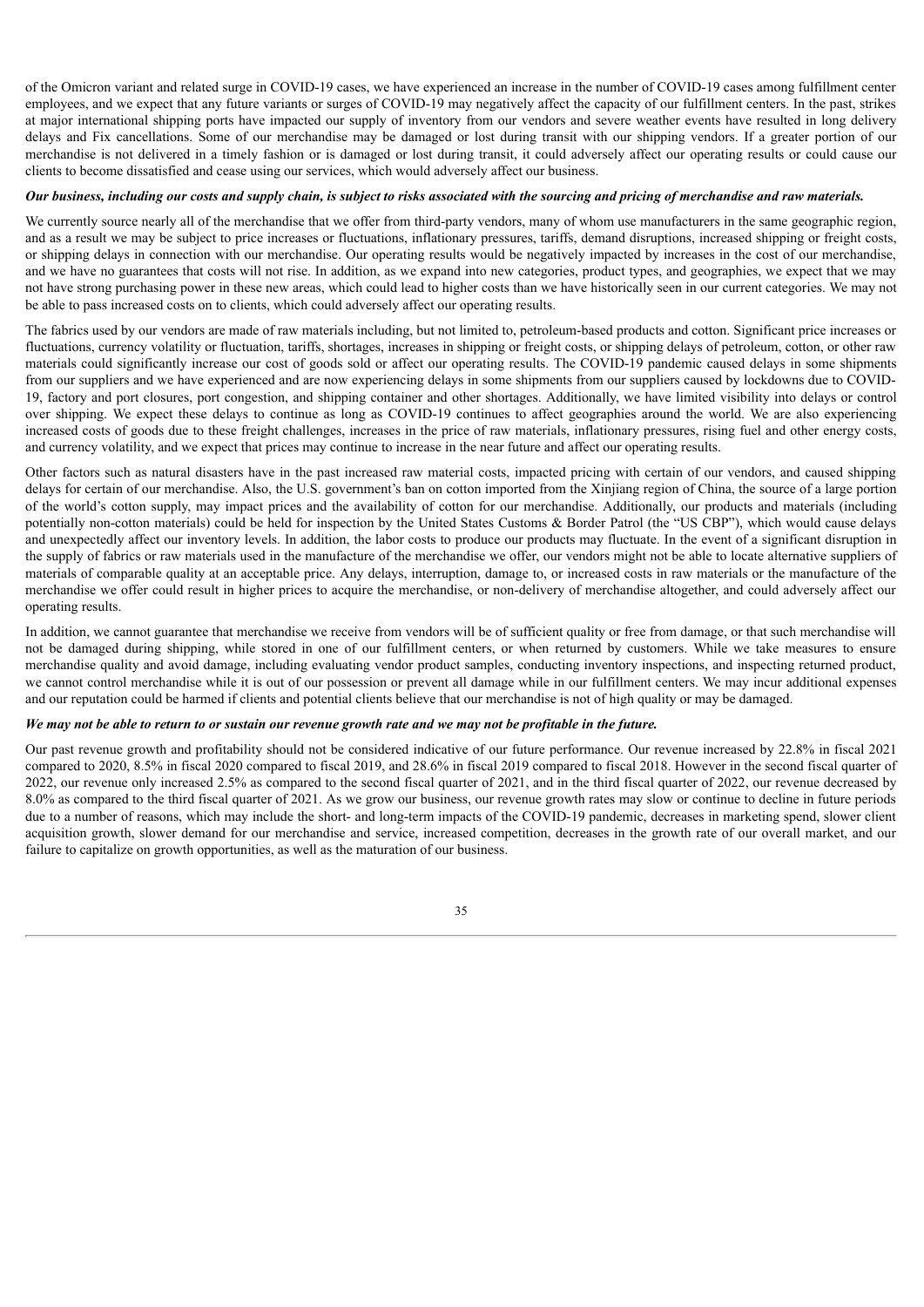In light of our recent business momentum and an uncertain macroeconomic environment, we announced a restructuring plan on June 9, 2022, intended to reduce our future fixed and variable operating costs. However, our restructuring plan may not adequately reduce expenses or impact our results as we anticipate. Moreover, our expenses may increase, particularly as we expand our operations, infrastructure and geographic markets; develop and introduce new merchandise offerings; hire and retain personnel; and invest in our marketing initiatives. We may not always pursue short-term profits but are often focused on long-term growth, which may impact our financial results. If our revenue does not increase to offset increases in our operating expenses, we may not be profitable in future periods.

# If we fail to effectively manage our growth, our business, financial condition, and operating results could be harmed.

To effectively manage our growth, we must continue to implement our operational plans and strategies, improve and expand our infrastructure of people and information systems, and expand, train, and manage our employee base. To support continued growth, we must effectively recruit, hire, integrate, develop, and motivate new employees while maintaining our corporate culture, which is made more challenging due to (i) the COVID-19 pandemic, which has required us to transition to a more remote working environment, and (ii) our hybrid environment of in-person and remote work.

We are also required to manage numerous relationships with various vendors and other third parties. Further growth of our operations, vendor base, fulfillment centers, information technology systems, or internal controls and procedures may not be adequate to support our operations. Any change or upgrade to our systems to support the growth and increasing complexity of our business involves risk and we may experience problems or delays as we make upgrades or changes to our systems. For example, in the first quarter of fiscal 2022, we experienced technical issues following a systems upgrade to our procure-to-pay processes which affected the transmission, receipt and reconciliation of purchase orders and payments with many of our apparel and accessory vendors. Additionally, we continue to introduce new offerings such as, Freestyle and Fix Preview, as well as new business initiatives and inventory models. The roll-out of these new offerings and initiatives require investments of time and resources and may require changes in our website, mobile apps, information technology systems or processes, which involves inherent risk. These initiatives and changes also may not be rolled out as timely or effectively as we expect or may not produce the results we intend. If new offerings and initiatives are delayed, it could affect our inventory levels. If we are unable to manage the growth of our organization effectively, or if growth initiatives are not introduced timely, do not produce the anticipated results, or cause unanticipated issues, our business, financial condition, and operating results may be adversely affected.

# We may be unable to maintain a high level of engagement with our clients and increase their spending with us, which could harm our business, *financial condition, or operating results.*

A high proportion of our revenue comes from repeat purchases by existing clients, especially those existing clients who are highly engaged and purchase a significant amount of merchandise from us. The large majority of our clients choose to receive Fixes on a recurring basis, which we call "auto-ship." In the third quarter of fiscal year 2020, we saw a temporary increase in the rate of auto-ship cancellations. If the ongoing COVID-19 pandemic and related economic impact worsen or continue for longer than anticipated, auto-ship cancellations may increase again, negatively impacting our business.

If existing clients no longer find our service and merchandise appealing or appropriately priced, they may make fewer purchases and may stop using our service. Even if our existing clients continue to find our service and merchandise appealing, they may decide to receive fewer Fixes or purchase fewer items from their Fixes or through Freestyle over time as their demand for new apparel declines. For example, as a result of changes to daily life due to the ongoing COVID-19 pandemic, including increased rates of working remotely from home, many clients' demand for new apparel may be reduced or eliminated. In addition, as we expand our assortment to include more products with lower price points, the amount clients spend with us may decrease. If clients who receive Fixes most frequently or purchase a significant amount of merchandise from us were to make fewer or lower priced purchases or stop using our service, our financial results could be negatively affected. We seek to attract high-quality clients who will remain clients for the long term, but our efforts may not be successful or produce the results we anticipate. We recently launched Freestyle to new-to-Stitch Fix clients and we have less experience engaging with this new client base and developing high-quality relationships outside of our Fix offering. Our inability to attract high-quality clients, a decrease in our number of clients, or a decrease in client spending on the merchandise we offer could negatively affect our operating results. Further, we believe that our future success will depend in part on our ability to increase sales to our existing clients over time and, if we are unable to do so, our business may suffer.

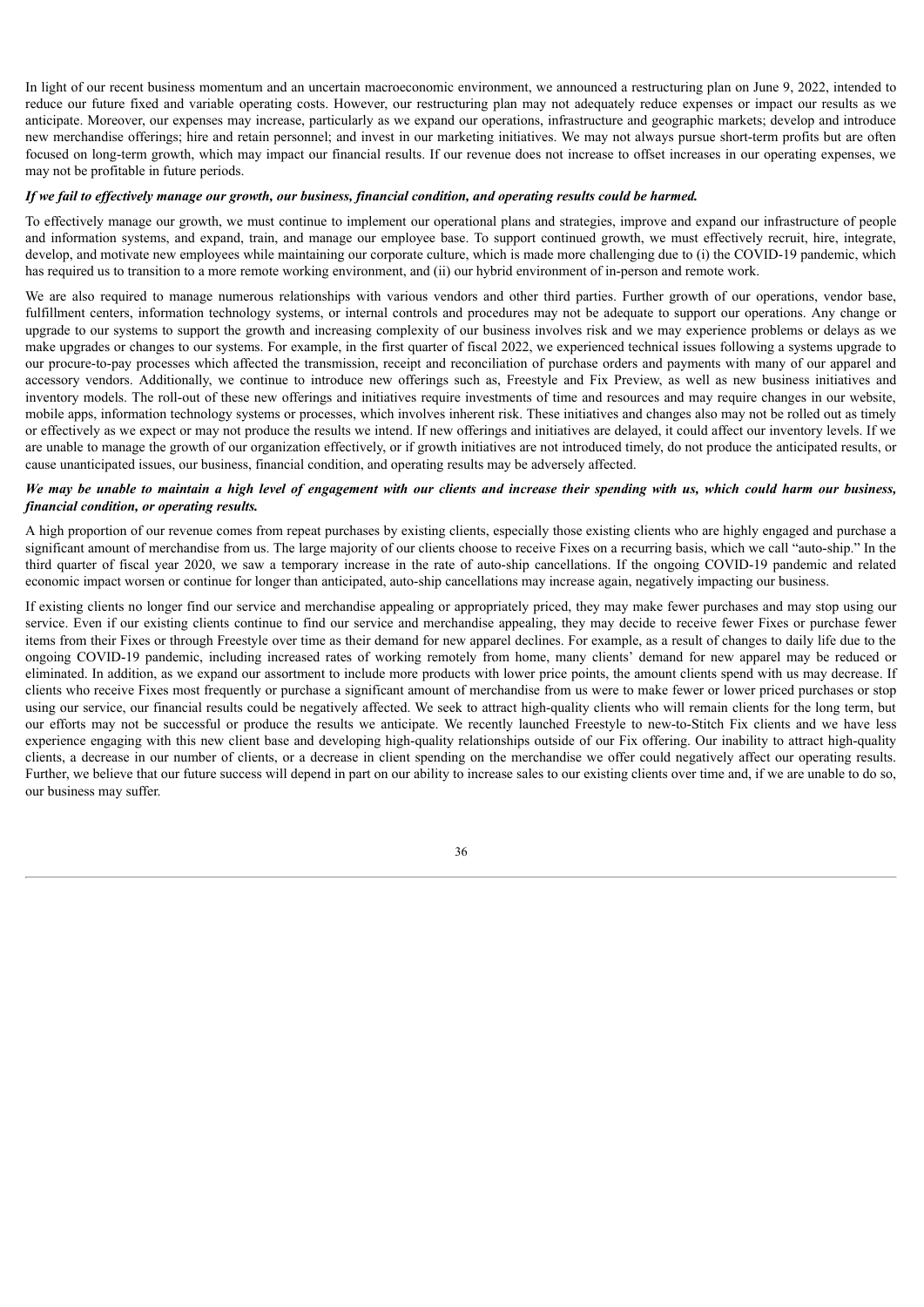# We rely on paid marketing to help grow our business, but these efforts may not be successful or cost effective, and such expenses may vary from period *to period.*

Promoting awareness of our service is important to our ability to grow our business, drive client engagement, and attract new clients. Our marketing efforts currently include client referrals, affiliate programs, campaigns with celebrities and influencers, partnerships, display advertising, television, print, radio, video, content, direct mail, social media, email, mobile "push" communications, search engine optimization, and keyword search campaigns. External factors beyond our control, including general economic conditions and decreased discretionary consumer spending, have impacted and may in the future impact the success of our marketing initiatives or how much we decide to spend on marketing in a given period. We also adjust our marketing activity from period to period or within a period as we launch new initiatives or offerings, such as Freestyle, run tests, or make decisions on marketing investments in response to anticipated rates of return, such as when we identify favorable cost per acquisition trends. For example, we had planned for more robust advertising during our second fiscal quarter of fiscal year 2021, but we experienced higher costs per acquisition than we expected and, as a result, spent less on marketing during the quarter than anticipated. In addition, in the fourth quarter of fiscal year 2021, we did not spend as much on marketing as anticipated as we waited to launch Freestyle to new-to-Stitch Fix customers. In the first and second fiscal quarters of fiscal year 2022, we spent less on marketing because we were experiencing weaker-than-expected conversion of new clients and decided to pull back to focus on evolving the Freestyle offering and refining the client onboarding experience. This led to fewer clients being acquired, which negatively impacted our net revenue in the second fiscal quarter of fiscal year 2022 and we anticipate may impact demand for subsequent quarters. We have seen increased costs in certain digital marketing channels and our marketing initiatives may become increasingly expensive; generating a meaningful return on those initiatives may be difficult. Even if we successfully increase revenue as a result of our paid marketing efforts, it may not offset the additional marketing expenses we incur*.*

We currently obtain a significant number of visits to our websites via organic search engine results. Search engines frequently change the algorithms that determine the ranking and display of results of a user's search, which could reduce the number of organic visits to our websites, in turn reducing new client acquisition and adversely affecting our operating results. Social networks are important as a source of new clients and as a means by which to connect with current clients, and their importance may be increasing. We may be unable to effectively maintain a presence within these networks, which could lead to lower than anticipated brand affinity and awareness, and in turn could adversely affect our operating results.

Further, mobile operating system and web browser providers, such as Apple and Google, have implemented product changes to limit the ability of advertisers to collect and use data to target and measure advertising. For example, Apple made a change in iOS 14 that required apps to get a user's opt-in permission before tracking or sharing the user's data across apps or websites owned by companies other than the app's owner. Google intends to further restrict the use of third-party cookies in its Chrome browser in 2023, consistent with similar actions taken by the owners of other browsers, such as Apple in its Safari browser, and Mozilla in its Firefox browser. These changes have reduced and will continue to reduce our ability to efficiently target and measure advertising, in particular through online social networks, making our advertising less cost effective and successful. We expect to continue to be impacted by these changes.

With respect to our email marketing efforts, if we are unable to successfully deliver emails to our clients or if clients do not engage with our emails. whether out of choice, because those emails are marked as low priority or spam, or for other reasons, our business could be adversely affected.

# If we are unable to develop and introduce new merchandise offerings or expand into new markets in a timely and cost-effective manner, our business, *financial condition, and operating results could be negatively impacted.*

The largest portion of our revenue today comes from the sale of Women's apparel. From 2015 to 2018, we expanded our merchandise offering into categories including Petite, Maternity, Men's, Plus, Premium Brands, and Kids; began offering different product types including accessories and Extras; and expanded the number of brands we offer. In May 2019, we launched our service in the UK market. In June 2019, we introduced our direct-buy functionality (now called "Freestyle") with Buy It Again allowing clients in the United States to buy previously purchased items in new colors, prints, and sizes. We expanded direct buy in February 2020, with Complete Your Looks, which allows clients to discover and shop personalized outfits with new items that complement their prior purchases. In addition, in early June 2020, we introduced Trending For You, which allows clients to shop personalized looks based on their style profiles. In May 2021, we introduced Categories, a new way for clients to easily discover pieces within a range of categories based on occasion, brand, or item type. And, in August 2021, we opened up Freestyle to new-to-Stitch Fix clients who had never received a Fix from us previously. We continue to explore additional offerings to serve our existing clients, attract new clients, and expand our geographic scope. Developing new offerings requires significant investments of resources and time, and if a new offering, such as Freestyle, does not appeal to new clients as we expect, our business may not grow as anticipated.

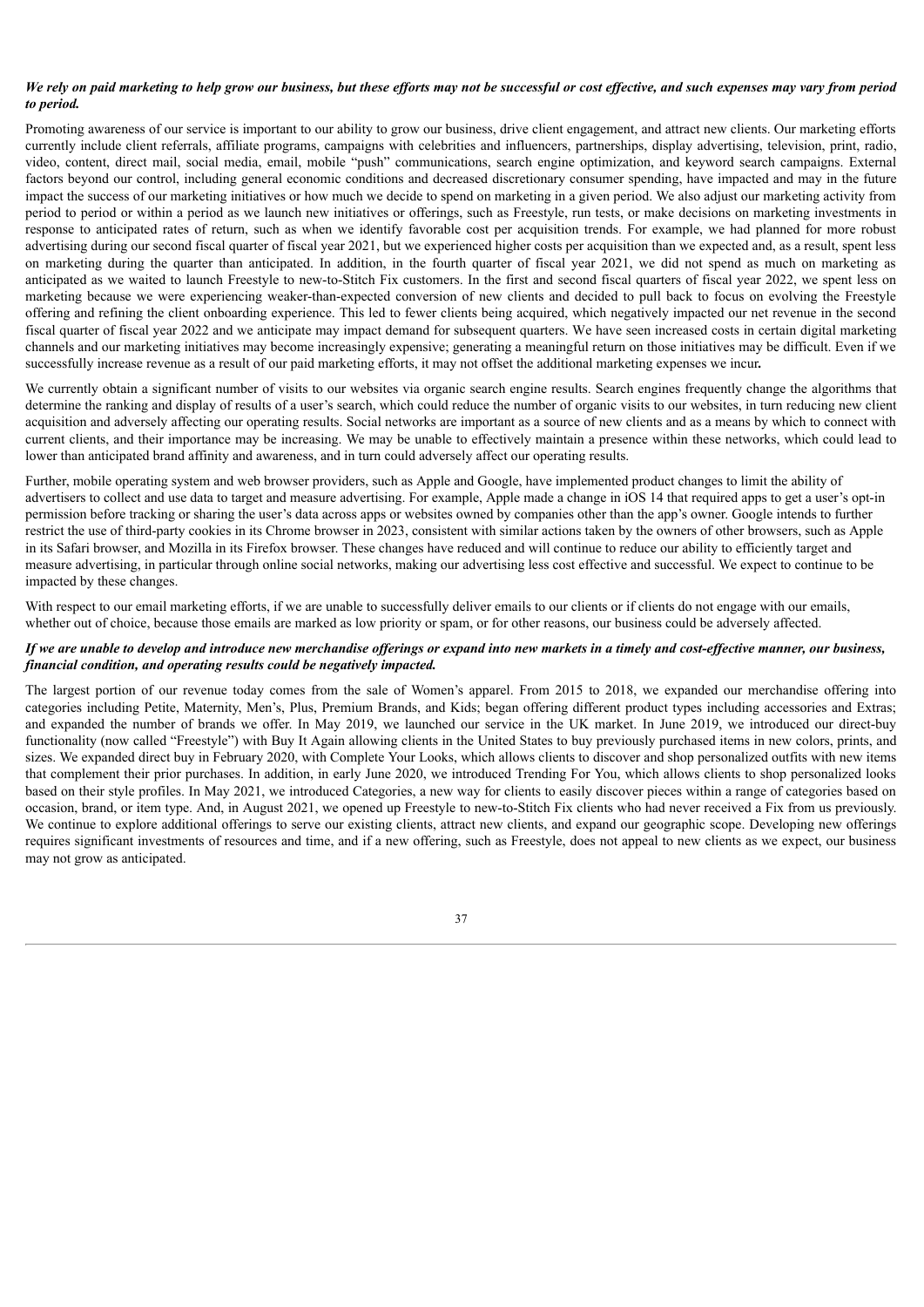New offerings may not have the same success, or gain traction as quickly, as our current offerings. If the merchandise we offer is not accepted by our clients or does not attract new clients, or if we are not able to attract clients in new markets, our sales may fall short of expectations, our brand and reputation could be adversely affected, and we may incur expenses that are not offset by sales. If the launch of a new category or offering or in a new geography requires investments greater than we expect or is delayed, our operating results could be negatively impacted. Also, our business may be adversely affected if we are unable to attract brands and other merchandise vendors that produce sufficient high-quality, appropriately priced, and on-trend merchandise. For example, vendors in the UK may not be familiar with our company or brand, which may make it difficult for us to obtain the merchandise we seek or be able to purchase products at an appropriate price.

Our current merchandise offerings have a range of margin profiles and we believe new offerings will also have a broad range of margin profiles that will affect our operating results. New businesses generally contribute lower margins and imported merchandise may be subject to tariffs or duties that lower margins. Additionally, as we enter into new categories and markets, we may not have as high purchasing power as we do in our current offerings, which could increase our costs of goods sold and further reduce our margins. Expansion of our merchandise offerings and geographic scope may also strain our management and operational resources, specifically the need to hire and manage additional merchandise buyers to source new merchandise and to allocate new categories across our distribution network. We may also face greater competition in specific categories or regions from companies that are more focused on these areas. For example, now that we have launched in the UK, we compete with existing businesses that have been providing similar services in the region and may be more familiar with trends and customer preferences in that market. Also, our entry into the Kids category means we now compete with a number of additional companies that have been in the Kids category for a longer period of time and may have more experience in children's clothing. If any of the above were to occur, it could damage our reputation, limit our growth, and have an adverse effect on our operating results.

#### We have a short operating history in an evolving industry and, as a result, our past results may not be indicative of future operating performance.

We have a short operating history in a rapidly evolving industry that may not develop in a manner favorable to our business. Our relatively short operating history makes it difficult to assess our future performance. You should consider our business and prospects in light of the risks and difficulties we may encounter.

Our future success will depend in large part upon our ability to, among other things:

- cost-effectively acquire new clients and engage with existing clients;
- overcome the impacts of the ongoing COVID-19 pandemic;
- adequately and effectively staff our fulfillment centers;
- manage our inventory effectively;
- anticipate and respond to macroeconomic changes;
- increase our market share:
- increase consumer awareness of our brand and maintain our reputation;
- successfully expand our offering and geographic reach;
- anticipate and respond to changing style trends and consumer preferences;
- compete effectively;
- avoid interruptions in our business from information technology downtime, cybersecurity breaches, or labor stoppages;
- effectively manage our growth;
- continue to enhance our personalization capabilities;
- hire, integrate, and retain talented people at all levels of our organization;
- maintain the quality of our technology infrastructure;
- develop new features to enhance the client experience; and
- retain our existing merchandise vendors and attract new vendors.

If we fail to address the risks and difficulties that we face, including those associated with the challenges listed above as well as those described elsewhere in this "Risk Factors" section, our business and our operating results will be adversely affected.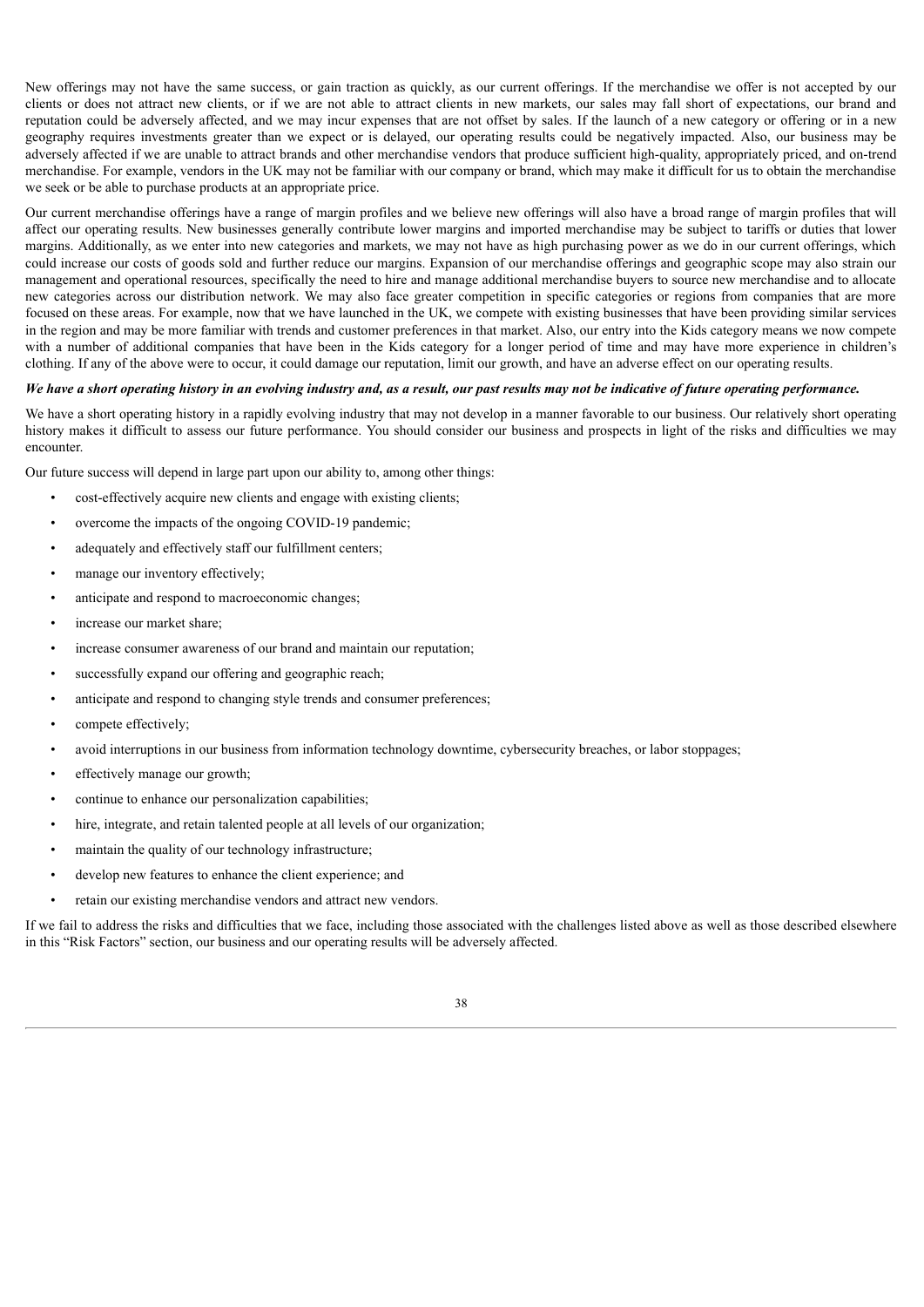# Expansion of our operations internationally requires management attention and resources, involves additional risks, and may be unsuccessful.

In May 2019, we launched our service in the UK market, and we may choose to expand to other international markets in the future. Prior to launching in the UK, we had no experience operating internationally or selling our merchandise outside of the United States, and if we continue to expand internationally, we will need to adapt to different local cultures, standards, laws, and policies. The business model we employ may not appeal as strongly to consumers in international markets. Furthermore, to succeed with clients in international locations, such as the UK, we will need to locate fulfillment centers in foreign markets and hire local employees, and we will have to invest in these facilities and employees before proving we can successfully run foreign operations. We may not be successful in expanding into additional international markets or in generating revenue from foreign operations for a variety of reasons, including:

- the need to localize our merchandise offerings, including translation into foreign languages and adaptation for local practices;
- different consumer demand dynamics, which may make our model and the merchandise we offer less successful compared to the United States;
- competition from local incumbents that understand the local market and may operate more effectively;
- regulatory requirements, taxes, trade laws, trade sanctions and economic embargoes, tariffs, export quotas, custom duties, or other trade restrictions;
- differing laws and regulations, including with respect to anti-bribery and anti-corruption compliance;
- differing labor regulations where labor laws may be more advantageous to employees as compared to the United States and result in increased labor costs;
- more stringent or differing regulations relating to privacy and data security and access to, or use of, commercial and personal information, particularly in Europe;
- differing payment requirements and customer behavior relating to payments and fraud;
- changes in a specific country's or region's political, economic, and public health conditions, or any geopolitical instability or threats or acts of war, such as the evolving conflict between Ukraine and Russia; and
- risks resulting from changes in currency exchange rates.

For example, clients in the UK are accustomed to more return shipping options than are typically offered in the United States, which required us to increase the number of shipping vendors we use in that market, increasing our costs. If we continue to invest substantial time and resources to establish and expand our operations internationally and are unable to do so successfully and in a timely manner, our operating results would suffer.

# Our business depends on a strong brand and we may not be able to maintain our brand and reputation.

We believe that maintaining the Stitch Fix brand and reputation is critical to driving client engagement and attracting clients and merchandise vendors. Building our brand will depend largely on our ability to continue to provide our clients with an engaging and personalized client experience, including valued personal styling services, high-quality merchandise, and appropriate price points, which we may not do successfully. Client complaints or negative publicity about our styling services, merchandise, delivery times, or client support, especially on social media platforms, could harm our reputation and diminish client use of our services, the trust that our clients place in Stitch Fix, and vendor confidence in us.

Our brand depends in part on effective client support, which requires significant personnel expense. Failure to manage or train our client support representatives properly or inability to handle client complaints effectively could negatively affect our brand, reputation, and operating results.

If we fail to cost-effectively promote and maintain the Stitch Fix brand, our business, financial condition, and operating results may be adversely affected.

# If we fail to attract and retain key personnel, effectively manage succession, or hire, develop, and motivate our employees, our business, financial *condition, and operating results could be adversely af ected.*

Our success, including our ability to anticipate and effectively respond to changing style trends and deliver a personalized styling experience, depends in part on our ability to attract and retain key personnel on our executive team and in our merchandising, algorithms, engineering, marketing, styling, and other organizations. We do not currently maintain key-person life insurance policies on any member of our senior management team or other key employees.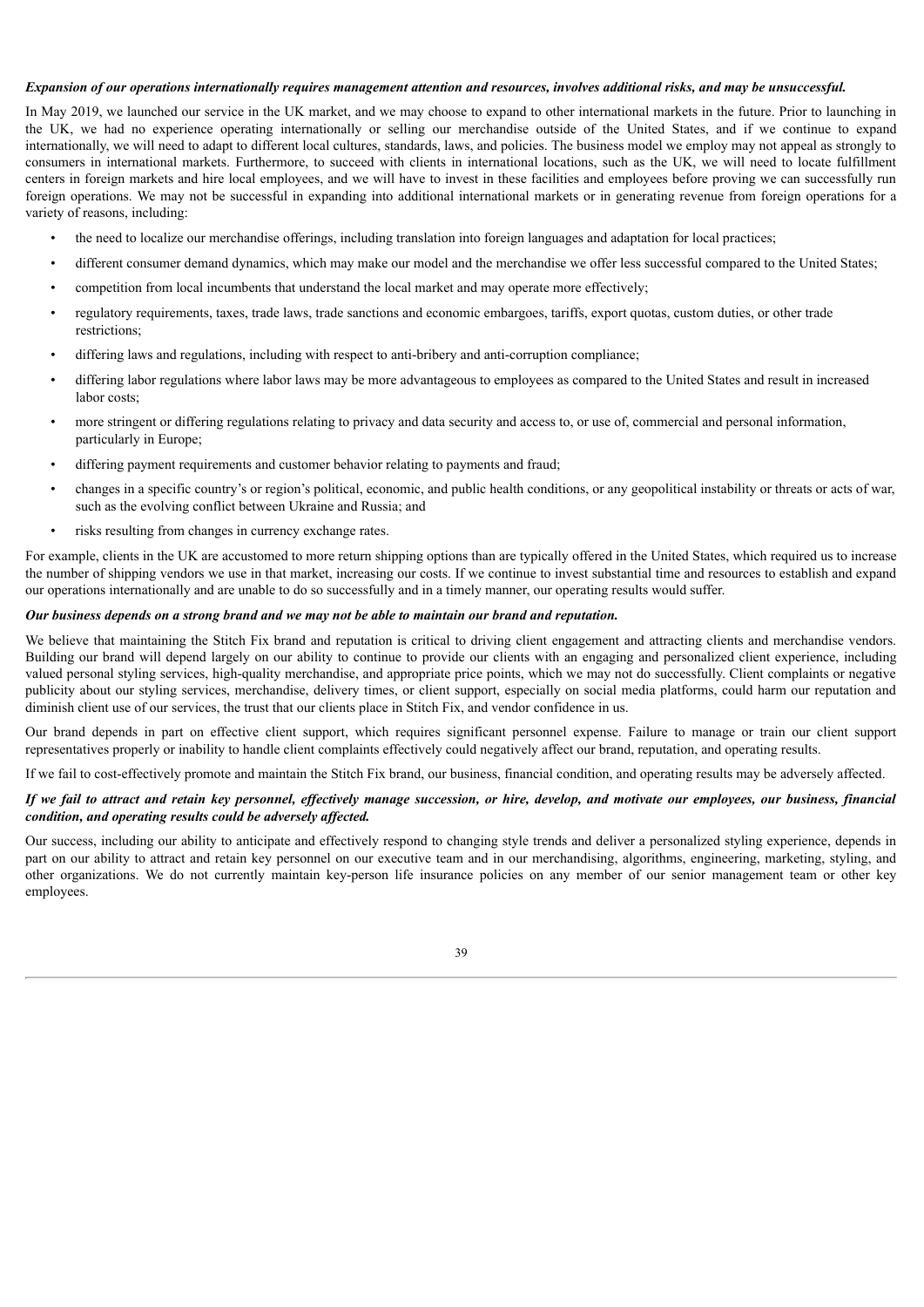We do not have long-term employment or non-competition agreements with any of our personnel. We have had senior employees leave Stitch Fix and cannot necessarily anticipate when this will happen and whether we will be able to promptly replace exiting employees. The loss of one or more of our key personnel or the inability to promptly identify a suitable successor to a key role could have an adverse effect on our business.

Additionally, we have experienced increased employee turnover as a result of the general market conditions and a competitive talent market within the U.S., as well as Company-specific factors, such as share price decline, business performance, and leadership changes, and we expect to continue to experience increased employee turnover in the future. We announced a restructuring plan on June 9, 2022 that will reduce our workforce by 15% of salaried positions and represents 4% of our roles in total. This reduction in workforce may cause additional attrition.

We also face significant competition for personnel, particularly in our technology and product organizations. To attract top talent, we have had to offer, and believe we will need to continue to offer, competitive compensation and benefits packages before we can validate the productivity of those employees. We also have had difficulty hiring employees in fulfillment centers due to increased competition for distribution workers and rising wages and have increased our employee compensation levels in response to competition, as necessary.

We cannot be sure that we will be able to attract, retain, and motivate a sufficient number of qualified personnel in the future, or that the compensation costs of doing so will not adversely affect our operating results. Additionally, we may not be able to hire and train new employees quickly enough to meet our needs. If we fail to effectively manage our hiring needs or successfully integrate new hires, our efficiency, ability to meet forecasts, and employee morale, productivity, and retention could suffer, which may have an adverse effect on our business, financial condition, and operating results.

Elizabeth Spaulding was named to the role of Chief Executive Officer on August 1, 2021, and Katrina Lake, our Founder, transitioned to the role of Executive Chairperson of the Board of Directors on August 1, 2021 and remains an employee of ours. If Ms. Spaulding's succession to Chief Executive Officer is not managed successfully, including her ability to grow and lead a team that can navigate Stitch Fix's evolution and growth, it could disrupt our business, affect our Company culture, cause retention concerns with respect to our colleagues, and affect our financial condition and operating results.

# If we fail to effectively manage our stylists, our business, financial condition and operating results could be adversely affected.

As of April 30, 2022, approximately 3,700 of our employees were stylists, most of whom work remotely and on a part-time basis for us and are paid hourly. The stylists track and report the time they spend working for us. These employees are classified as nonexempt under federal and state law. If we fail to effectively manage our stylists, including by ensuring accurate tracking and reporting of their hours worked and proper processing of their hourly wages, then we may face claims alleging violations of wage and hour employment laws, including, without limitation, claims of back wages, unpaid overtime pay, and missed meal and rest periods. Any such employee litigation could be attempted on a class or representative basis. For example, in August 2020, a representative action under California's Private Attorneys General Act was filed against us alleging various violations of California's wage and hour laws relating to our current and former non-exempt stylist employees. While we were able to settle this matter, future litigation concerning our styling employees could be expensive and time-consuming regardless of whether the claims against us are valid or whether we are ultimately determined to be liable, and could divert management's attention from our business. We could also be adversely affected by negative publicity, litigation costs resulting from the defense of these claims, and the diversion of time and resources from our operations.

In August 2021, we introduced changes to work schedules for our stylists to better align with when and how clients will most likely want to connect with their stylist. We anticipated that many of our stylists would find the new schedule challenging and may not want to continue their employment, so we offered a voluntary exit package to help ease job transitions. As expected, some stylists did accept this offer, which decreased our total number of stylists. We may experience some capacity constraints, morale issues or other unintended effects that could negatively affect our operations as we transition to these new scheduling practices.

## If we are unable to acquire new merchandise vendors or retain existing merchandise vendors, our operating results may be harmed.

We offer merchandise from hundreds of established and emerging brands. In order to continue to attract and retain quality merchandise brands, we must help merchandise vendors increase their sales and offer them a high-quality, cost-effective fulfillment process.

If we do not continue to acquire new merchandise vendors or retain our existing merchandise vendors on acceptable commercial terms, we may not be able to maintain a broad selection of products for our clients, and our operating results may suffer.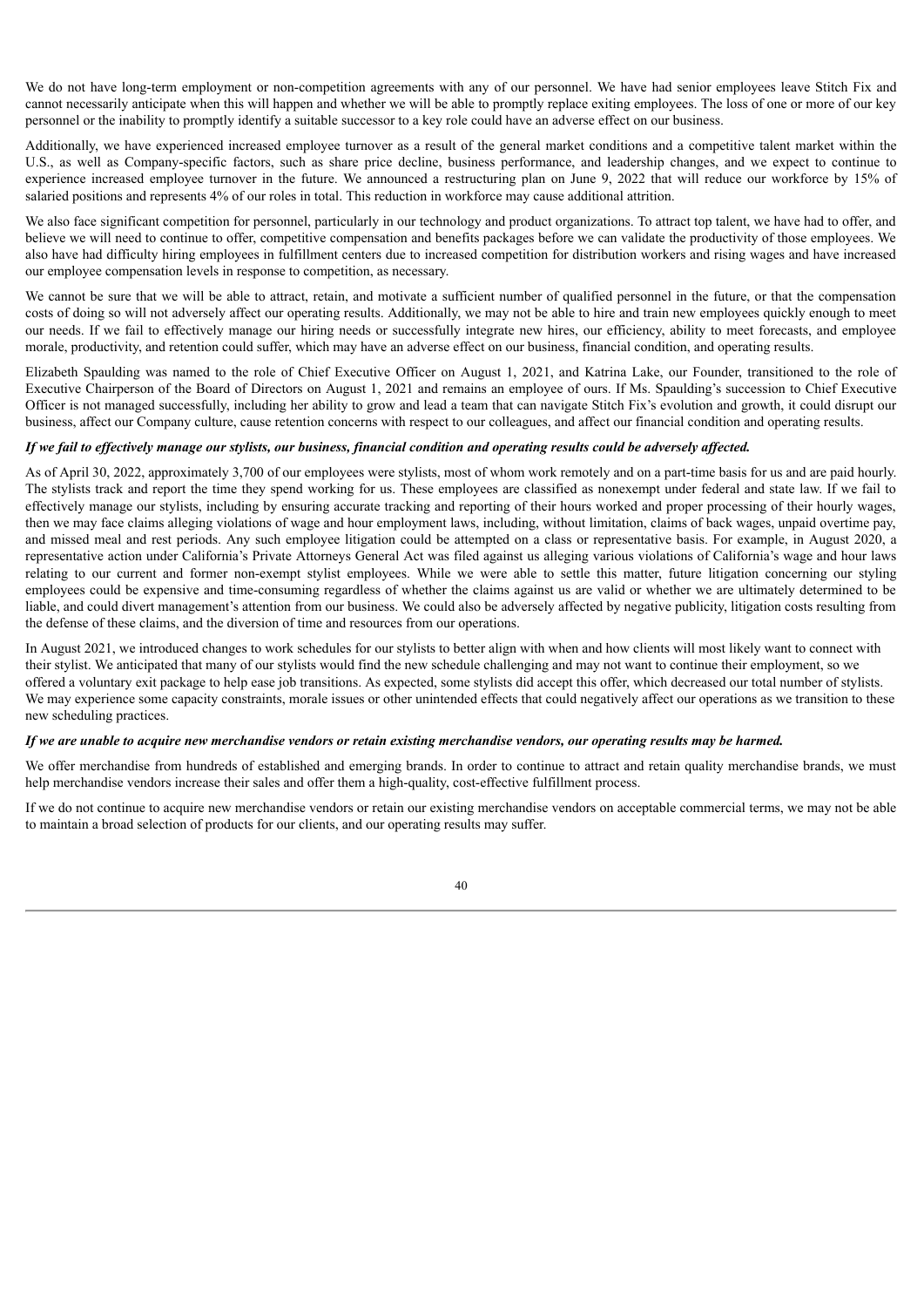In addition, our Exclusive Brands are sourced from third-party vendors and contract manufacturers. The loss of one of our Exclusive Brand vendors for any reason, or our inability to source any additional vendors needed for our Exclusive Brands, could require us to source Exclusive Brand merchandise from another vendor or manufacturer, which could cause inventory delays, impact our clients' experiences, and otherwise harm our operating results.

# *We may incur significant losses from fraud.*

We have in the past incurred and may in the future incur losses from various types of fraud, including stolen credit card numbers, claims that a client did not authorize a purchase, merchant fraud, and clients who have closed bank accounts or have insufficient funds in open bank accounts to satisfy payments. Our clients may re-use their login information (i.e., username and password combination) across multiple websites and, therefore, when a third-party website experiences a data breach, that information could be exposed to bad actors and be used to fraudulently access our clients' accounts. In addition to the direct costs of such losses, if the fraud is related to credit card transactions and becomes excessive, it could result in us paying higher fees or losing the right to accept credit cards for payment. In addition, under current credit card practices, we are typically liable for fraudulent credit card transactions. Our failure to adequately prevent fraudulent transactions could damage our reputation, result in litigation or regulatory action, and lead to expenses that could substantially impact our operating results.

#### *We are subject to payment-related risks.*

We accept payments online via credit and debit cards and online payment systems such as PayPal, which subjects us to certain regulations and fraud. We may in the future offer new payment options to clients that would be subject to additional regulations and risks. We pay interchange and other fees in connection with credit card payments, which may increase over time and adversely affect our operating results. While we use a third party to process payments, we are subject to payment card association operating rules and certification requirements, including the Payment Card Industry Data Security Standard and rules governing electronic funds transfers. If we fail to comply with applicable rules and regulations, we may be subject to fines or higher transaction fees and may lose our ability to accept online payments or other payment card transactions. If any of these events were to occur, our business, financial condition, and operating results could be adversely affected.

# **Risks Relating to our Industry, the Market, and the Economy**

# We rely on consumer discretionary spending and may be adversely affected by economic downturns and other macroeconomic conditions or trends.

Our business and operating results are subject to national and global economic conditions and their impact on consumer discretionary spending. Some of the factors that may negatively influence consumer spending include high levels of unemployment; higher consumer debt levels; reductions in net worth, declines in asset values, and related market and macroeconomic uncertainty; home foreclosures and reductions in home values; fluctuating interest rates, increased inflationary pressures and credit availability; rising fuel and other energy costs; rising commodity prices; and general uncertainty regarding the overall future political and economic environment. We have experienced many of these factors, including current inflationary pressures and have, at times, seen negative impacts on client demand as a result. Furthermore, any increases in consumer discretionary spending during times of crisis may be temporary, such as those related to government stimulus programs. Economic conditions in certain regions may also be affected by natural disasters, such as hurricanes, tropical storms, earthquakes, and wildfires; other public health crises; and other major unforeseen events. Consumer purchases of discretionary items, including the merchandise that we offer, generally decline during recessionary periods or periods of economic uncertainty, when disposable income is reduced or when there is a reduction in consumer confidence.

Adverse economic changes could reduce consumer confidence, and could thereby negatively affect our operating results. In challenging and uncertain economic environments, we cannot predict when macroeconomic uncertainty may arise, whether or when such circumstances may improve or worsen or what impact such circumstances could have on our business.

# Our industry is highly competitive and if we do not compete effectively our operating results could be adversely affected.

The retail apparel industry is highly competitive. We compete with eCommerce companies that market the same or similar merchandise and services that we offer; local, national, and global department stores; specialty retailers; discount chains; independent retail stores; and the online offerings of these traditional retail competitors. Additionally, we experience competition for consumer discretionary spending from other product and experiential categories. We believe our ability to compete depends on many factors within and beyond our control, including:

- effectively differentiating our service and value proposition from those of our competitors;
- attracting new clients and engaging with existing clients;
- our direct relationships with our clients and their willingness to share personal information with us;
- further developing our data science capabilities;

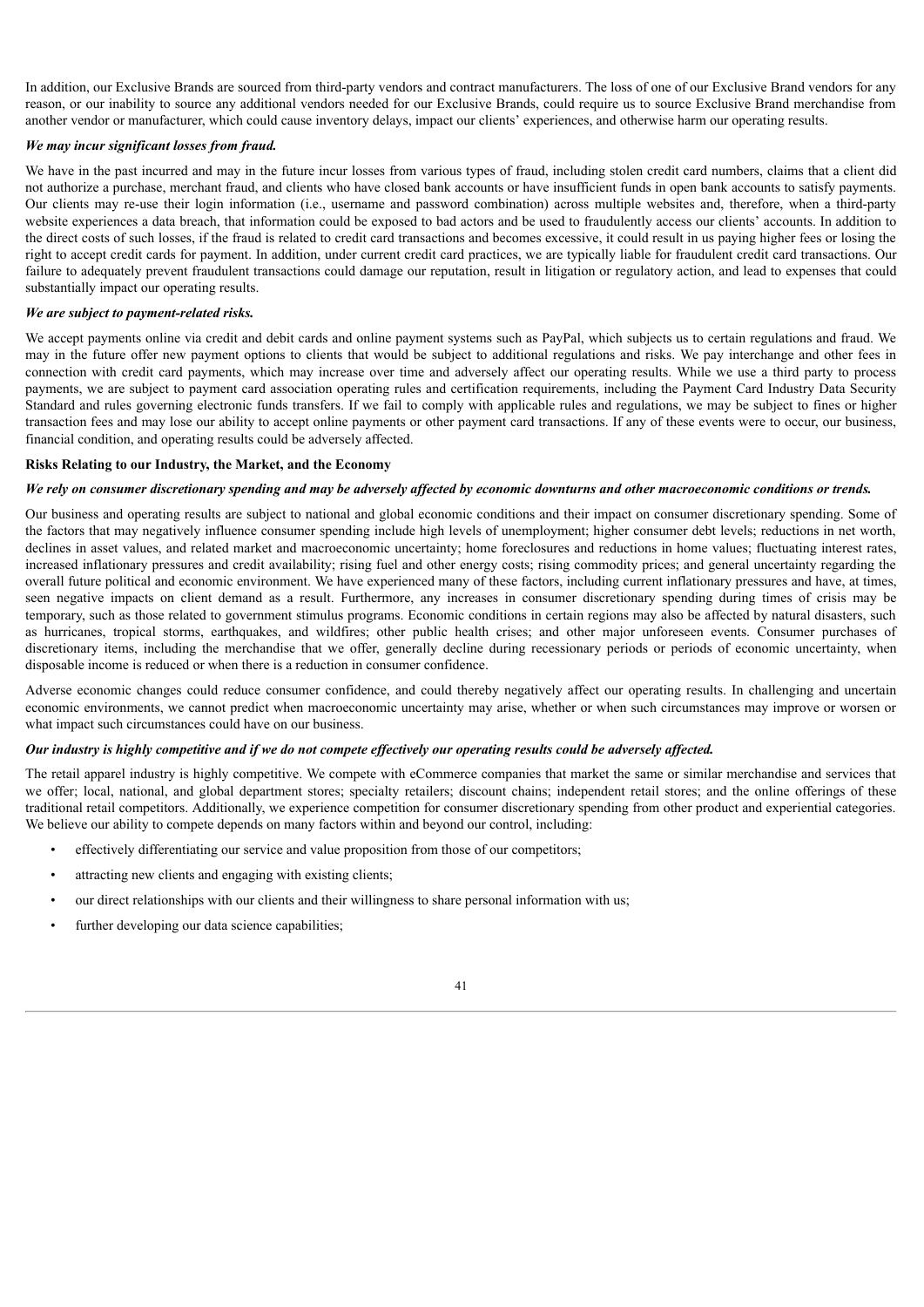- maintaining favorable brand recognition and effectively marketing our services to clients;
- delivering merchandise that each client perceives as personalized to him or her;
- the amount, diversity, and quality of brands and merchandise that we or our competitors offer;
- our ability to expand and maintain appealing Exclusive Brands and exclusive-to-Stitch Fix merchandise;
- the price at which we are able to offer our merchandise;
- the speed and cost at which we can deliver merchandise to our clients and the ease with which they can use our services to return merchandise; and
- anticipating and quickly responding to changing apparel trends and consumer shopping preferences.

Many of our current competitors have, and potential competitors may have, longer operating histories; larger fulfillment infrastructures; greater technical capabilities; faster shipping times; lower-cost shipping; larger databases; more purchasing power; higher profiles; greater financial, marketing, institutional, and other resources; and larger customer bases than we do. Mergers and acquisitions by these companies may lead to even larger competitors with more resources. These factors may allow our competitors to derive greater revenue and profits from their existing customer bases; acquire customers at lower costs; or respond more quickly than we can to new or emerging technologies, changes in apparel trends and consumer shopping behavior, and changes in supply conditions. These competitors may engage in more extensive research and development efforts, enter or expand their presence in the personalized retail market, undertake more far-reaching marketing campaigns, and adopt more aggressive pricing policies, which may allow them to build larger customer bases or generate revenue from their existing customer bases more effectively than we do. If we fail to execute on any of the above better than our competitors, our operating results may be adversely affected.

# *We must successfully gauge apparel trends and changing consumer preferences.*

Our success is, in large part, dependent upon our ability to identify apparel trends, predict and gauge the tastes of our clients, and provide a service that satisfies client demand in a timely manner. However, lead times for many of our purchasing decisions may make it difficult for us to respond rapidly to new or changing apparel trends or client acceptance of merchandise chosen by our merchandising buyers. In addition, external events may disrupt or change client preferences and behaviors in ways we are not able to anticipate. For example, the COVID-19 pandemic has resulted in significant changes to daily life, working arrangements, travel, and social events, which has impacted the type of apparel our clients seek to purchase. We generally enter into purchase contracts significantly in advance of anticipated sales and frequently before apparel trends are confirmed by client purchases. In the past, we have not always predicted our clients' preferences and acceptance levels of our merchandise with accuracy. Further, we use our data science to predict our clients' preferences and gauge demand for our merchandise, and there is no guarantee that our data science and algorithms will accurately anticipate client demand and tastes. Our entry into the UK also requires us to become familiar with different apparel trends and customer preferences. In addition, consumer shopping behavior may continue to evolve and we may need to adapt our service to such changes, which could be further complicated by any future expansion into additional geographic markets. To the extent we misjudge the market for the service we offer or fail to execute on trends and deliver attractive merchandise to clients, our sales will decline and our operating results will be adversely affected.

## Our operating results have been, and could be in the future, adversely affected by natural disasters, public health crises, political crises, or other *catastrophic events.*

Natural disasters, such as earthquakes, hurricanes, tornadoes, floods, fires, and other adverse weather events and climate conditions, which may become more frequent and more severe with the increasing effects of climate change; unforeseen public health crises, such as the ongoing COVID-19 pandemic or other pandemics and epidemics; political crises, such as terrorist attacks, war, and other political instability, including the ongoing conflict between Ukraine and Russia; or other catastrophic events, whether occurring in the United States or internationally, could disrupt our operations in or cause us to close one or more of our offices and fulfillment centers or could disrupt, delay, or otherwise negatively impact the operations of one or more of our third-party providers or vendors. For instance, the severe winter weather and temperatures experienced in Texas and other parts of the country in February 2021 caused us to temporarily close two of our fulfillment centers and affected the shipping of merchandise in and out of fulfillment centers. Furthermore, these types of events could impact our merchandise supply chain, including our ability to ship merchandise to or receive returned merchandise from clients in the impacted region, and could impact our ability or the ability of third parties to operate our sites and ship merchandise. In addition, these types of events could negatively impact consumer spending in the impacted regions. In fact, the COVID-19 pandemic has: disrupted our operations in and previously caused us to temporarily close our offices and require that most of our employees work from home; disrupted our operations in and caused us to close three of our fulfillment centers; required us to implement various operational changes to ensure the health and safety of our employees; had a range of negative effects on the operations of our third-party providers and vendors, including our merchandise supply chain and shipping partners; and negatively impacted

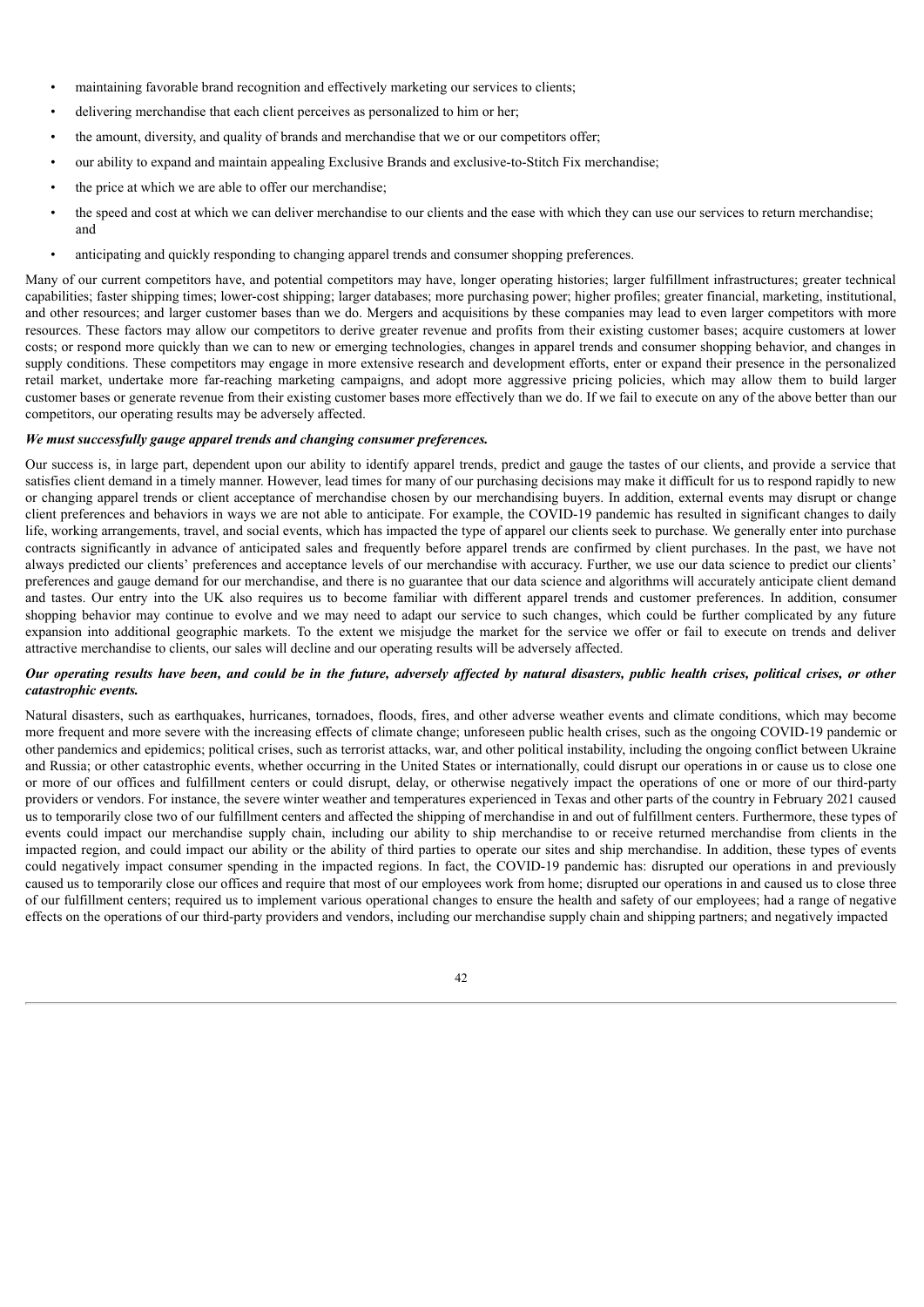consumer spending and the economy generally. Because the COVID-19 pandemic has caused many of these factors to materialize, as described above and throughout these risk factors, it has adversely affected our business and operating results. The ongoing COVID-19 pandemic (including future resurgences of COVID-19 or new variants in the United States or internationally) or the occurrence of another natural disaster, pandemic, or crisis could recreate and/or exacerbate these effects.

# **Cybersecurity, Legal and Regulatory Risks**

# System interruptions that impair client access to our website or other performance failures in our technology infrastructure could damage our *business.*

The satisfactory performance, reliability, and availability of our website, mobile application, internal applications, and technology infrastructure are critical to our business. We rely on our website and mobile application to engage with our clients and sell them merchandise. We also rely on a host of internal custom-built applications to run critical business functions, such as styling, merchandise purchasing, warehouse operations, and order fulfillment. In addition, we rely on a variety of third-party, cloud-based solution vendors for key elements of our technology infrastructure. These systems are vulnerable to damage or interruption and we have experienced interruptions in the past. For example, in February 2017, as a result of an outage with Amazon Web Services, where much of our technology infrastructure is hosted, we experienced disruptions in applications that support our warehouse operations and order fulfillment that caused a temporary slowdown in the number of Fix shipments we were able to make. Additionally, the launch of a new category or new product offering requires investments in and the development of new technology, which may be more susceptible to performance issues or interruptions. Interruptions may also be caused by a variety of incidents, including human error, our failure to update or improve our proprietary systems, cyber attacks, fire, flood, earthquake, power loss, or telecommunications failures. These risks are exacerbated by our move to a more remote workforce. Any failure or interruption of our website, mobile application, internal business applications, or our technology infrastructure could harm our ability to serve our clients, which would adversely affect our business and operating results.

# Compromises of our data security could cause us to incur unexpected expenses and may materially harm our reputation and operating results.

In the ordinary course of our business, we and our vendors collect, process, and store certain personal information and other data relating to individuals, such as our clients and employees, which may include client payment card information. We rely substantially on commercially available systems, software, tools, and monitoring to provide security for our processing, transmission, and storage of personal information and other confidential information. There can be no assurance, however, that we or our vendors will not suffer a data compromise, that hackers or other unauthorized parties will not gain access to personal information or other data, including payment card data or confidential business information, or that any such data compromise or unauthorized access will be discovered in a timely fashion. The techniques used to obtain unauthorized access or to sabotage systems change frequently and generally are not identified until they are launched against a target, and we and our vendors may be unable to anticipate these techniques or to implement adequate preventative measures. As we have significantly increased the number of employees and contractors working remotely due to the COVID-19 pandemic and expect to continue to have a more remote and hybrid work force, and as our vendors and other business partners move to permanent or hybrid remote work as well, we and our partners may be more vulnerable to cyber attacks. In addition, our employees, contractors, vendors, or other third parties with whom we do business may attempt to circumvent security measures in order to misappropriate such personal information, confidential information, or other data, or may inadvertently release or compromise such data.

Compromise of our data security or of third parties with whom we do business, failure to prevent or mitigate the loss of personal or business information, and delays in detecting or providing prompt notice of any such compromise or loss could disrupt our operations, damage our reputation, and subject us to litigation, government action, or other additional costs and liabilities that could adversely affect our business, financial condition, and operating results.

# Some of our software and systems contain open source software, which may pose particular risks to our proprietary applications.

We use open source software in the applications we have developed to operate our business and will use open source software in the future. We may face claims from third parties demanding the release or license of the open source software or derivative works that we developed from such software (which could include our proprietary source code) or otherwise seeking to enforce the terms of the applicable open source license. These claims could result in litigation and could require us to purchase a costly license, publicly release the affected portions of our source code, or cease offering the implicated solutions unless and until we can re-engineer them to avoid infringement. In addition, our use of open source software may present additional security risks because the source code for open source software is publicly available, which may make it easier for hackers and other third parties to determine how to breach our website and systems that rely on open source software. Any of these risks could be difficult to eliminate or manage and, if not addressed, could have an adverse effect on our business and operating results.

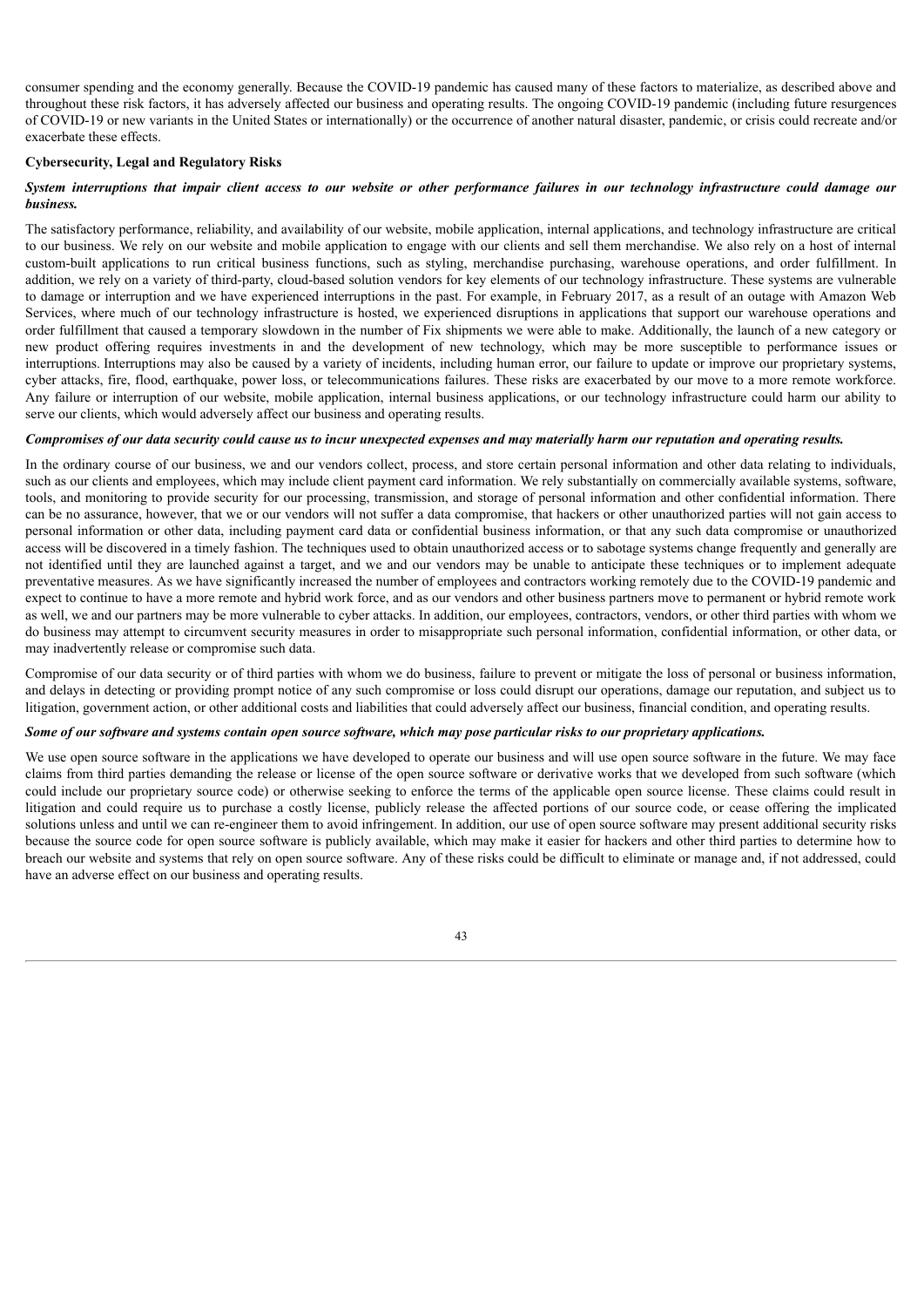# Adverse litigation judgments or settlements resulting from legal proceedings in which we are or may be involved could expose us to monetary damages *or limit our ability to operate our business.*

Currently, we are involved in various legal proceedings, including the securities litigation and other matters described elsewhere herein. We have in the past and may in the future become involved in other private actions, collective actions, investigations, and various other legal proceedings by clients, employees, suppliers, competitors, government agencies, stockholders, or others. In addition, the COVID-19 pandemic could give rise to new types of claims or lawsuits, including, without limitation, workers compensation claims for employees that contracted the COVID-19 virus. The results of any such litigation, investigations, and other legal proceedings are inherently unpredictable and expensive. Any claims against us, whether meritorious or not, could be time consuming, result in costly litigation, damage our reputation, require significant amounts of management time, and divert significant resources. If any of these legal proceedings were to be determined adversely to us, or we were to enter into a settlement arrangement, we could be exposed to monetary damages or limits on our ability to operate our business, which could have an adverse effect on our business, financial condition, and operating results.

# Any failure by us or our vendors to comply with product safety, labor, or other laws, or our standard vendor terms and conditions, or to provide safe *factory conditions for our or their workers, may damage our reputation and brand, and harm our business.*

The merchandise we sell to our clients is subject to regulation by the Federal Consumer Product Safety Commission, the Federal Trade Commission, and similar state and international regulatory authorities. As a result, such merchandise could in the future be subject to recalls and other remedial actions. Product safety, labeling, and licensing concerns may result in us voluntarily removing selected merchandise from our inventory. Such recalls or voluntary removal of merchandise can result in, among other things, lost sales, diverted resources, potential harm to our reputation, and increased client service costs and legal expenses, which could have a material adverse effect on our operating results.

Some of the merchandise we sell, including the children's merchandise sold through Stitch Fix Kids, may expose us to product liability claims and litigation or regulatory action relating to personal injury or environmental or property damage. Although we maintain liability insurance, we cannot be certain that our coverage will be adequate for liabilities actually incurred or that insurance will continue to be available to us on economically reasonable terms or at all. In addition, some of our agreements with our vendors may not indemnify us from product liability for a particular vendor's merchandise or our vendors may not have sufficient resources or insurance to satisfy their indemnity and defense obligations.

We purchase our merchandise from numerous domestic and international vendors. Our standard vendor terms and conditions require vendors to comply with applicable laws. We have hired independent firms that conduct audits of the working conditions at the factories producing our Exclusive Brand products. If an audit reveals potential problems, we require that the vendor institute corrective action plans to bring the factory into compliance with our standards, or we may discontinue our relationship with the vendor. The loss of an Exclusive Brand vendor due to failure to comply with our standards could cause inventory delays, impact our clients' experiences, and otherwise harm our operating results. In addition, failure of our vendors to comply with applicable laws and regulations and contractual requirements could lead to litigation against us, resulting in increased legal expenses and costs. Furthermore, the failure of any such vendors to provide safe and humane factory conditions and oversight at their facilities could damage our reputation with clients or result in legal claims against us.

The United States Treasury Department placed sanctions on China's Xinjiang Production and Construction Corporation ("XPCC") for serious human rights abuses against ethnic minorities in China's Xinjiang Uyghur Autonomous Region (the "XUAR"). Additionally, the US CBP issued a withhold release order (the "WRO") on all products containing cotton from the XUAR. The XUAR is the source of large amounts of cotton and textiles for the global apparel supply chain and XPCC controls many of the cotton farms and much of the textile industry in the region. Although we do not knowingly source any products or materials from the XUAR (either directly or indirectly through our suppliers), we have no known involvement with XPCC or its subsidiaries and affiliates, and we prohibit our apparel vendors from doing business with XPCC, we could be subject to penalties, fines or sanctions if any of the vendors from which we purchase goods is found to have dealings, directly or indirectly, with XPCC or entities it controls. Additionally, our products or materials (including potentially non-cotton materials) could be held or delayed by the US CBP under the WRO, which would cause delays and unexpectedly affect our inventory levels. Even if we were not subject to penalties, fines or sanctions, if products we source are linked in any way to XPCC or the XUAR, our reputation could be damaged.

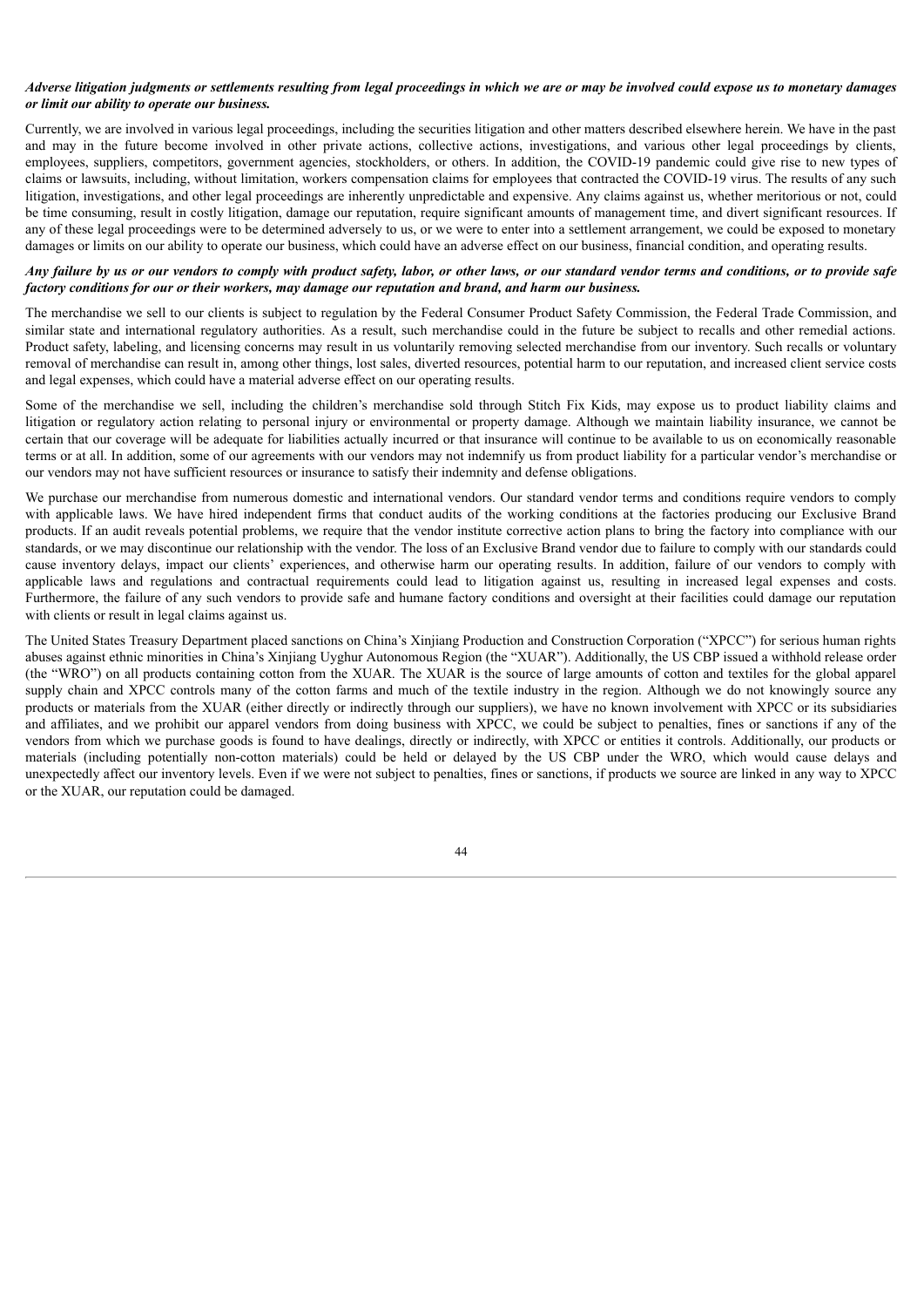### Our use of personal information and other data subjects us to privacy laws and obligations, and our compliance with or failure to comply with such *obligations could harm our business.*

We collect and maintain significant amounts of personal information and other data relating to our clients and employees. Numerous laws, rules, and regulations in the United States and internationally, including the European Union's ("EU") General Data Protection Regulation (the "GDPR"), California's Consumer Privacy Act (the "CCPA") and the UK's Data Protection Act (the "UK GDPR"), govern privacy and the collection, use, and protection of personal information. These laws, rules, and regulations evolve frequently and may be inconsistent from one jurisdiction to another or may be interpreted to conflict with our practices. Any failure or perceived failure by us or any third parties with which we do business to comply with these laws, rules, and regulations, or with other obligations to which we may be or become subject, may result in actions against us by governmental entities, private claims and litigation, fines, penalties, or other liabilities. Any such action would be expensive to defend, damage our reputation, and adversely affect our business and operating results. For example, the GDPR imposes more stringent data protection requirements and provides greater penalties for noncompliance than previous data protection laws. Further, the UK withdrew from the EU on January 31, 2020, subject to a transition period that ended on December 31, 2020 ("Brexit"). The UK GDPR, which regulates data protection in the UK since Brexit, has remained consistent with the EU GDPR in effect since 2018, but it may evolve and it is uncertain whether our operations in, and data transfers to and from, the UK can comply with any future changes in the law. Similarly, the State of California legislature passed the CCPA, which became effective on January 1, 2020. The CCPA requires us to make new disclosures to consumers about our data collection, use, and sharing practices. The CCPA also allows consumers to opt out of certain data sharing with third parties, and provides a new cause of action for data breaches with the possibility of significant statutory damage awards. The CCPA prohibits discrimination against individuals who exercise their privacy rights, provides for civil penalties for violations, and creates a private right of action for data breaches that is expected to increase data breach litigation. The CCPA itself will expand substantially when the California Privacy Rights Act of 2020 (the "CPRA"), which California voters approved in November 2020, takes effect on January 1, 2023. The CPRA will, among other things, restrict use of certain categories of sensitive personal information that we handle; further restrict the sharing of personal information; establish restrictions on the retention of personal information; expand the types of data breaches subject to the private right of action; and establish the California Privacy Protection Agency to implement and enforce the new law, as well as impose administrative fines. Since the enactment of the CCPA, new privacy and data security laws have been proposed in more than half of the U.S. states and in the U.S. Congress, reflecting a trend toward more stringent privacy legislation in the U.S. Additionally, the Federal Trade Commission and many state attorneys general are interpreting federal and state consumer protection laws as imposing standards for the online collection, use, dissemination, and security of data.

The costs of compliance with and other burdens imposed by privacy and data security laws and regulations may reduce the efficiency of our marketing, lead to negative publicity, make it more difficult or more costly to meet expectations of or commitments to clients, or lead to significant fines, penalties or liabilities for noncompliance, any of which could harm our business. These laws could also impact our ability to offer our products in certain locations. The costs, burdens, and potential liabilities imposed by existing privacy laws could be compounded if other jurisdictions in the U.S. or abroad begin to adopt similar or more restrictive laws.

Even the perception that the privacy of personal information is not satisfactorily protected or does not meet regulatory requirements could inhibit clients' use of our service or harm our brand and reputation.

Any of these matters could materially adversely affect our business, financial condition, or operating results.

# Unfavorable changes or failure by us to comply with evolving internet and eCommerce regulations could substantially harm our business and *operating results.*

We are subject to general business regulations and laws as well as regulations and laws specifically governing the internet and eCommerce. These regulations and laws may involve taxes, privacy and data security, consumer protection, the ability to collect and/or share necessary information that allows us to conduct business on the internet, marketing communications and advertising, content protection, electronic contracts, or gift cards. Furthermore, the regulatory landscape impacting internet and eCommerce businesses is constantly evolving. For example, California's Automatic Renewal Law requires companies to adhere to enhanced disclosure requirements when entering into automatically renewing contracts with consumers. As a result, a wave of consumer class action lawsuits was brought against companies that offer online products and services on a subscription or recurring basis. Any failure, or perceived failure, by us to comply with any of these laws or regulations could result in damage to our reputation, lost business, and proceedings or actions against us by governmental entities or others, which could impact our operating results.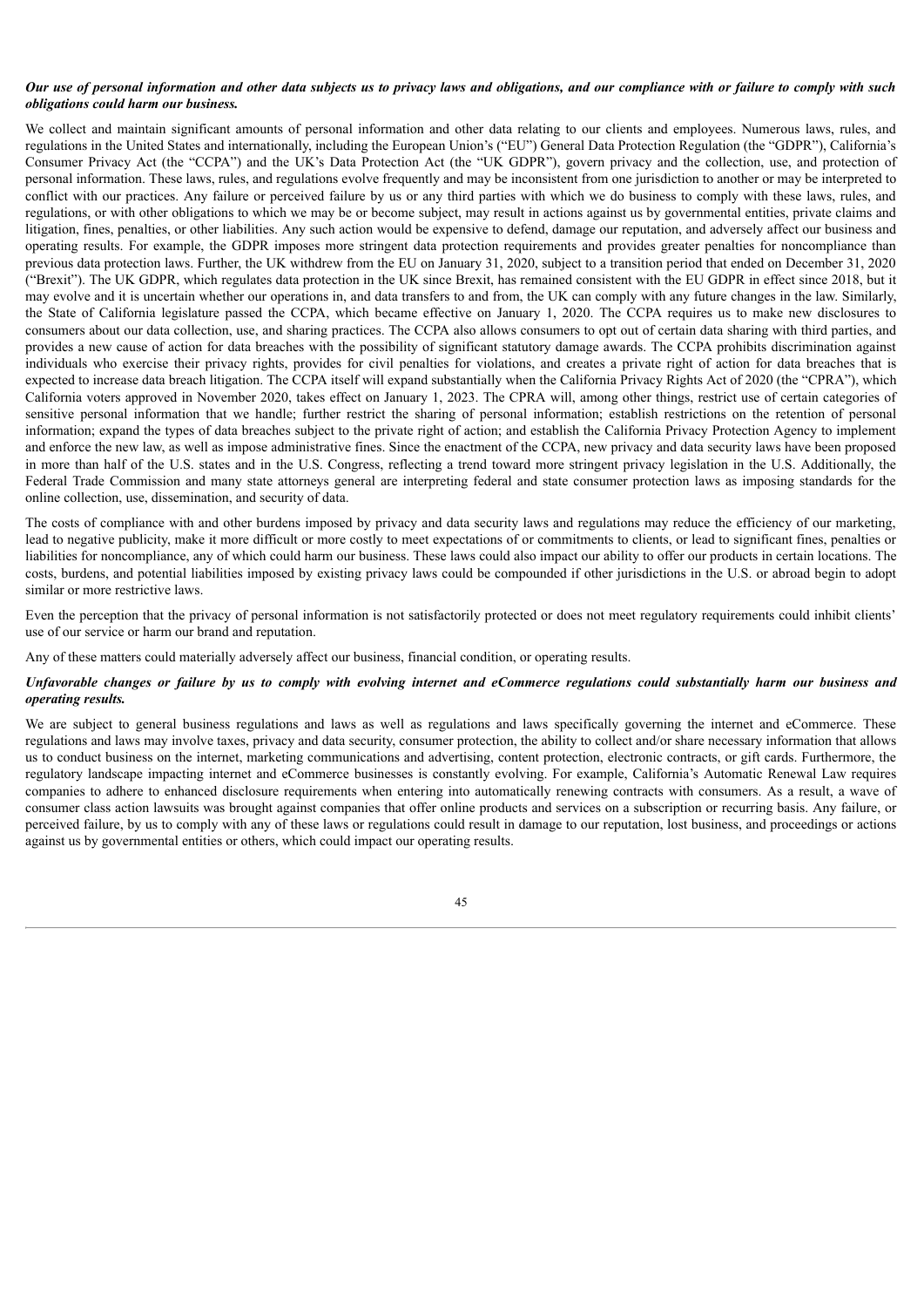# If the use of "cookie" tracking technologies is further restricted, regulated, or blocked, or if changes in technology cause cookies to become less reliable or acceptable as a means of tracking consumer behavior, the amount or accuracy of internet user information we collect would decrease, *which could harm our business and operating results.*

Cookies are small data files that are sent by websites and stored locally on an internet user's computer or mobile device. We, and third parties who work on our behalf, collect data via cookies that is used to track the behavior of visitors to our sites, to provide a more personal and interactive experience, and to increase the effectiveness of our marketing. However, internet users can easily disable, delete, and block cookies directly through browser settings or through other software, browser extensions, or hardware platforms that physically block cookies from being created and stored.

Privacy regulations restrict how we deploy our cookies and this could potentially increase the number of internet users that choose to proactively disable cookies on their systems. In the EU, the Directive on Privacy and Electronic Communications requires users to give their consent before cookie data can be stored on their local computer or mobile device. Users can decide to opt out of nearly all cookie data creation, which could negatively impact our operating results. We may have to develop alternative systems to determine our clients' behavior, customize their online experience, or efficiently market to them if clients block cookies or regulations introduce additional barriers to collecting cookie data.

# *If* we cannot successfully protect our intellectual property, our business would suffer.

We rely on trademark, copyright, trade secrets, patents, confidentiality agreements, and other practices to protect our brands, proprietary information, technologies, and processes. Our principal trademark assets include the registered trademarks "Stitch Fix" and "Fix," multiple private label clothing and accessory brand names, and our logos and taglines. Our trademarks are valuable assets that support our brand and consumers' perception of our services and merchandise. We also hold the rights to the "stitchfix.com" internet domain name and various other related domain names, which are subject to internet regulatory bodies and trademark and other related laws of each applicable jurisdiction. If we are unable to protect our trademarks or domain names in the United States, the UK, or in other jurisdictions in which we may ultimately operate, our brand recognition and reputation would suffer, we would incur significant expense establishing new brands and our operating results would be adversely impacted.

We currently have nine patents issued and a number of additional patent applications pending in the United States. We have also filed patent applications in Europe and the People's Republic of China. The patents we own and those that may be issued in the future may not provide us with any competitive advantages or may be challenged by third parties, and our patent applications may never be granted. Even if issued, there can be no assurance that these patents will adequately protect our intellectual property or survive a legal challenge, as the legal standards relating to the validity, enforceability, and scope of protection of patent and other intellectual property rights are uncertain. Our limited patent protection may restrict our ability to protect our technologies and processes from competition. We primarily rely on trade secret laws to protect our technologies and processes, including the algorithms we use throughout our business. Others may independently develop the same or similar technologies and processes, or may improperly acquire and use information about our technologies and processes, which may allow them to provide a service similar to ours, which could harm our competitive position.

We may be required to spend significant resources to monitor and protect our intellectual property rights, and the efforts we take to protect our proprietary rights may not be sufficient.

# *We may be accused of infringing intellectual property rights of third parties.*

We are also at risk of claims by others that we have infringed their copyrights, trademarks, or patents, or improperly used or disclosed their trade secrets. The costs of supporting any litigation or disputes related to these claims can be considerable, and we cannot assure you that we will achieve a favorable outcome of any such claim. If any such claims are valid, we may be compelled to cease our use of such intellectual property and pay damages, which could adversely affect our business. Even if such claims are not valid, defending them could be expensive and distracting, adversely affecting our operating results.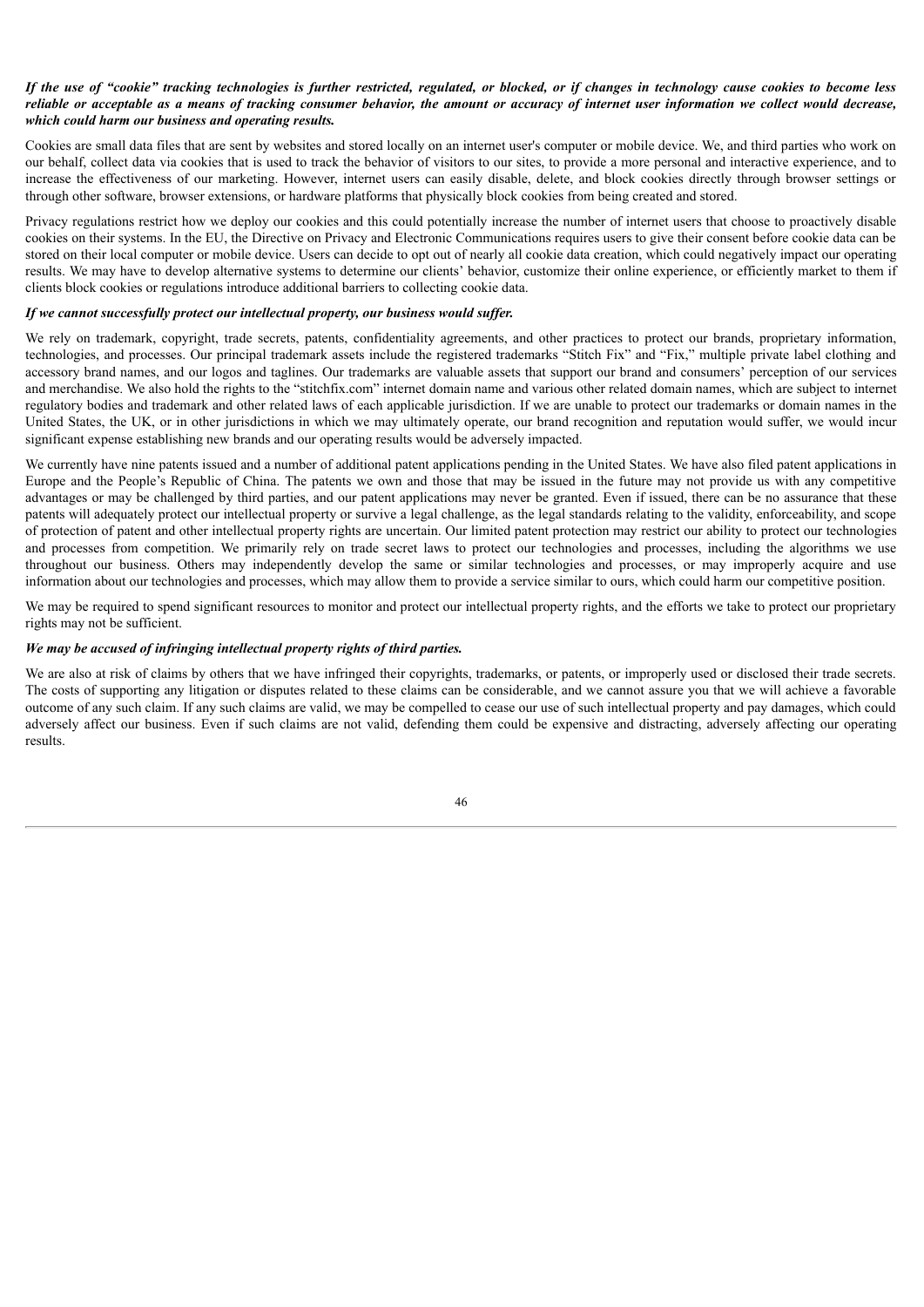#### **Risks Relating to Taxes**

# Changes in U.S. tax or tariff policy regarding apparel produced in other countries could adversely affect our business.

A predominant portion of the apparel we sell is originally manufactured in countries other than the United States. International trade disputes that result in tariffs and other protectionist measures could adversely affect our business, including disruption and cost increases in our established patterns for sourcing our merchandise and increased uncertainties in planning our sourcing strategies and forecasting our margins. For example, in recent years, the U.S. government imposed significant new tariffs on China related to the importation of certain product categories, including apparel, footwear, and other goods. A substantial portion of our products are manufactured in China. As a result of these tariffs, our cost of goods imported from China increased slightly. Although we continue to work with our vendors to mitigate our exposure to current or potential tariffs, there can be no assurance that we will be able to offset any increased costs. Other changes in U.S. tariffs, quotas, trade relationships, or tax provisions could also reduce the supply of goods available to us or increase our cost of goods. Although such changes would have implications across the entire industry, we may fail to effectively adapt to and manage the adjustments in strategy that would be necessary in response to those changes. In addition to the general uncertainty and overall risk from potential changes in U.S. laws and policies, as we make business decisions in the face of such uncertainty, we may incorrectly anticipate the outcomes, miss out on business opportunities, or fail to effectively adapt our business strategies and manage the adjustments that are necessary in response to those changes. These risks could adversely affect our revenues, reduce our profitability, and negatively impact our business.

# We could be required to collect additional sales taxes or be subject to other tax liabilities that may increase the costs our clients would have to pay for *our of ering and adversely af ect our operating results.*

In general, we have not historically collected state or local sales, use, or other similar taxes in any jurisdictions in which we do not have a tax nexus, in reliance on court decisions and/or applicable exemptions that restrict or preclude the imposition of obligations to collect such taxes with respect to the online sales of our products. In addition, we have not historically collected state or local sales, use, or other similar taxes in certain jurisdictions in which we do have a physical presence, in reliance on applicable exemptions. On June 21, 2018, the U.S. Supreme Court decided, in *South Dakota v. Wayfair, Inc.*, that state and local jurisdictions may, at least in certain circumstances, enforce a sales and use tax collection obligation on remote vendors that have no physical presence in such jurisdiction. As of June 30, 2021, all states have enacted legislation to begin, requiring sales and use tax collection by remote vendors and/or by online marketplaces. The details and effective dates of these collection requirements vary from state to state. While we now collect, remit, and report sales tax in all states that impose a sales tax, it is still possible that one or more jurisdictions may assert that we have liability from previous periods for which we did not collect sales, use, or other similar taxes, and if such an assertion or assertions were successful it could result in substantial tax liabilities, including for past sales taxes and penalties and interest, which could materially adversely affect our business, financial condition, and operating results.

#### Federal income tax reform could have unforeseen effects on our financial condition and results of operations.

New income or other tax laws or regulations could be enacted at any time, which could adversely affect our business operations and financial performance. Further, existing tax laws and regulations could be interpreted, modified, or applied adversely to us. For example, the Tax Cuts and Jobs Act (the "Tax Act") and CARES Act enacted many significant changes to the U.S. tax laws. Future guidance from the IRS and other tax authorities with respect to the Tax Act and CARES Act may affect us, and certain aspects of the Tax Act and CARES Act could be repealed or modified in future legislation. Further regulatory or legislative developments may also arise. We are currently unable to predict whether such changes will occur and, if so, the ultimate impact on our business. To the extent that such changes have a negative impact on us, our suppliers or our customers, including as a result of related uncertainty, these changes may materially and adversely impact our business, financial condition, results of operations and cash flows.

#### *We may be subject to additional tax liabilities, which could adversely af ect our operating results.*

We are subject to income- and non-income-based taxes in the United States under federal, state, and local jurisdictions and in the UK. The governing tax laws and applicable tax rates vary by jurisdiction and are subject to interpretation. Various tax authorities may disagree with tax positions we take and if any such tax authorities were to successfully challenge one or more of our tax positions, the results could have a material effect on our operating results. Further, the ultimate amount of tax payable in a given financial statement period may be materially impacted by sudden or unforeseen changes in tax laws, changes in the mix and level of earnings by taxing jurisdictions, or changes to existing accounting rules or regulations. The determination of our overall provision for income and other taxes is inherently uncertain as it requires significant judgment around complex transactions and calculations. As a result, fluctuations in our ultimate tax obligations may differ materially from amounts recorded in our financial statements and could adversely affect our business, financial condition, and operating results in the periods for which such determination is made.

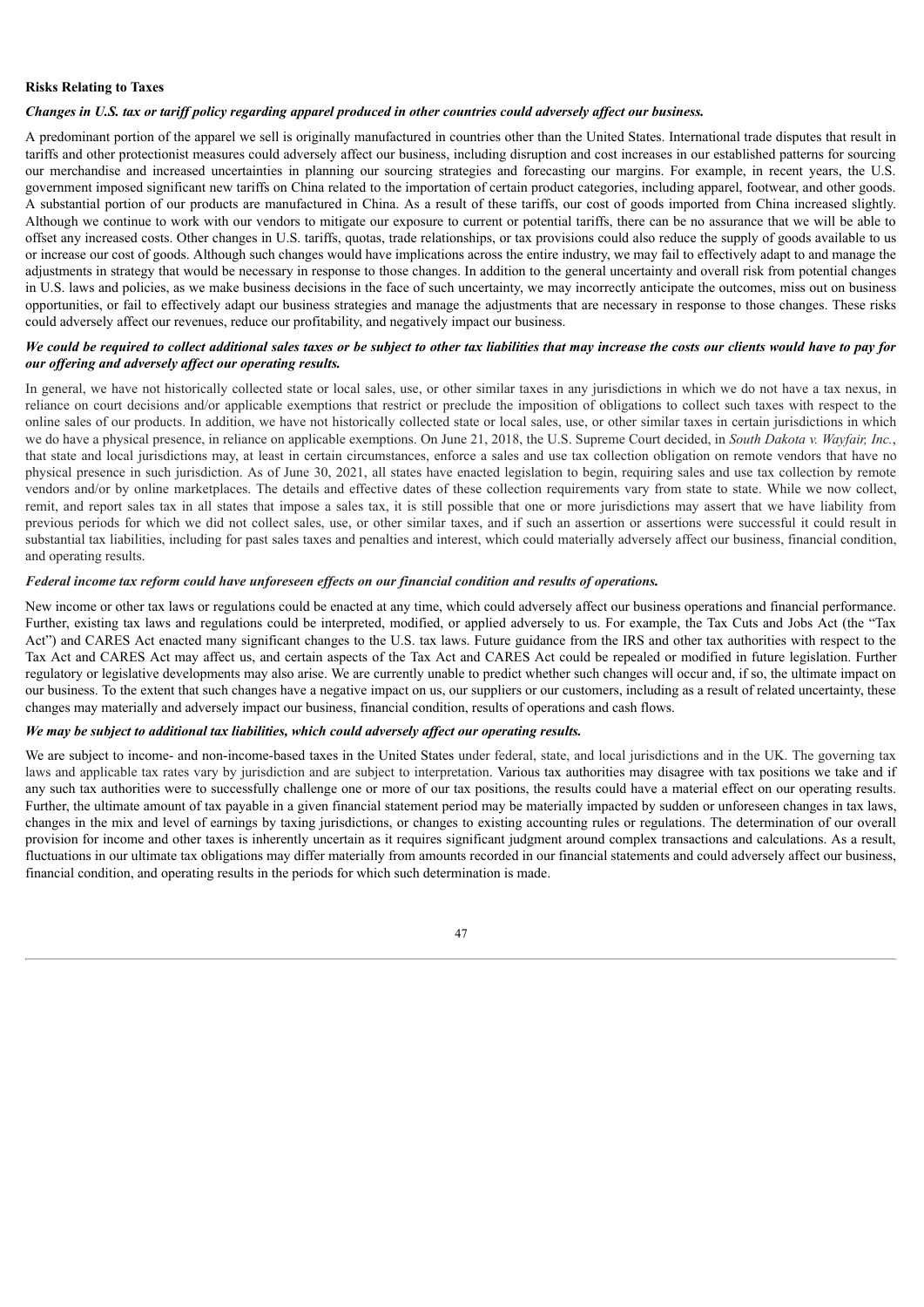#### *Our ability to use our net operating loss carryforwards and certain other tax attributes may be limited.*

As of July 31, 2021, we had state net operating loss carryforwards of \$142.0 million, which begin to expire in 2025, if not utilized. The ability to use our net operating loss carryforwards depends on the availability of future taxable income. In addition, as of July 31, 2021, we had federal and California research and development tax credit carryforwards of \$30.1 million and \$17.0 million, respectively. The federal research and development credits will begin to expire in 2036, if not utilized; California research and development credits do not have an expiration date. A portion of our tax attributes are subject to Section 382 and 383 of the Internal Revenue Code and similar state provisions, which sets limitations arising from ownership changes. Any potential limitations on our ability to offset future income with our tax attributes could result in increased future tax liability to us.

#### **Risks Relating to Ownership of Our Class A Common Stock**

# The market price of our Class A common stock may continue to be volatile or may decline steeply or suddenly regardless of our operating performance and we may not be able to meet investor or analyst expectations. You may lose all or part of your investment.

The market price of our Class A common stock may fluctuate or decline significantly in response to numerous factors, many of which are beyond our control, including:

- actual or anticipated fluctuations in our client base, the level of client engagement and client acquisition, revenue, or other operating results;
- variations between our actual operating results and the expectations of securities analysts, investors, and the financial community;
- any forward-looking financial or operating information we may provide to the public or securities analysts, any changes in this information, or our failure to meet expectations based on this information;
- actions of securities analysts who initiate or maintain coverage of us, changes in financial estimates by any securities analysts who follow our company, or our failure to meet these estimates or the expectations of investors;
- repurchases of our Class A common stock pursuant to our share repurchase program, which could also cause our stock price to be higher that it would be in the absence of such a program and could potentially reduce the market liquidity for our stock;
- whether investors or securities analysts view our stock structure unfavorably, particularly our dual-class structure and the significant voting control of our executive officers, directors, and their affiliates;
- additional shares of our Class A common stock being sold into the market by us or our existing stockholders, or the anticipation of such sales;
- announcements by us or our competitors of significant products or features, technical innovations, acquisitions, strategic partnerships, joint ventures, or capital commitments;
- changes in operating performance and stock market valuations of companies in our industry, including our vendors and competitors;
- price and volume fluctuations in the overall stock market, including as a result of trends in the economy as a whole;
- targeted efforts of social media or other groups to transact in and affect the price of Stitch Fix stock, such as the activity in early 2021 targeting GameStop Corp and others;
- lawsuits threatened or filed against us;
- developments in new legislation and pending lawsuits or regulatory actions, including interim or final rulings by judicial or regulatory bodies; and
- other events or factors, including those resulting from war or incidents of terrorism, public health crises such as the COVID-19 pandemic, or responses to these events.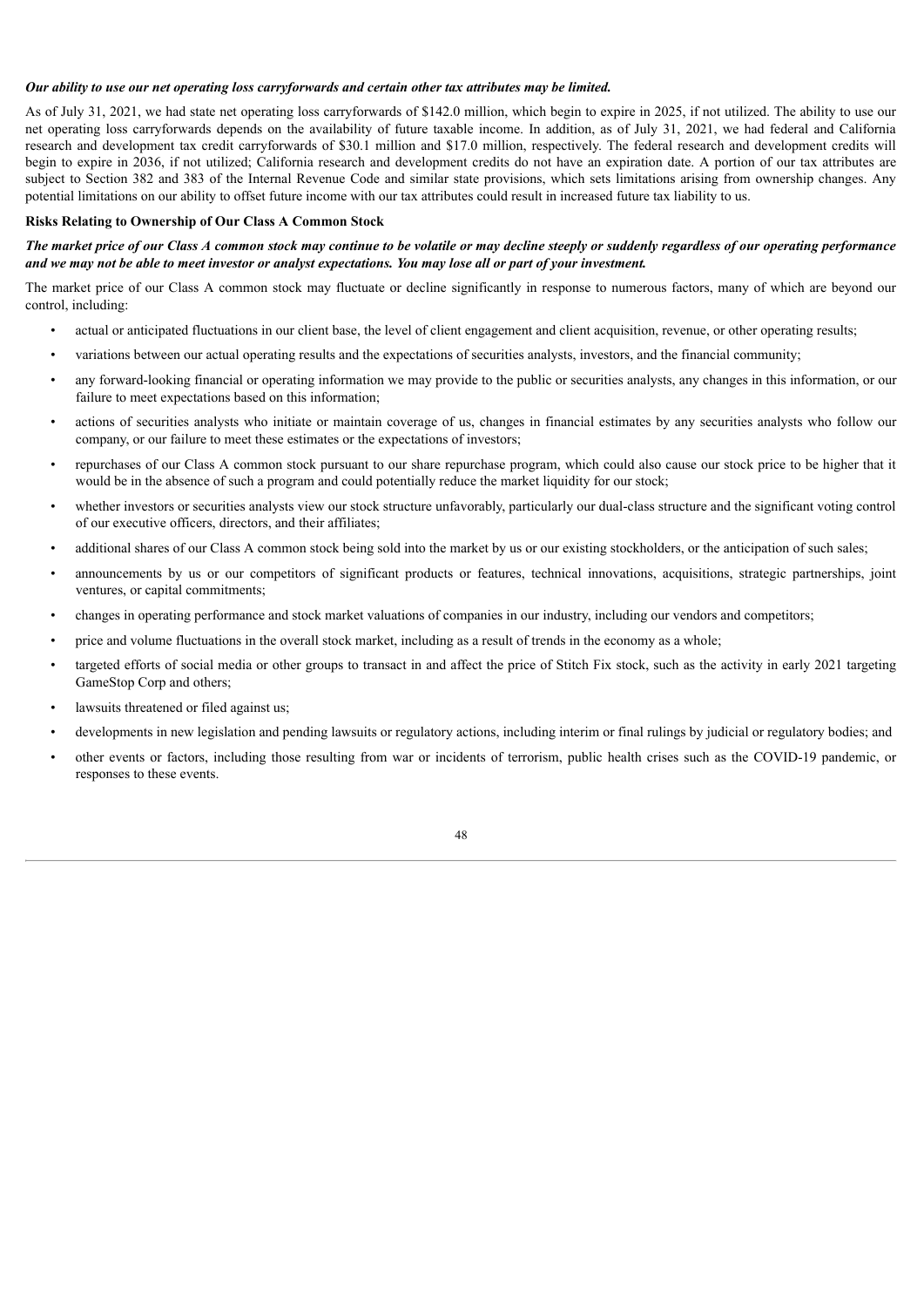In addition, extreme price and volume fluctuations in the stock markets have affected and continue to affect many eCommerce and other technology companies' stock prices. Often, their stock prices have fluctuated in ways unrelated or disproportionate to the companies' operating performance. In the past, stockholders have filed securities class action litigation following periods of market volatility. For example, beginning in October 2018, we and certain of our directors and officers were sued in putative class action and derivative lawsuits alleging violations of the federal securities laws for allegedly making materially false and misleading statements. We may be the target of additional litigation of this type in the future as well. Such securities litigation could subject us to substantial costs, divert resources and the attention of management from our business, and seriously harm our business.

Moreover, because of these fluctuations, comparing our operating results on a period-to-period basis may not be meaningful. You should not rely on our past results as an indication of our future performance. This variability and unpredictability could also result in our failing to meet the expectations of industry or financial analysts or investors for any period. If our revenue or operating results fall below the expectations of analysts or investors or below any forecasts we may provide to the market, or if the forecasts we provide to the market are below the expectations of analysts or investors, the price of our Class A common stock could decline substantially. Such a stock price decline could occur even when we have met any previously publicly stated revenue or earnings forecasts that we may provide.

# We cannot guarantee that our share repurchase program will be fully consummated or that it will enhance long-term stockholder value. Share repurchases could also increase the volatility of the trading price of our stock and could diminish our cash reserves.

In January 2022, our Board of Directors authorized a share repurchase program to repurchase up to \$150.0 million of our outstanding Class A common stock, with no expiration date. Although our Board of Directors has authorized this repurchase program, the program does not obligate us to repurchase any specific dollar amount or to acquire any specific number of shares. The actual timing and amount of repurchases remain subject to a variety of factors, including stock price, trading volume, market conditions and other general business considerations, all of which may be negatively impacted by the ongoing COVID-19 pandemic. In addition, the terms of our amended and restated credit agreement with Silicon Valley Bank and other lenders impose limitations on our ability to repurchase shares. The share repurchase program may be modified, suspended, or terminated at any time, and we cannot guarantee that the program will be fully consummated or that it will enhance long-term stockholder value. The program could affect the trading price of our stock and increase volatility, and any announcement of a termination of this program may result in a decrease in the trading price of our stock. In addition, this program could diminish our cash and cash equivalents and marketable securities.

# *Future sales of shares by existing stockholders could cause our stock price to decline.*

If our existing stockholders sell, or indicate an intention to sell, substantial amounts of our Class A common stock in the public market, then the trading price of our Class A common stock could decline. In addition, shares underlying any outstanding options and restricted stock units will become eligible for sale if exercised or settled, as applicable, and to the extent permitted by the provisions of various vesting agreements and Rule 144 of the Securities Act. All the shares of Class A and Class B common stock subject to stock options and restricted stock units outstanding and reserved for issuance under our 2011 Equity Incentive Plan, as amended, our 2017 Incentive Plan, and our 2019 Inducement Plan (our "Incentive Plans") have been registered on Form S-8 under the Securities Act and such shares are eligible for sale in the public markets, subject to Rule 144 limitations applicable to affiliates. If these additional shares are sold, or if it is perceived that they will be sold in the public market, the trading price of our Class A common stock could decline.

# The dual class structure of our common stock concentrates voting control with our executive officers, directors and their affiliates, and may depress the *trading price of our Class A common stock.*

Our Class B common stock has ten votes per share and our Class A common stock has one vote per share. As a result, the holders of our Class B common stock, including our directors, executive officers, and their affiliates, are able to exercise considerable influence over matters requiring stockholder approval, including the election of directors and approval of significant corporate transactions, such as a merger or other sale of our company or our assets, even if their stock holdings represent less than 50% of the outstanding shares of our capital stock. As of June 3, 2022, 27,929,268 of our 108,170,725 shares outstanding were held by our directors, executive officers, and their affiliates, and 25,397,274 of such shares held by our directors, executive officers, and their affiliates were shares of Class B common stock. This concentration of ownership will limit the ability of other stockholders to influence corporate matters and may cause us to make strategic decisions that could involve risks to you or that may not be aligned with your interests. This control may adversely affect the market price of our Class A common stock.

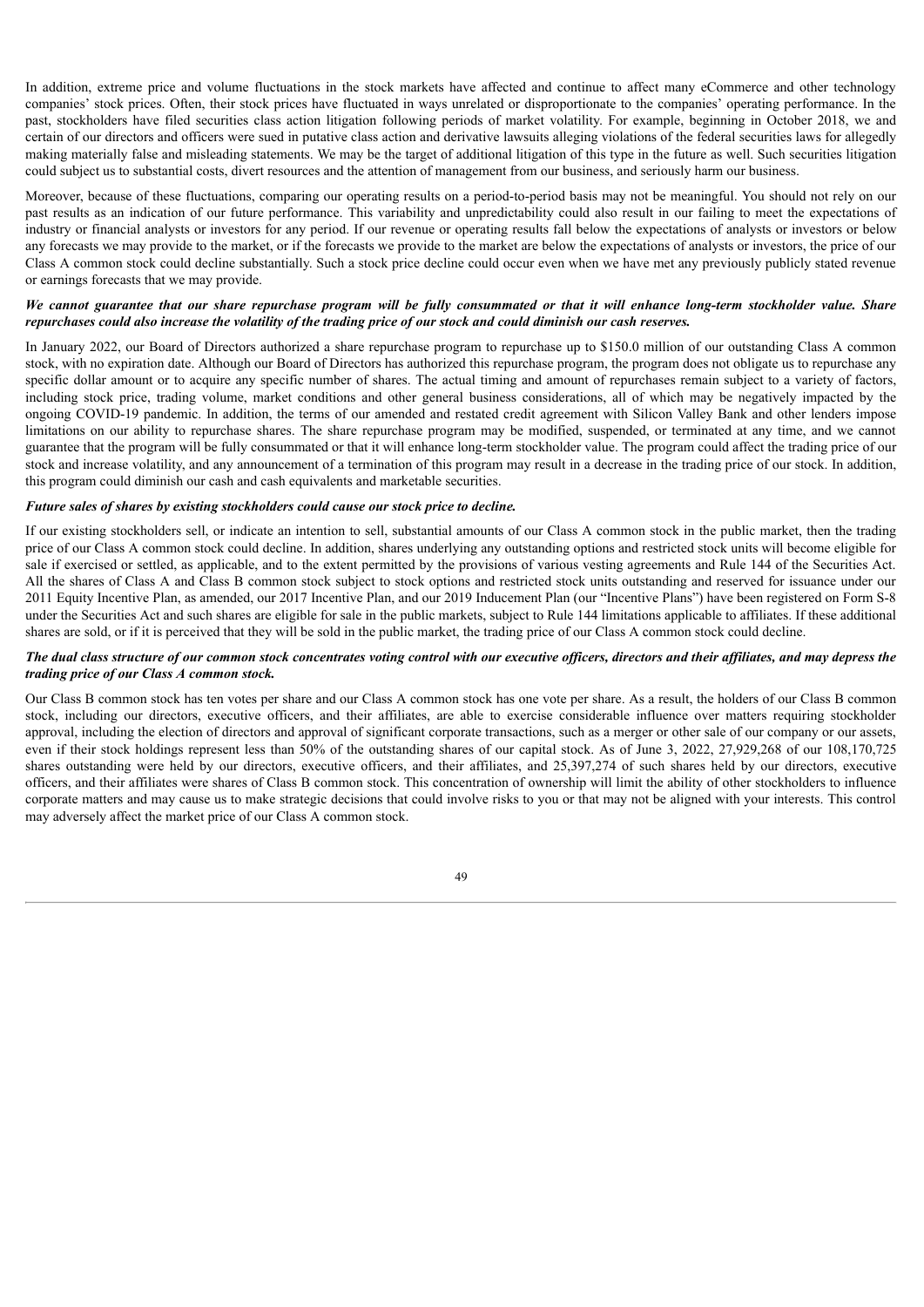In addition, in July 2017, FTSE Russell and Standard & Poor's announced that they would cease to allow most newly public companies utilizing dual or multi-class capital structures to be included in their indices. Affected indices include the S&P 500, S&P MidCap 400, and S&P SmallCap 600, which together make up the S&P Composite 1500. Under the announced policies, our dual class capital structure currently makes us ineligible for inclusion in Standard & Poor's indices and, as a result, mutual funds, exchange-traded funds, and other investment vehicles that attempt to passively track the S&P indices will not be investing in our stock. It is unclear what effect, if any, these policies have had or may have on the valuations of publicly traded companies excluded from the indices, but it is possible that they may depress these valuations compared to those of other similar companies that are included.

# We do not currently intend to pay dividends on our Class A common stock and, consequently, your ability to achieve a return on your investment will *depend on appreciation of the value of our Class A common stock.*

We have never declared or paid cash dividends on our capital stock. We currently intend to retain any future earnings to finance the operation and expansion of our business, and we do not expect to pay any cash dividends on our Class A common stock in the foreseeable future. As a result, any investment return our Class A common stock will depend upon increases in the value for our Class A common stock, which is not certain.

# Delaware law and provisions in our amended and restated certificate of incorporation and amended and restated bylaws could make a merger, tender offer, or proxy contest difficult, thereby depressing the trading price of our Class A common stock.

Our amended and restated certificate of incorporation and amended and restated bylaws contain provisions that could depress the trading price of our Class A common stock by acting to discourage, delay, or prevent a change of control of our company or changes in our management that the stockholders of our company may deem advantageous. These provisions include the following:

- establish a classified Board of Directors so that not all members of our board of directors are elected at one time;
- permit the Board of Directors to establish the number of directors and fill any vacancies and newly created directorships;
- provide that directors may only be removed for cause;
- require super-majority voting to amend some provisions in our certificate of incorporation and bylaws;
- authorize the issuance of "blank check" preferred stock that our board of directors could use to implement a stockholder rights plan;
- eliminate the ability of our stockholders to call special meetings of stockholders;
- prohibit stockholder action by written consent, which requires all stockholder actions to be taken at a meeting of our stockholders;
- provide that the board of directors is expressly authorized to make, alter, or repeal our bylaws;
- restrict the forum for certain litigation against us to Delaware;
- reflect the dual class structure of our common stock; and
- establish advance notice requirements for nominations for election to our board of directors or for proposing matters that can be acted upon by stockholders at annual stockholder meetings.

Any provision of our amended and restated certificate of incorporation or amended and restated bylaws that has the effect of delaying or deterring a change in control could limit the opportunity for our stockholders to receive a premium for their shares of our common stock, and could also affect the price that some investors are willing to pay for our Class A common stock.

# Our amended and restated certificate of incorporation provides that the Court of Chancery of the State of Delaware and the federal district courts of the United States are the exclusive forums for substantially all disputes between us and our stockholders, which could limit our stockholders' ability to *obtain a favorable judicial forum for disputes with us or our directors, of icers, or employees.*

Our amended and restated certificate of incorporation provides that the Court of Chancery of the State of Delaware is the exclusive forum for the following types of actions or proceedings under Delaware statutory or common law:

- any derivative action or proceeding brought on our behalf;
- any action asserting a breach of fiduciary duty;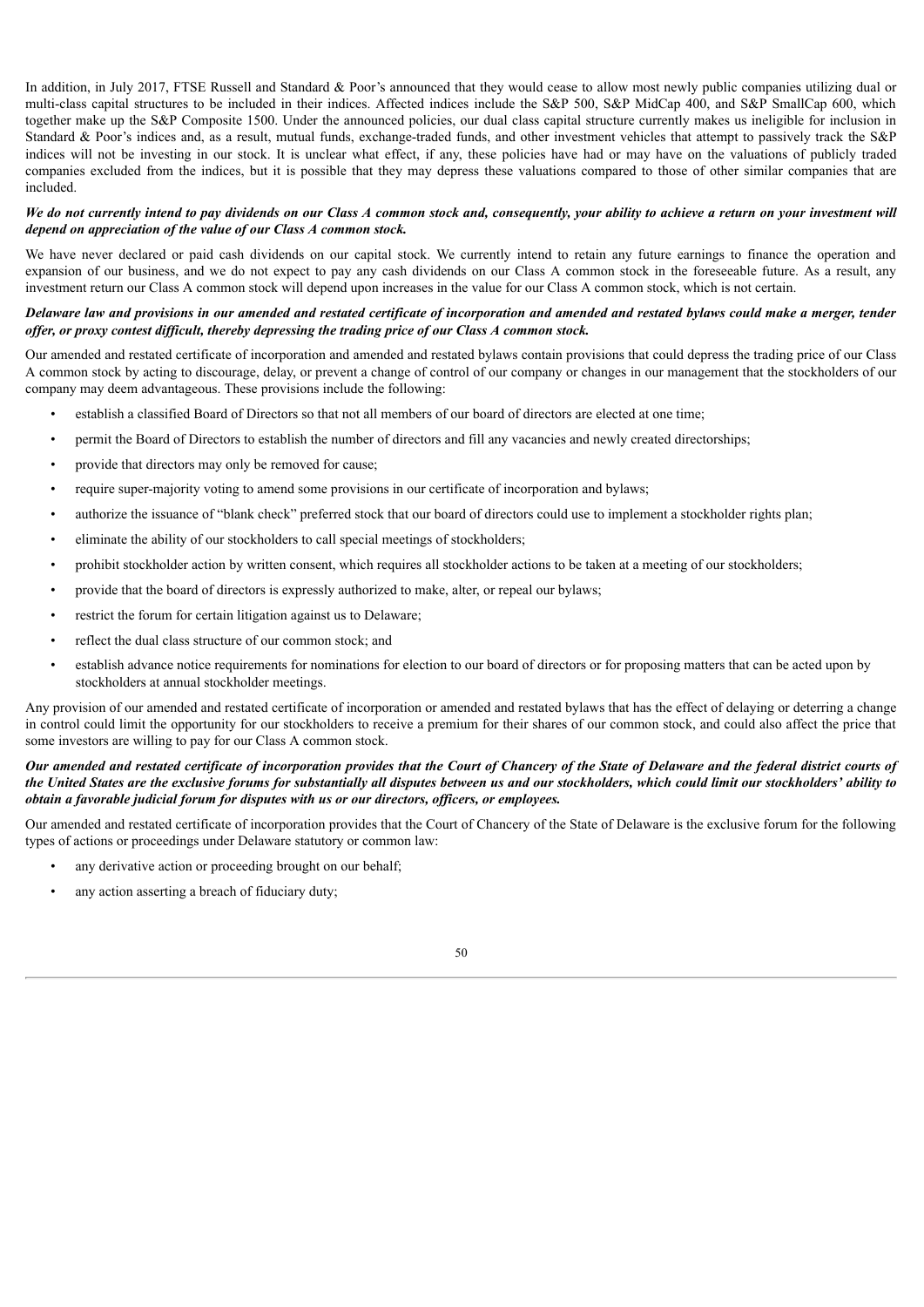- any action asserting a claim against us arising under the Delaware General Corporation Law, our amended and restated certificate of incorporation, or our amended and restated bylaws; and
- any action asserting a claim against us that is governed by the internal-affairs doctrine.

This provision would not apply to suits brought to enforce a duty or liability created by the Exchange Act. Furthermore, Section 22 of the Securities Act creates concurrent jurisdiction for federal and state courts over all such Securities Act actions. Accordingly, both state and federal courts have jurisdiction to entertain such claims. To prevent having to litigate claims in multiple jurisdictions and the threat of inconsistent or contrary rulings by different courts, among other considerations, our amended and restated certificate of incorporation further provides that the federal district courts of the United States are the exclusive forum for resolving any complaint asserting a cause of action arising under the Securities Act. While the Delaware courts have determined that such choice of forum provisions are facially valid, a stockholder may nevertheless seek to bring a claim in a venue other than those designated in the exclusive forum provisions. In such instance, we would expect to vigorously assert the validity and enforceability of the exclusive forum provisions of our amended and restated certificate of incorporation. This may require significant additional costs associated with resolving such action in other jurisdictions and there can be no assurance that the provisions will be enforced by a court in those other jurisdictions.

These exclusive forum provisions may limit a stockholder's ability to bring a claim in a judicial forum that it finds favorable for disputes with us or our directors, officers, or other employees, which may discourage lawsuits against us and our directors, officers and other employees. If a court were to find either exclusive-forum provision in our amended and restated certificate of incorporation to be inapplicable or unenforceable in an action, we may incur additional costs associated with resolving the dispute in other jurisdictions, which could seriously harm our business.

# **General Risk Factors**

# Future securities sales and issuances could result in significant dilution to our stockholders and impair the market price of our Class A common stock.

We may issue additional equity securities in the future. We also issue awards for Class A common stock to our existing and new employees and others under our Incentive Plans. The number of shares subject to such awards is typically based on target dollar values, and therefore the number of shares increases as our stock price decreases. Future issuances of shares of our Class A common stock or the conversion of a substantial number of shares of our Class B common stock, or the perception that these sales or conversions may occur, could depress the market price of our Class A common stock and result in dilution to existing holders of our Class A common stock. Also, to the extent outstanding options to purchase shares of our Class A common stock or Class B common stock are exercised or options or other stock-based awards are issued or become vested, there will be further dilution. The amount of dilution could be substantial depending upon the size of the issuances or exercises and our stock price. Furthermore, we may issue additional equity securities that could have rights senior to those of our Class A common stock. As a result, holders of our Class A common stock bear the risk that future issuances of debt or equity securities may reduce the value of our Class A common stock and further dilute their ownership interest.

# If we are unable to maintain effective internal control over financial reporting, investors may lose confidence in the accuracy of our reported financial *information and this may lead to a decline in our stock price.*

We are required to comply with Section 404 of the Sarbanes-Oxley Act of 2002 (the "Sarbanes-Oxley Act"). Specifically, the Sarbanes-Oxley Act requires management to assess the effectiveness of our internal controls over financial reporting and to report any material weaknesses in such internal control. We have experienced material weaknesses and significant deficiencies in our internal controls, including for our fiscal year ended August 3, 2019. Management has concluded that our internal control over financial reporting was effective as of July 31, 2021. However, our testing, or the subsequent testing by our independent public accounting firm, may reveal deficiencies in our internal control over financial reporting that are deemed to be material weaknesses. If we or our accounting firm identify deficiencies in our internal control over financial reporting that are deemed to be material weaknesses, it could harm our operating results, adversely affect our reputation, or result in inaccurate financial reporting. Furthermore, should any such deficiencies arise we could be subject to lawsuits, sanctions or investigations by regulatory authorities, including SEC enforcement actions and we could be required to restate our financial results, any of which would require additional financial and management resources.

Even if we do not detect deficiencies, our internal control over financial reporting will not prevent or detect all errors and fraud, and individuals, including employees and contractors, could circumvent such controls. Because of the inherent limitations in all control systems, no evaluation of controls can provide absolute assurance that misstatements due to error or fraud will not occur or that all control issues and instances of fraud will be detected.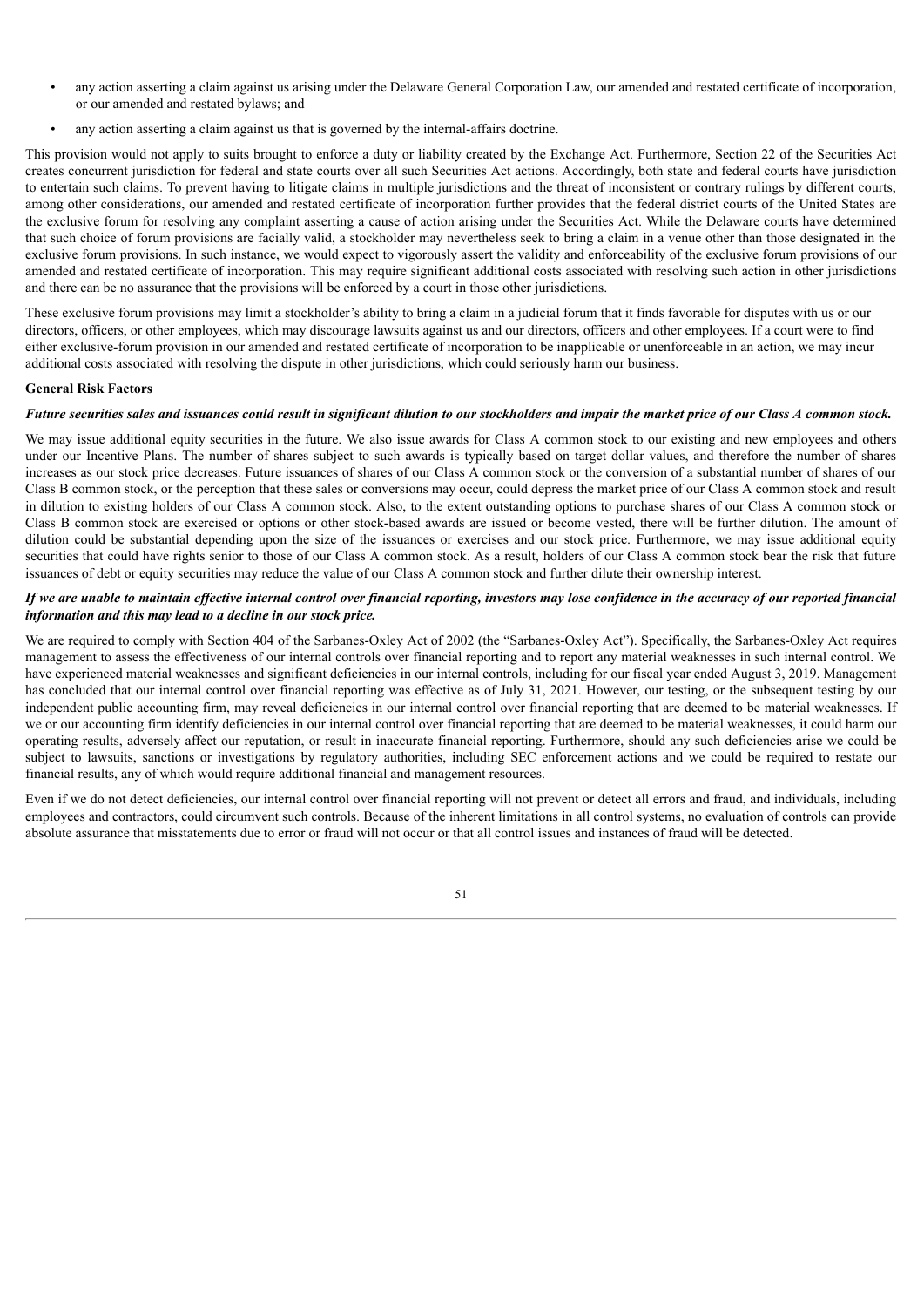In addition, we may encounter difficulties in the timely and accurate reporting of our financial results, which would impact our ability to provide our investors with information in a timely manner. Should we encounter such difficulties, our investors could lose confidence in the reliability of our reported financial information and trading price of our common stock. could be negatively impacted.

# We may require additional capital to support business growth, and this capital might not be available or may be available only by diluting existing *stockholders.*

We intend to continue making investments to support our business growth and may require additional funds to support this growth and respond to business challenges, including the need to develop our services, expand our inventory, enhance our operating infrastructure, expand the markets in which we operate, and potentially acquire complementary businesses and technologies. Accordingly, we may need to engage in equity or debt financings to secure additional funds. If we raise additional funds through further issuances of equity or convertible debt securities, our existing stockholders could suffer significant dilution, and any new equity securities we issue could have rights, preferences, and privileges superior to those of holders of our Class A common stock. We are also party to an amended and restated credit agreement with Silicon Valley Bank and other lenders that contains covenants limiting our ability to, among other things, dispose of assets, undergo a change in control, merge or consolidate, make acquisitions, incur debt, incur liens, pay dividends, repurchase stock, and make investments, in each case subject to certain exceptions, and contains financial covenants requiring us to maintain minimum free cash flow and an adjusted current ratio above specified levels, measured in each case at the end of each fiscal quarter. The restrictive covenants of this or any future debt financing secured may make it more difficult for us to obtain additional capital and to pursue business opportunities. Any debt financing secured by us in the future could involve restrictive covenants relating to our capital-raising activities and other financial and operational matters, which may make it more difficult for us to obtain additional capital and to pursue business opportunities. In addition, we may not be able to obtain additional financing on terms favorable to us, if at all. If we are unable to obtain adequate financing or financing on terms satisfactory to us, when we require it, our ability to continue to support our business growth and to respond to business challenges could be significantly limited, and our business and prospects could fail or be adversely affected.

# If securities or industry analysts either do not publish research about us or publish inaccurate or unfavorable research about us, our business, or our market, or if they change their recommendations regarding our common stock adversely, the trading price or trading volume of our Class A common *stock could decline.*

<span id="page-51-0"></span>The trading market for our Class A common stock is influenced in part by the research and reports that securities or industry analysts may publish about us, our business, our market, or our competitors. If one or more of the analysts initiate research with an unfavorable rating or downgrade our Class A common stock, provide a more favorable recommendation about our competitors, or publish inaccurate or unfavorable research about our business, our Class A common stock price would likely decline. If any analyst who may cover us were to cease coverage of us or fail to regularly publish reports on us, we could lose visibility in the financial markets, which in turn could cause the trading price or trading volume of our Class A common stock to decline.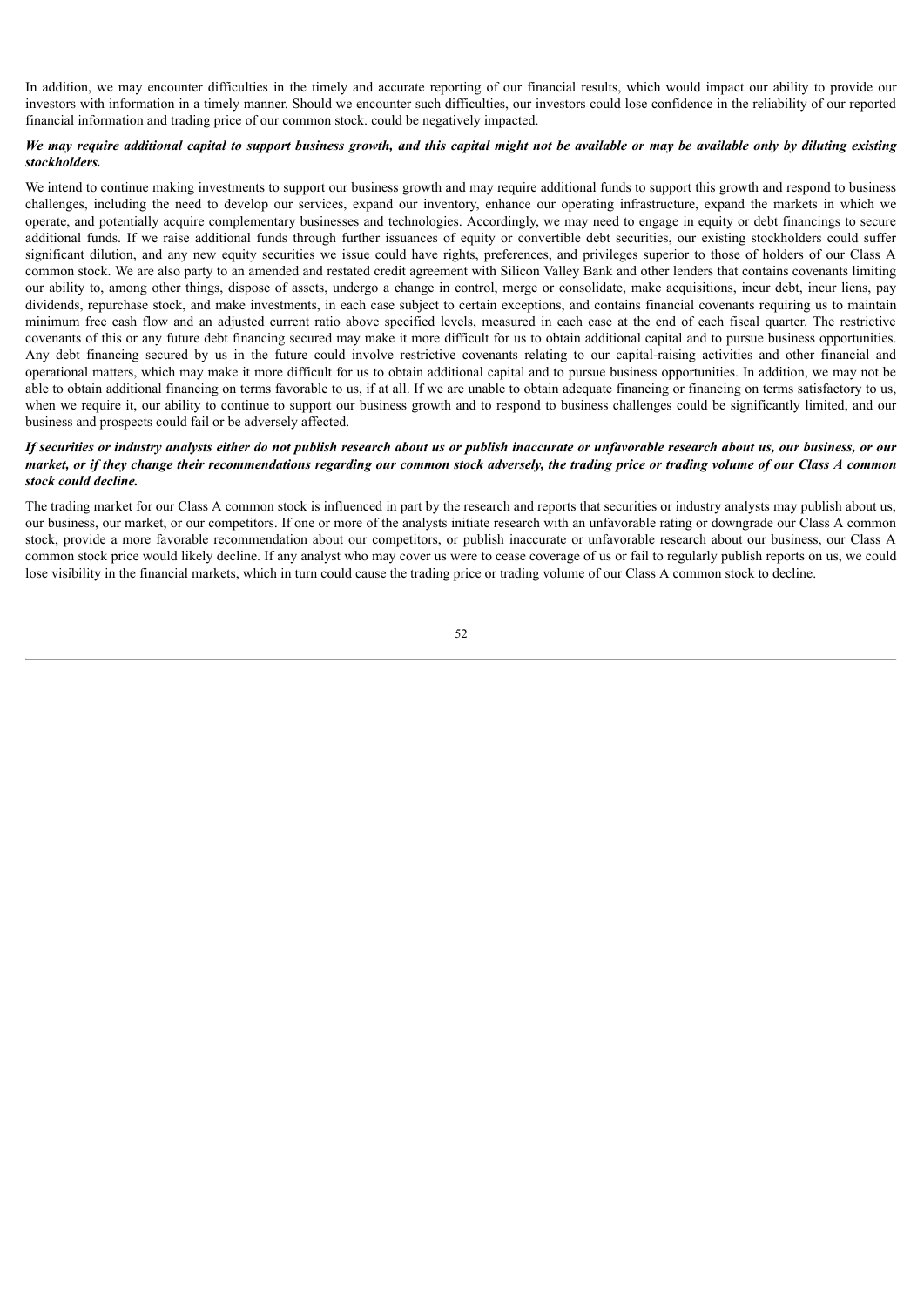# **ITEM 2. UNREGISTERED SALES OF EQUITY SECURITIES AND USE OF PROCEEDS**

The table below provides information with respect to repurchases of shares of our Class A common stock during the period ended April 30, 2022.

|                               | <b>Total Number of Shares</b><br>Purchased | <b>Average Price Paid per</b><br>Share $(1)$ | <b>Total Number of Shares</b><br>Purchased as Part of<br><b>Publicly Announced</b><br><b>Plans or Programs</b> $^{(2)(3)}$ | <b>Approximate Dollar</b><br>Value of Shares that May<br>Yet be Purchased under<br>the Plans or Programs (in<br>thousands) $^{(2)}$ |
|-------------------------------|--------------------------------------------|----------------------------------------------|----------------------------------------------------------------------------------------------------------------------------|-------------------------------------------------------------------------------------------------------------------------------------|
| January 30- February 26, 2022 | 581,411                                    | 15.49                                        | 581,411                                                                                                                    | 130,000                                                                                                                             |
| February 27 - April 2, 2022   | $\hspace{0.05cm}$                          |                                              | $\overline{\phantom{0}}$                                                                                                   | 130,000                                                                                                                             |
| April 3 - April 30, 2022      | 1,038,546                                  | 9.62                                         | 1,038,546                                                                                                                  | 120,004                                                                                                                             |
| Total                         | 1,619,957                                  | 11.73                                        | 1.619.957                                                                                                                  | 120,004                                                                                                                             |

Average price per share excludes broker commissions. (1)

(2) In January 2022, our Board of Directors approved a stock repurchase program for the repurchase of up to \$150 million of our Class A common stock. The stock repurchase program has no expiration date.

 $(3)$  All of these shares were purchased pursuant to a 10b5-1 trading plan.

# <span id="page-52-0"></span>**ITEM 3. DEFAULTS UPON SENIOR SECURITIES**

None.

# <span id="page-52-1"></span>**ITEM 4. MINE SAFETY DISCLOSURES**

None.

# <span id="page-52-2"></span>**ITEM 5. OTHER INFORMATION**

<span id="page-52-3"></span>None.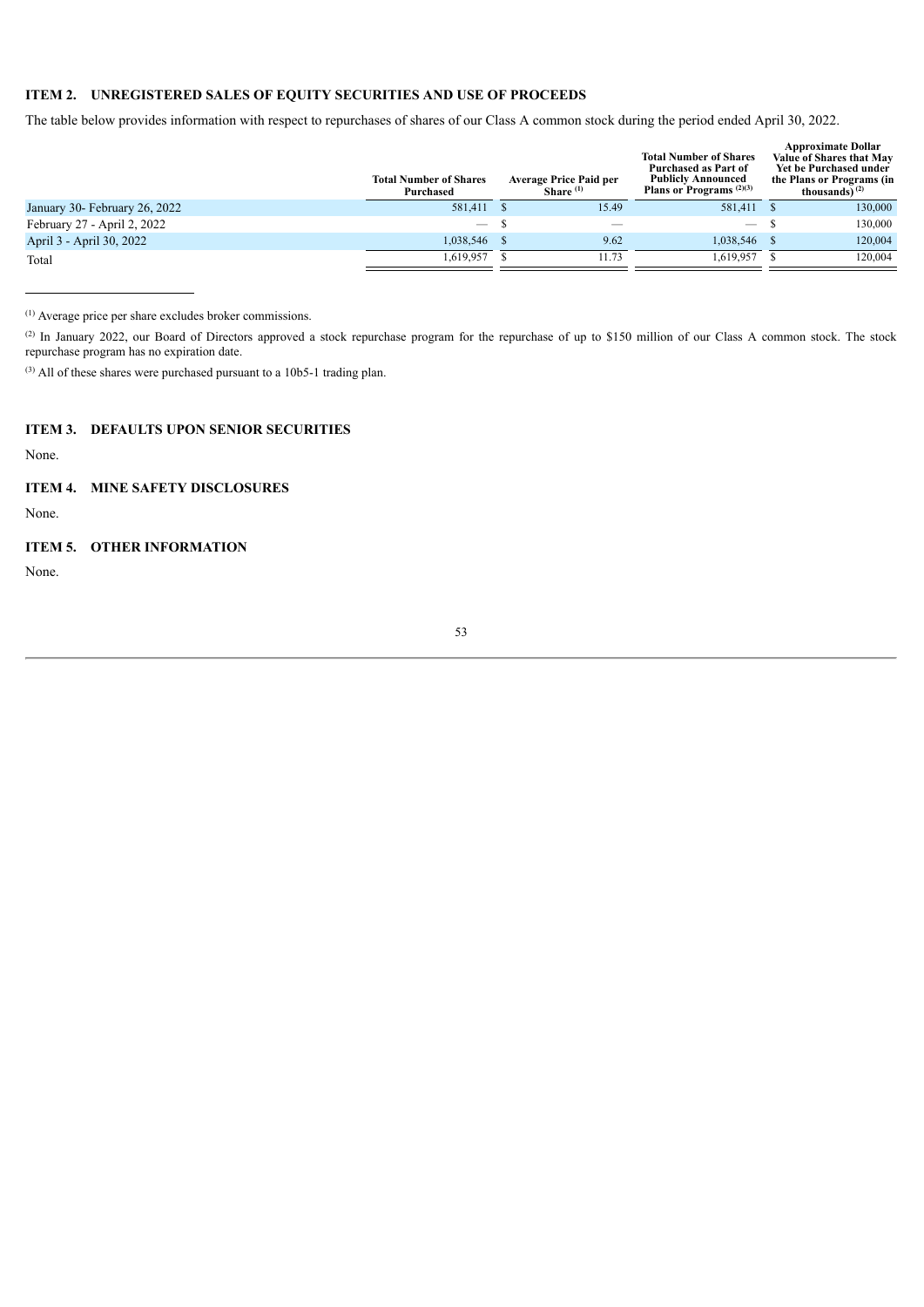# **ITEM 6. EXHIBITS**

|                          |                                                                                                                                                                                                                                                                                                                                                                                                                                               | <b>Incorporation By Reference</b> |                     |                |                    |                                                        |
|--------------------------|-----------------------------------------------------------------------------------------------------------------------------------------------------------------------------------------------------------------------------------------------------------------------------------------------------------------------------------------------------------------------------------------------------------------------------------------------|-----------------------------------|---------------------|----------------|--------------------|--------------------------------------------------------|
| Exhibit<br><b>Number</b> | <b>Description</b>                                                                                                                                                                                                                                                                                                                                                                                                                            | Form                              | <b>SEC File No.</b> | <b>Exhibit</b> | <b>Filing Date</b> | <b>Filed or</b><br><b>Furnished</b><br><b>Herewith</b> |
| 3.1                      | Amended and Restated Certificate of Incorporation of Stitch<br>Fix, Inc.                                                                                                                                                                                                                                                                                                                                                                      | $8-K$                             | 001-38291           | 3.1            | 11/21/2017         |                                                        |
| 3.2                      | <b>Amended and Restated Bylaws of Stitch Fix, Inc.</b>                                                                                                                                                                                                                                                                                                                                                                                        | $8-K$                             | 001-38291           | 3.2            | 11/21/2017         |                                                        |
| $10.1+$                  | Stitch Fix, Inc. Amended and Restated 2019 Inducement Plan.                                                                                                                                                                                                                                                                                                                                                                                   | $S-8$                             | 333-246358          | 99.1           | 04/19/2022         |                                                        |
| 31.1                     | Certification of Principal Executive Officer Pursuant to Rules<br>$13a-14(a)$ and $15d-14(a)$ under the Securities Exchange Act of<br>1934, as Adopted Pursuant to Section 302 of the Sarbanes-<br>Oxley Act of 2002.                                                                                                                                                                                                                         |                                   |                     |                |                    | X                                                      |
| 31.2                     | <b>Certification of Principal Financial Officer Pursuant to Rules</b><br>$13a-14(a)$ and $15d-14(a)$ under the Securities Exchange<br>Certification of Principal Financial Officer Pursuant to Rules<br>$13a-14(a)$ and $15d-14(a)$ under the Securities Exchange Act of<br>1934, as Adopted Pursuant to Section 302 of the Sarbanes-<br>Oxley Act of 2002. of 1934, as Adopted Pursuant to Section<br>302 of the Sarbanes-Oxley Act of 2002. |                                   |                     |                |                    | X                                                      |
| $32.1*$                  | <b>Certification of Principal Executive Officer and Principal</b><br>Financial Officer Pursuant to 18 U.S.C. Section 1350, as<br>Adopted Pursuant to Section 906 of the Sarbanes-Oxley Act of<br>2002.                                                                                                                                                                                                                                        |                                   |                     |                |                    | X                                                      |
| 101.INS                  | Inline XBRL Instance Document (the instance document does<br>not appear in the Interactive Data File because its XBRL tags<br>are embedded within the Inline XBRL document).                                                                                                                                                                                                                                                                  |                                   |                     |                |                    | $\mathbf X$                                            |
| 101.SCH                  | Inline XBRL Taxonomy Extension Schema Document                                                                                                                                                                                                                                                                                                                                                                                                |                                   |                     |                |                    | X                                                      |
| 101.CAL                  | Inline XBRL Taxonomy Extension Calculation Linkbase<br>Document                                                                                                                                                                                                                                                                                                                                                                               |                                   |                     |                |                    | X                                                      |
| 101.DEF                  | Inline XBRL Taxonomy Extension Definition Linkbase<br>Document                                                                                                                                                                                                                                                                                                                                                                                |                                   |                     |                |                    | X                                                      |
| 101.LAB                  | Inline XBRL Taxonomy Extension Label Linkbase Document                                                                                                                                                                                                                                                                                                                                                                                        |                                   |                     |                |                    | X                                                      |
| 101.PRE                  | Inline XBRL Taxonomy Extension Presentation Linkbase<br>Document                                                                                                                                                                                                                                                                                                                                                                              |                                   |                     |                |                    | $\mathbf X$                                            |
| 104                      | Cover Page Interactive Data File (the cover page interactive<br>data file does not appear in the Interactive Data File because its<br>XBRL tags are embedded within the Inline XBRL document).                                                                                                                                                                                                                                                |                                   |                     |                |                    |                                                        |
|                          | Indicates management contract or compensatory plan                                                                                                                                                                                                                                                                                                                                                                                            |                                   |                     |                |                    |                                                        |

+ Indicates management contract or compensatory plan.

<span id="page-53-0"></span>\* The certification attached as Exhibit 32.1 accompanying this Quarterly Report on Form 10-Q is not deemed filed with the Securities and Exchange Commission and is not to be incorporated by reference into any filing of Stitch Fix, Inc. under the Securities Act of 1933, as amended, or the Securities Exchange Act of 1934, as amended, whether made before or after the date of this Quarterly Report on Form 10-Q, irrespective of any general incorporation language contained in such filing.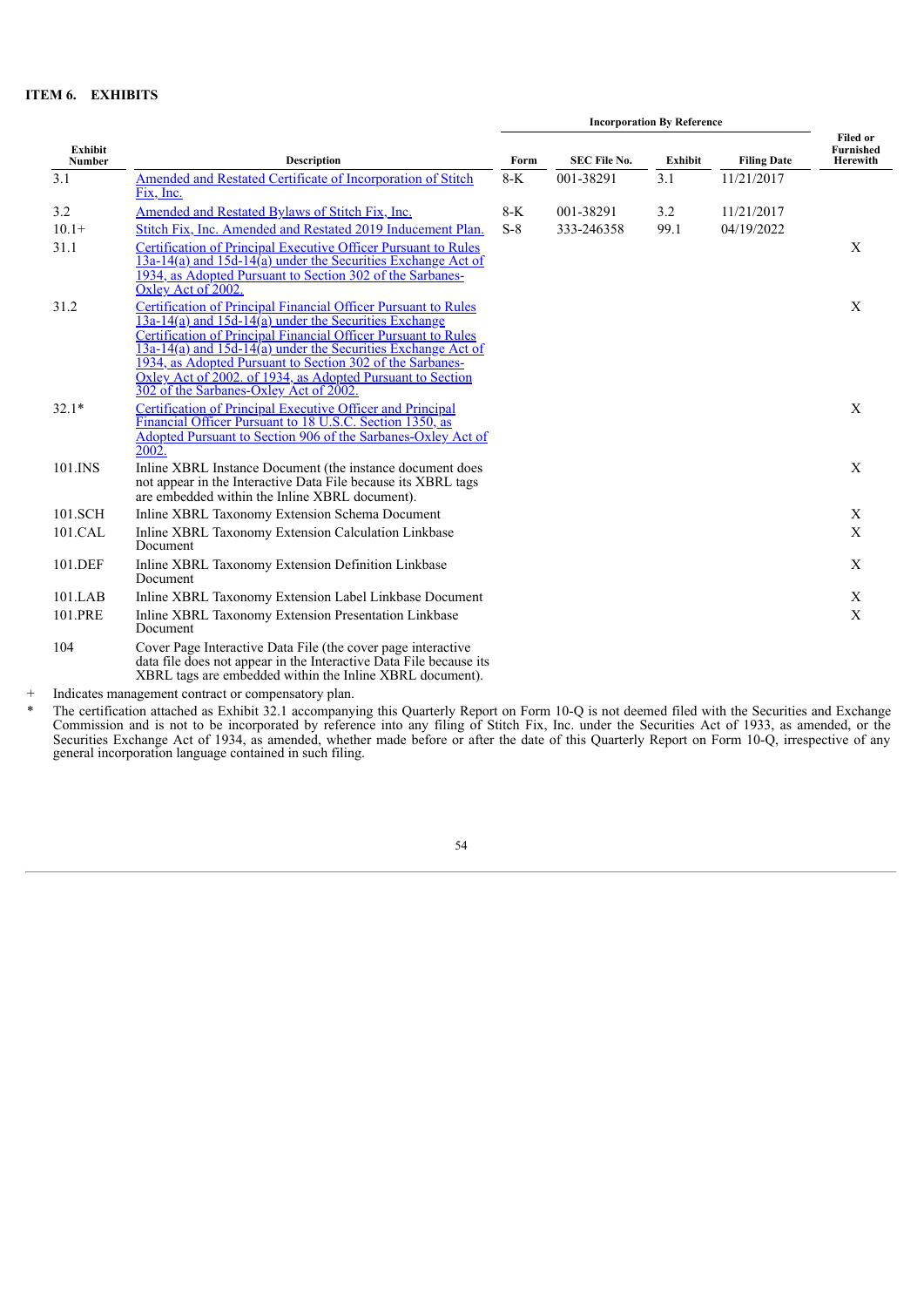# **SIGNATURES**

Pursuant to the requirements of the Securities Exchange Act of 1934, the registrant has duly caused this Quarterly Report on Form 10-Q to be signed on its behalf by the undersigned thereunto duly authorized.

Date: June 9, 2022 By: /s/ Dan Jedda

Stitch Fix, Inc.

Dan Jedda Chief Financial Officer (Principal Financial Officer)

By: /s/ Sarah Barkema

Sarah Barkema Chief Accounting Officer (Principal Accounting Officer)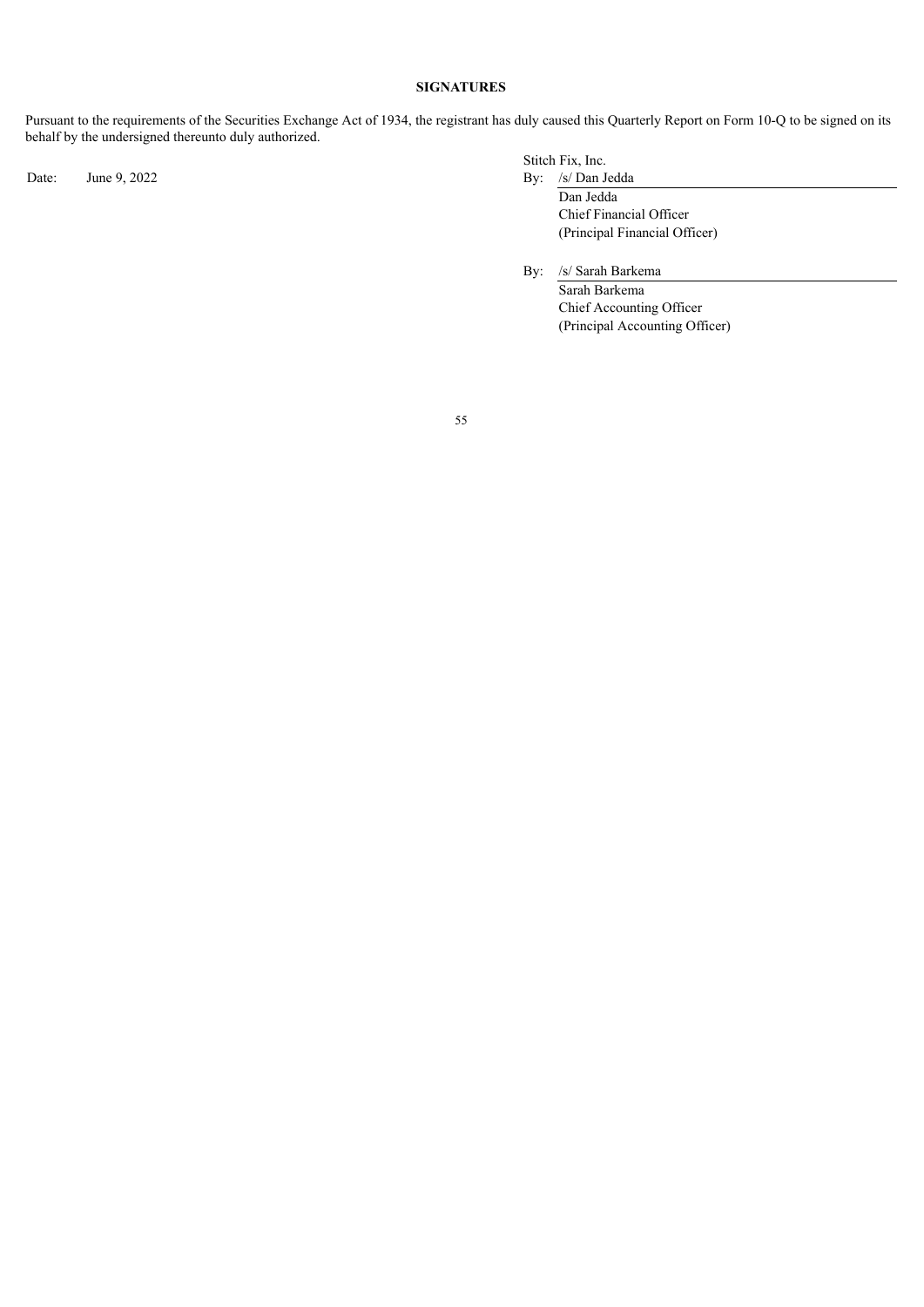# **CERTIFICATION**

<span id="page-55-0"></span>I, Elizabeth Spaulding, certify that:

- 1. I have reviewed this quarterly report on Form 10-Q of Stitch Fix, Inc.;
- 2. Based on my knowledge, this report does not contain any untrue statement of a material fact or omit to state a material fact necessary to make the statements made, in light of the circumstances under which such statements were made, not misleading with respect to the period covered by this report;
- 3. Based on my knowledge, the financial statements, and other financial information included in this report, fairly present in all material respects the financial condition, results of operations and cash flows of the registrant as of, and for, the periods presented in this report;
- 4. The registrant's other certifying officer and I are responsible for establishing and maintaining disclosure controls and procedures (as defined in Exchange Act Rules 13a-15(e) and 15d-15(e)) and internal control over financial reporting (as defined in Exchange Act Rules 13a-15(f) and 15d-15(f)) for the registrant and we have:
	- (a) Designed such disclosure controls and procedures, or caused such disclosure controls and procedures to be designed under our supervision, to ensure that material information relating to the registrant, including its consolidated subsidiaries, is made known to us by others within those entities, particularly during the period in which this report is being prepared;
	- (b) Designed such internal control over financial reporting, or caused such internal control over financial reporting to be designed under our supervision, to provide reasonable assurance regarding the reliability of financial reporting and the preparation of financial statements for external purposes in accordance with generally accepted accounting principles;
	- (c) Evaluated the effectiveness of the registrant's disclosure controls and procedures and presented in this report our conclusions about the effectiveness of the disclosure controls and procedures, as of the end of the period covered by this report based on such evaluation; and
	- (d) Disclosed in this report any change in the registrant's internal control over financial reporting that occurred during the registrant's most recent fiscal quarter (the registrant's fourth fiscal quarter in the case of an annual report) that has materially affected, or is reasonably likely to materially affect, the registrant's internal control over financial reporting.
- 5. The registrant's other certifying officer and I have disclosed, based on our most recent evaluation of internal control over financial reporting, to the registrant's auditors and the audit committee of the registrant's board of directors (or persons performing the equivalent functions):
	- (a) All significant deficiencies and material weaknesses in the design or operation of internal control over financial reporting which are reasonably likely to adversely affect the registrant's ability to record, process, summarize and report financial information; and
	- (b) Any fraud, whether or not material, that involves management or other employees who have a significant role in the registrant's internal control over financial reporting.

Date: June 9, 2022 /s/ Elizabeth Spaulding

Elizabeth Spaulding Chief Executive Officer and Director (Principal Executive Officer)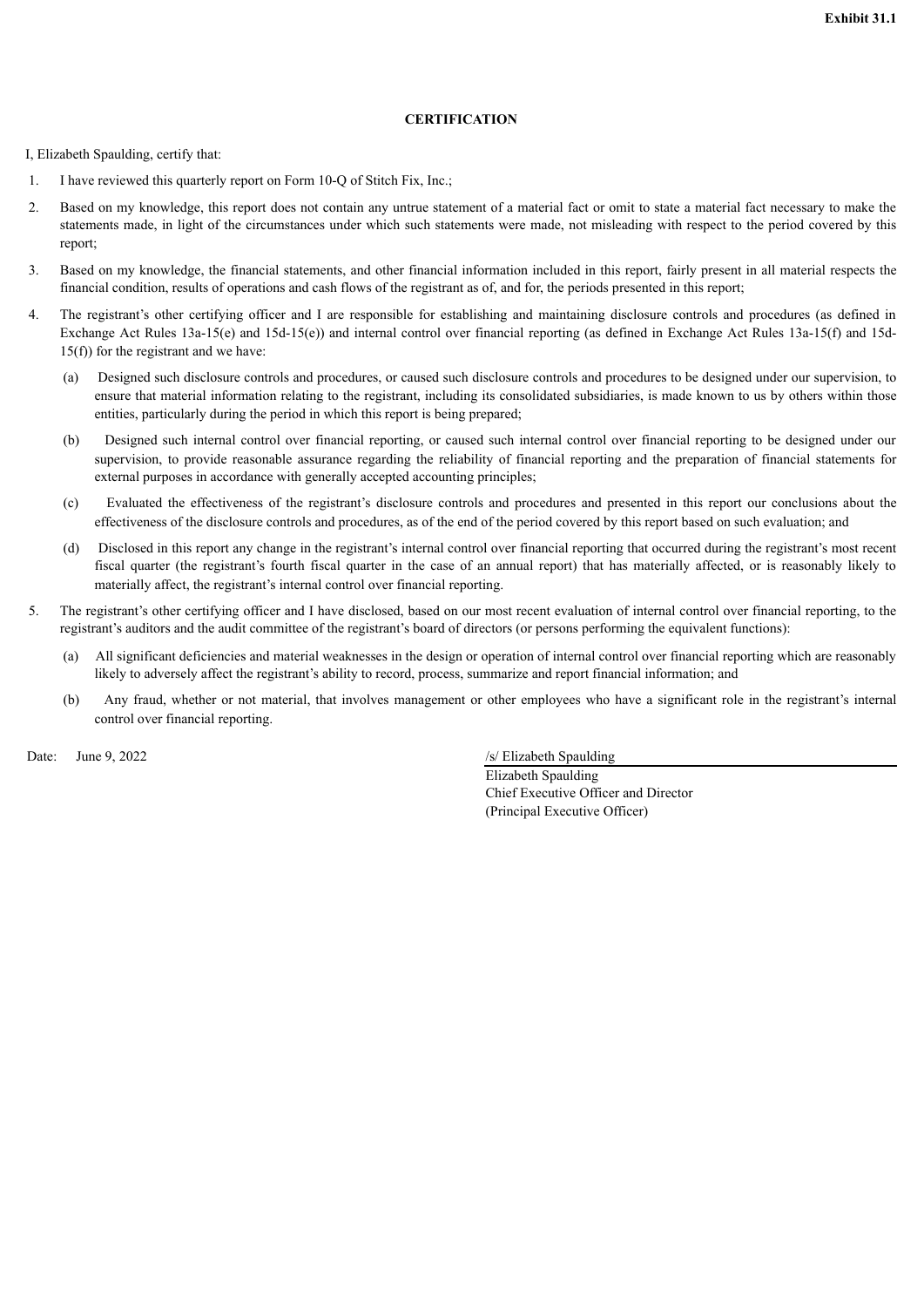# **CERTIFICATION**

<span id="page-56-0"></span>I, Dan Jedda, certify that:

- 1. I have reviewed this quarterly report on Form 10-Q of Stitch Fix, Inc.;
- 2. Based on my knowledge, this report does not contain any untrue statement of a material fact or omit to state a material fact necessary to make the statements made, in light of the circumstances under which such statements were made, not misleading with respect to the period covered by this report;
- 3. Based on my knowledge, the financial statements, and other financial information included in this report, fairly present in all material respects the financial condition, results of operations and cash flows of the registrant as of, and for, the periods presented in this report;
- 4. The registrant's other certifying officer and I are responsible for establishing and maintaining disclosure controls and procedures (as defined in Exchange Act Rules 13a-15(e) and 15d-15(e)) and internal control over financial reporting (as defined in Exchange Act Rules 13a-15(f) and 15d-15(f)) for the registrant and we have:
	- (a) Designed such disclosure controls and procedures, or caused such disclosure controls and procedures to be designed under our supervision, to ensure that material information relating to the registrant, including its consolidated subsidiaries, is made known to us by others within those entities, particularly during the period in which this report is being prepared;
	- (b) Designed such internal control over financial reporting, or caused such internal control over financial reporting to be designed under our supervision, to provide reasonable assurance regarding the reliability of financial reporting and the preparation of financial statements for external purposes in accordance with generally accepted accounting principles;
	- (c) Evaluated the effectiveness of the registrant's disclosure controls and procedures and presented in this report our conclusions about the effectiveness of the disclosure controls and procedures, as of the end of the period covered by this report based on such evaluation; and
	- (d) Disclosed in this report any change in the registrant's internal control over financial reporting that occurred during the registrant's most recent fiscal quarter (the registrant's fourth fiscal quarter in the case of an annual report) that has materially affected, or is reasonably likely to materially affect, the registrant's internal control over financial reporting.
- 5. The registrant's other certifying officer and I have disclosed, based on our most recent evaluation of internal control over financial reporting, to the registrant's auditors and the audit committee of the registrant's board of directors (or persons performing the equivalent functions):
	- (a) All significant deficiencies and material weaknesses in the design or operation of internal control over financial reporting which are reasonably likely to adversely affect the registrant's ability to record, process, summarize and report financial information; and
	- (b) Any fraud, whether or not material, that involves management or other employees who have a significant role in the registrant's internal control over financial reporting.

Date: June 9, 2022 /s/ Dan Jedda

Dan Jedda Chief Financial Officer (Principal Financial Officer)